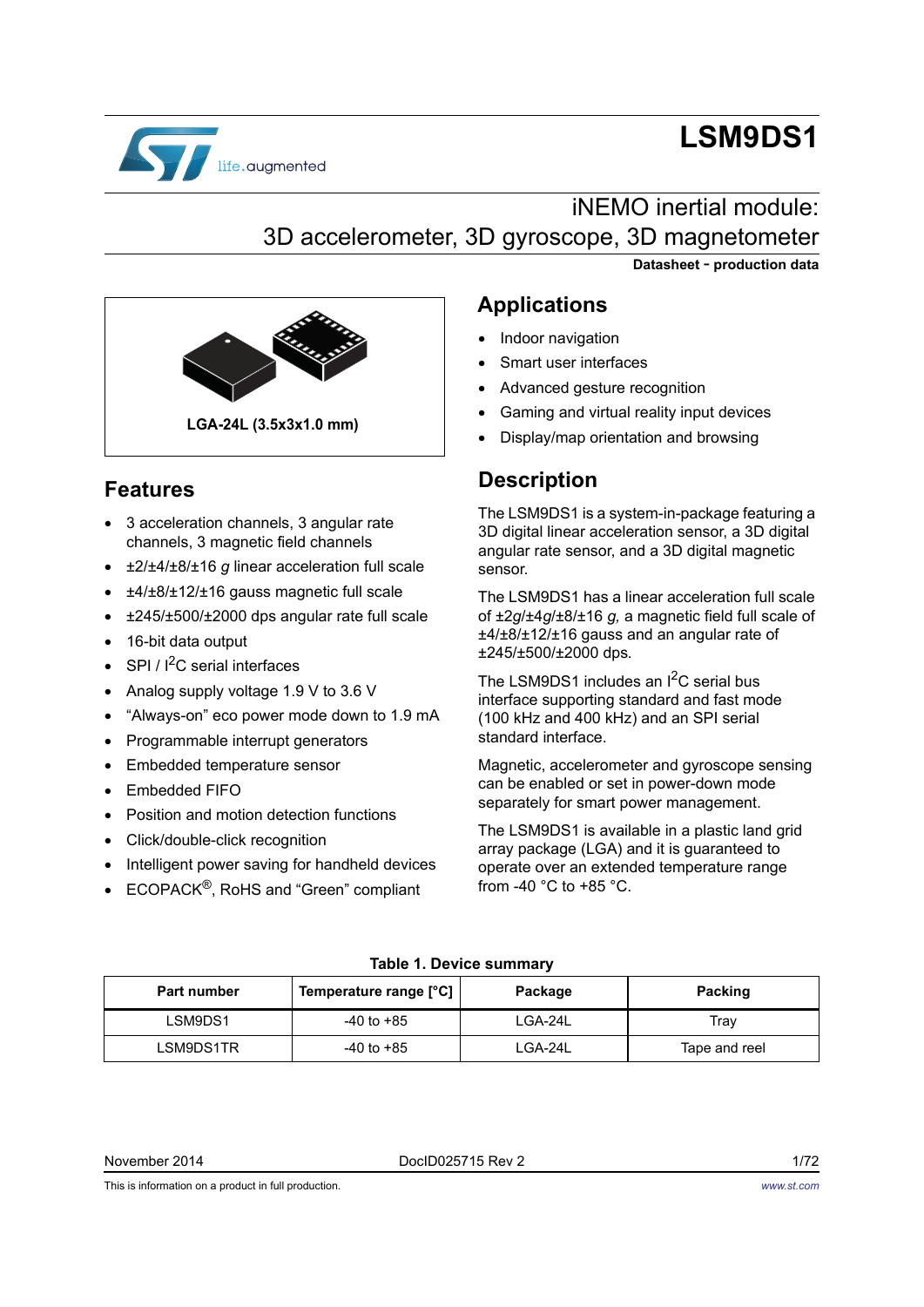# **Contents**

| 1              |     |       |  |
|----------------|-----|-------|--|
| $\overline{2}$ |     |       |  |
|                | 2.1 |       |  |
|                | 2.2 |       |  |
|                |     | 2.2.1 |  |
|                | 2.3 |       |  |
|                | 2.4 |       |  |
|                |     | 2.4.1 |  |
|                |     | 2.4.2 |  |
|                | 2.5 |       |  |
|                | 2.6 |       |  |
|                |     | 2.6.1 |  |
|                |     | 2.6.2 |  |
| 3              |     |       |  |
|                | 3.1 |       |  |
|                | 3.2 |       |  |
|                | 3.3 |       |  |
|                | 3.4 |       |  |
|                | 3.5 |       |  |
|                |     | 3.5.1 |  |
|                |     | 3.5.2 |  |
|                |     | 3.5.3 |  |
|                |     | 3.5.4 |  |
|                |     | 3.5.5 |  |
| 4              |     |       |  |
|                | 4.1 |       |  |
| 5              |     |       |  |
|                | 5.1 |       |  |
|                |     | 5.1.1 |  |
|                |     |       |  |

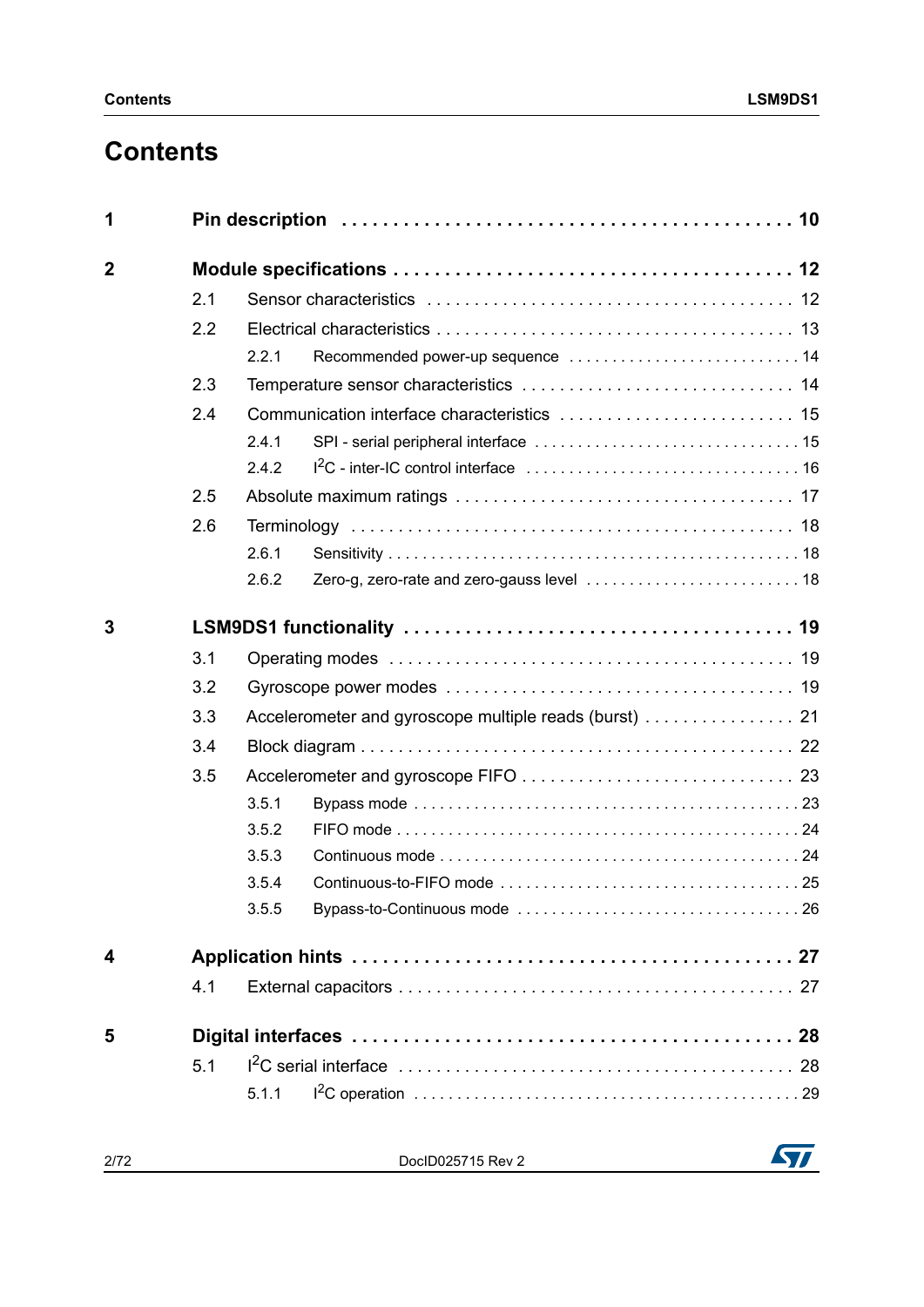|                         | 5.2  |       |                                                      |  |
|-------------------------|------|-------|------------------------------------------------------|--|
|                         |      | 5.2.1 |                                                      |  |
|                         |      | 5.2.2 |                                                      |  |
|                         |      | 5.2.3 |                                                      |  |
|                         | 5.3  |       |                                                      |  |
|                         |      | 5.3.1 |                                                      |  |
|                         |      | 5.3.2 |                                                      |  |
|                         |      | 5.3.3 |                                                      |  |
| 6                       |      |       |                                                      |  |
| $\overline{\mathbf{7}}$ |      |       | Accelerometer and gyroscope register description  41 |  |
|                         | 7.1  |       |                                                      |  |
|                         | 7.2  |       |                                                      |  |
|                         | 7.3  |       |                                                      |  |
|                         | 7.4  |       |                                                      |  |
|                         | 7.5  |       |                                                      |  |
|                         | 7.6  |       |                                                      |  |
|                         | 7.7  |       |                                                      |  |
|                         | 7.8  |       |                                                      |  |
|                         | 7.9  |       |                                                      |  |
|                         | 7.10 |       |                                                      |  |
|                         | 7.11 |       |                                                      |  |
|                         | 7.12 |       |                                                      |  |
|                         | 7.13 |       |                                                      |  |
|                         | 7.14 |       |                                                      |  |
|                         | 7.15 |       |                                                      |  |
|                         | 7.16 |       |                                                      |  |
|                         | 7.17 |       |                                                      |  |
|                         | 7.18 |       |                                                      |  |
|                         | 7.19 |       |                                                      |  |
|                         | 7.20 |       |                                                      |  |
|                         | 7.21 |       |                                                      |  |
|                         | 7.22 |       |                                                      |  |

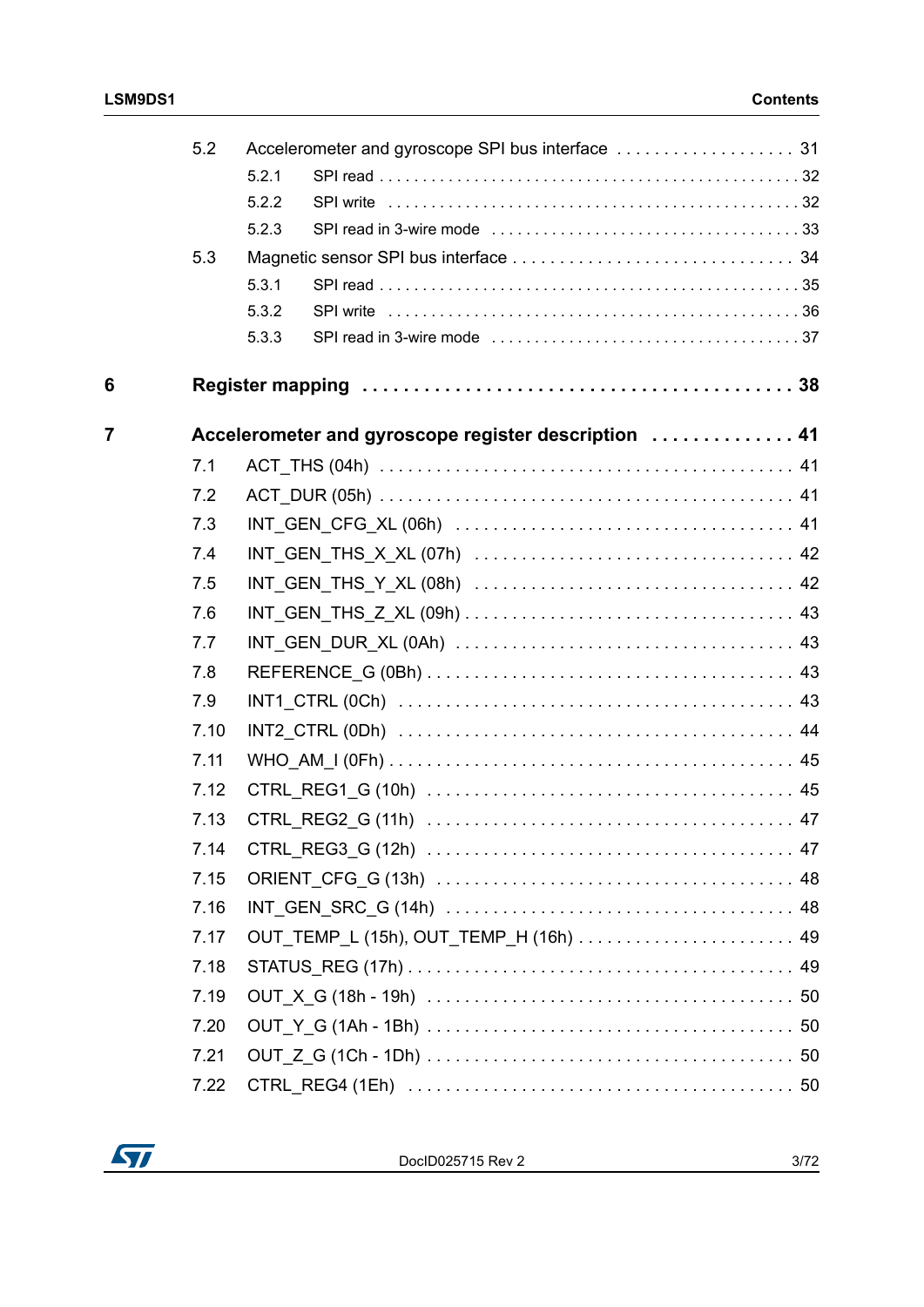|   | 7.23 |                                                    |  |
|---|------|----------------------------------------------------|--|
|   | 7.24 |                                                    |  |
|   | 7.25 |                                                    |  |
|   | 7.26 |                                                    |  |
|   | 7.27 |                                                    |  |
|   | 7.28 |                                                    |  |
|   | 7.29 |                                                    |  |
|   | 7.30 |                                                    |  |
|   | 7.31 |                                                    |  |
|   | 7.32 |                                                    |  |
|   | 7.33 |                                                    |  |
|   | 7.34 |                                                    |  |
|   | 7.35 |                                                    |  |
|   | 7.36 |                                                    |  |
|   | 7.37 |                                                    |  |
|   | 7.38 |                                                    |  |
|   | 7.39 |                                                    |  |
|   | 7.40 |                                                    |  |
| 8 |      | Magnetometer register description  62              |  |
|   | 8.1  | OFFSET_X_REG_L_M (05h), OFFSET_X_REG_H_M (06h)  62 |  |
|   | 8.2  | OFFSET_Y_REG_L_M (07h), OFFSET_Y_REG_H_M (08h) 62  |  |
|   | 8.3  | OFFSET Z REG L M (09h), OFFSET Z REG H M (0Ah)  62 |  |
|   | 8.4  |                                                    |  |
|   | 8.5  |                                                    |  |
|   | 8.6  |                                                    |  |
|   | 8.7  |                                                    |  |
|   | 8.8  |                                                    |  |
|   | 8.9  |                                                    |  |
|   | 8.10 |                                                    |  |
|   | 8.11 |                                                    |  |
|   | 8.12 |                                                    |  |
|   | 8.13 |                                                    |  |

4/72 DocID025715 Rev 2

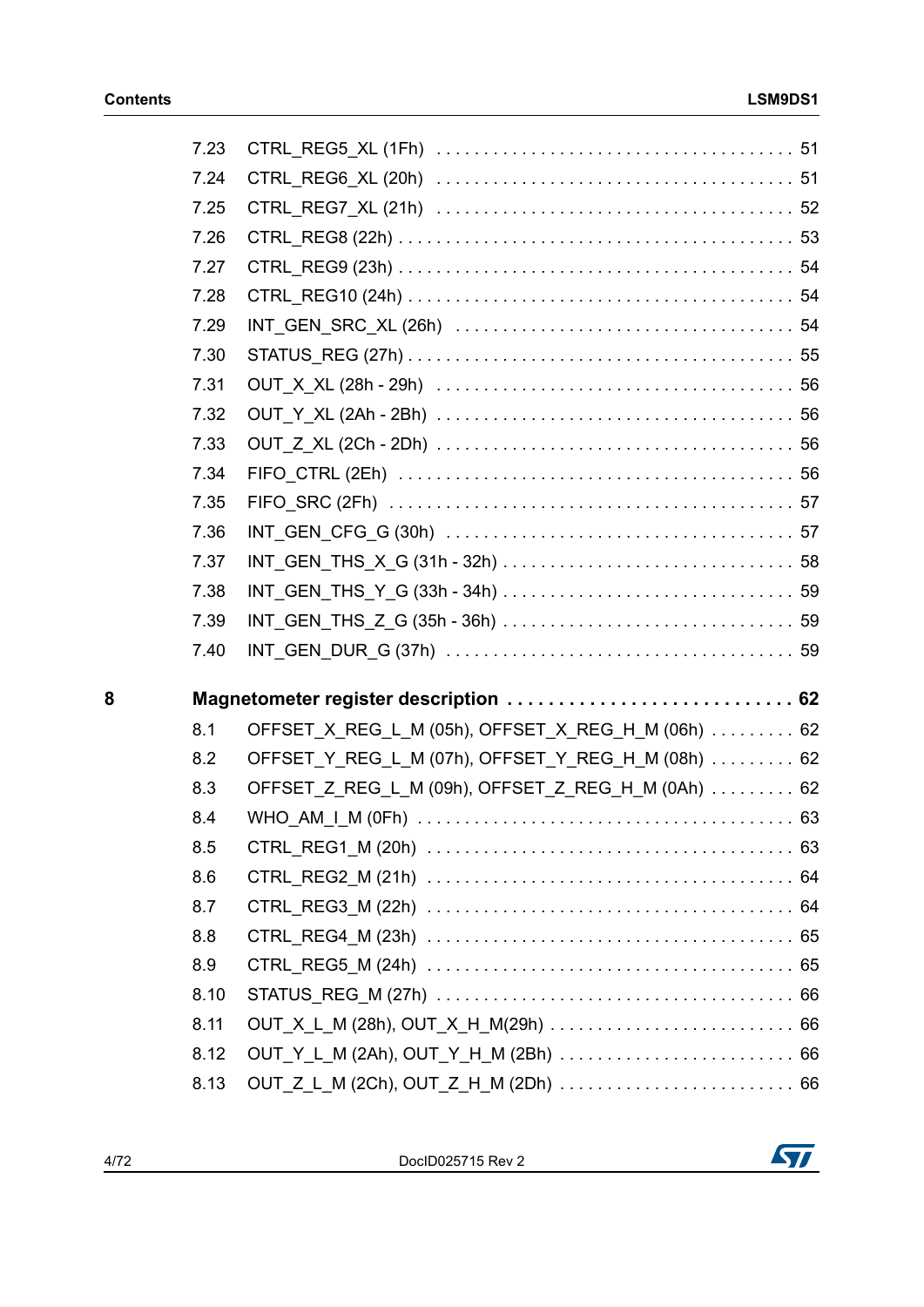| 9  |  |  |
|----|--|--|
| 10 |  |  |
| 11 |  |  |

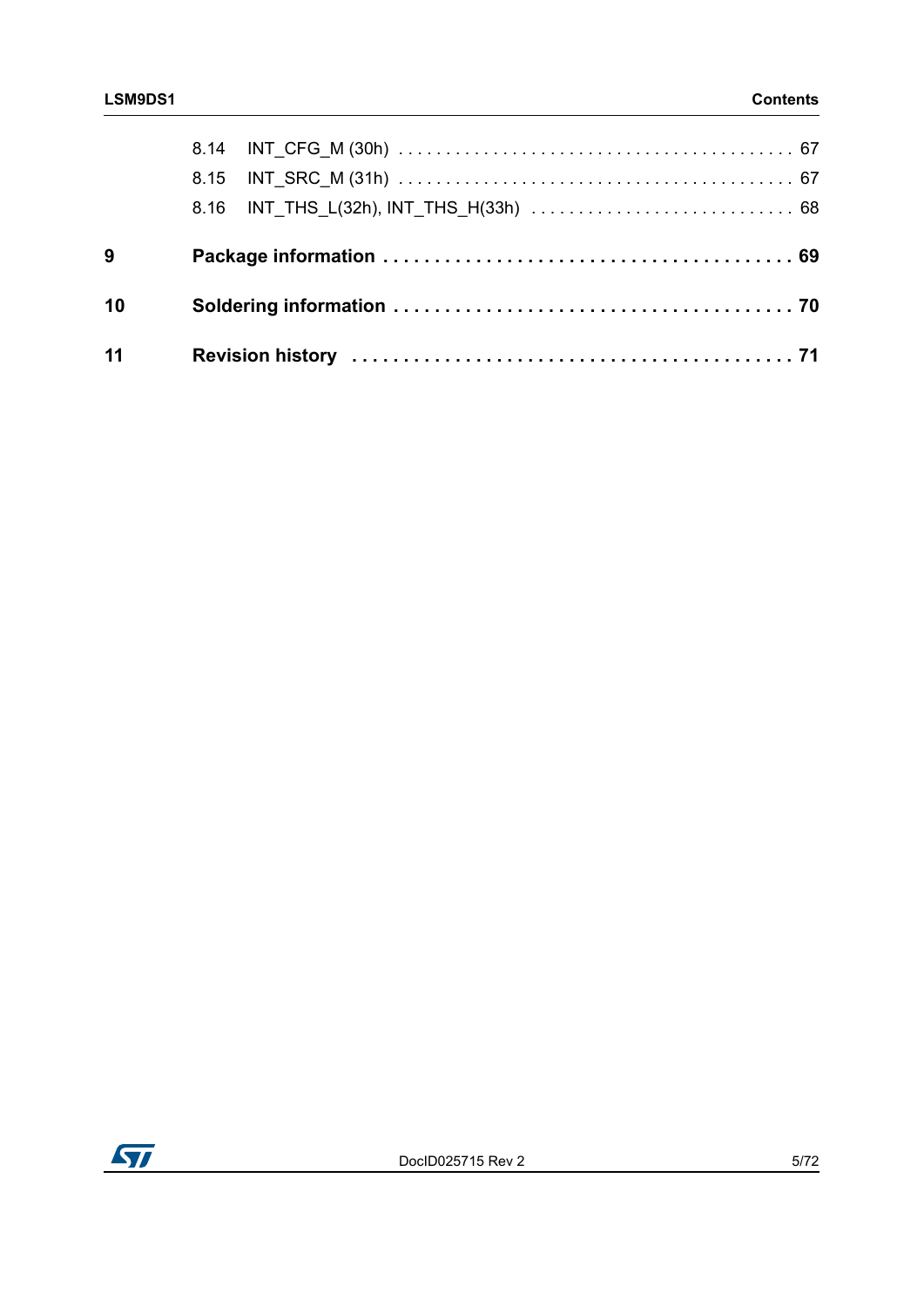# **List of tables**

| Table 2.<br>Table 3.<br>Table 4.<br>Table 5.<br>Table 6.<br>Table 7.<br>Table 8.<br>Table 9.<br>Table 10.<br>Table 11.<br>Table 12.<br>Table 13.<br>Table 14.<br>Table 15.<br>Table 16.<br>Transfer when master is receiving (reading) one byte of data from slave 29<br>Table 17.<br>Transfer when master is receiving (reading) multiple bytes of data from slave 29<br>Table 18.<br>Table 19.<br>Table 20.<br>Table 21.<br>Table 22.<br>Table 23.<br>Table 24.<br>Table 25.<br>Table 26.<br>Table 27.<br>Table 28.<br>Table 29.<br>Table 30.<br>Table 31.<br>Table 32.<br>Table 33.<br>Table 34.<br>Table 35.<br>Table 36. |  |
|-------------------------------------------------------------------------------------------------------------------------------------------------------------------------------------------------------------------------------------------------------------------------------------------------------------------------------------------------------------------------------------------------------------------------------------------------------------------------------------------------------------------------------------------------------------------------------------------------------------------------------|--|
|                                                                                                                                                                                                                                                                                                                                                                                                                                                                                                                                                                                                                               |  |
|                                                                                                                                                                                                                                                                                                                                                                                                                                                                                                                                                                                                                               |  |
|                                                                                                                                                                                                                                                                                                                                                                                                                                                                                                                                                                                                                               |  |
|                                                                                                                                                                                                                                                                                                                                                                                                                                                                                                                                                                                                                               |  |
|                                                                                                                                                                                                                                                                                                                                                                                                                                                                                                                                                                                                                               |  |
|                                                                                                                                                                                                                                                                                                                                                                                                                                                                                                                                                                                                                               |  |
|                                                                                                                                                                                                                                                                                                                                                                                                                                                                                                                                                                                                                               |  |
|                                                                                                                                                                                                                                                                                                                                                                                                                                                                                                                                                                                                                               |  |
|                                                                                                                                                                                                                                                                                                                                                                                                                                                                                                                                                                                                                               |  |
|                                                                                                                                                                                                                                                                                                                                                                                                                                                                                                                                                                                                                               |  |
|                                                                                                                                                                                                                                                                                                                                                                                                                                                                                                                                                                                                                               |  |
|                                                                                                                                                                                                                                                                                                                                                                                                                                                                                                                                                                                                                               |  |
|                                                                                                                                                                                                                                                                                                                                                                                                                                                                                                                                                                                                                               |  |
|                                                                                                                                                                                                                                                                                                                                                                                                                                                                                                                                                                                                                               |  |
|                                                                                                                                                                                                                                                                                                                                                                                                                                                                                                                                                                                                                               |  |
|                                                                                                                                                                                                                                                                                                                                                                                                                                                                                                                                                                                                                               |  |
|                                                                                                                                                                                                                                                                                                                                                                                                                                                                                                                                                                                                                               |  |
|                                                                                                                                                                                                                                                                                                                                                                                                                                                                                                                                                                                                                               |  |
|                                                                                                                                                                                                                                                                                                                                                                                                                                                                                                                                                                                                                               |  |
|                                                                                                                                                                                                                                                                                                                                                                                                                                                                                                                                                                                                                               |  |
|                                                                                                                                                                                                                                                                                                                                                                                                                                                                                                                                                                                                                               |  |
|                                                                                                                                                                                                                                                                                                                                                                                                                                                                                                                                                                                                                               |  |
|                                                                                                                                                                                                                                                                                                                                                                                                                                                                                                                                                                                                                               |  |
|                                                                                                                                                                                                                                                                                                                                                                                                                                                                                                                                                                                                                               |  |
|                                                                                                                                                                                                                                                                                                                                                                                                                                                                                                                                                                                                                               |  |
|                                                                                                                                                                                                                                                                                                                                                                                                                                                                                                                                                                                                                               |  |
|                                                                                                                                                                                                                                                                                                                                                                                                                                                                                                                                                                                                                               |  |
|                                                                                                                                                                                                                                                                                                                                                                                                                                                                                                                                                                                                                               |  |
|                                                                                                                                                                                                                                                                                                                                                                                                                                                                                                                                                                                                                               |  |
|                                                                                                                                                                                                                                                                                                                                                                                                                                                                                                                                                                                                                               |  |
|                                                                                                                                                                                                                                                                                                                                                                                                                                                                                                                                                                                                                               |  |
|                                                                                                                                                                                                                                                                                                                                                                                                                                                                                                                                                                                                                               |  |
|                                                                                                                                                                                                                                                                                                                                                                                                                                                                                                                                                                                                                               |  |
|                                                                                                                                                                                                                                                                                                                                                                                                                                                                                                                                                                                                                               |  |
|                                                                                                                                                                                                                                                                                                                                                                                                                                                                                                                                                                                                                               |  |
| Table 37.                                                                                                                                                                                                                                                                                                                                                                                                                                                                                                                                                                                                                     |  |
| Table 38.                                                                                                                                                                                                                                                                                                                                                                                                                                                                                                                                                                                                                     |  |
| Table 39.                                                                                                                                                                                                                                                                                                                                                                                                                                                                                                                                                                                                                     |  |
| Table 40.                                                                                                                                                                                                                                                                                                                                                                                                                                                                                                                                                                                                                     |  |
| Table 41.                                                                                                                                                                                                                                                                                                                                                                                                                                                                                                                                                                                                                     |  |
| Table 42.                                                                                                                                                                                                                                                                                                                                                                                                                                                                                                                                                                                                                     |  |
| Table 43.                                                                                                                                                                                                                                                                                                                                                                                                                                                                                                                                                                                                                     |  |
| Table 44.                                                                                                                                                                                                                                                                                                                                                                                                                                                                                                                                                                                                                     |  |
| Table 45.                                                                                                                                                                                                                                                                                                                                                                                                                                                                                                                                                                                                                     |  |
| Table 46.                                                                                                                                                                                                                                                                                                                                                                                                                                                                                                                                                                                                                     |  |
| Table 47.                                                                                                                                                                                                                                                                                                                                                                                                                                                                                                                                                                                                                     |  |
| Table 48.                                                                                                                                                                                                                                                                                                                                                                                                                                                                                                                                                                                                                     |  |

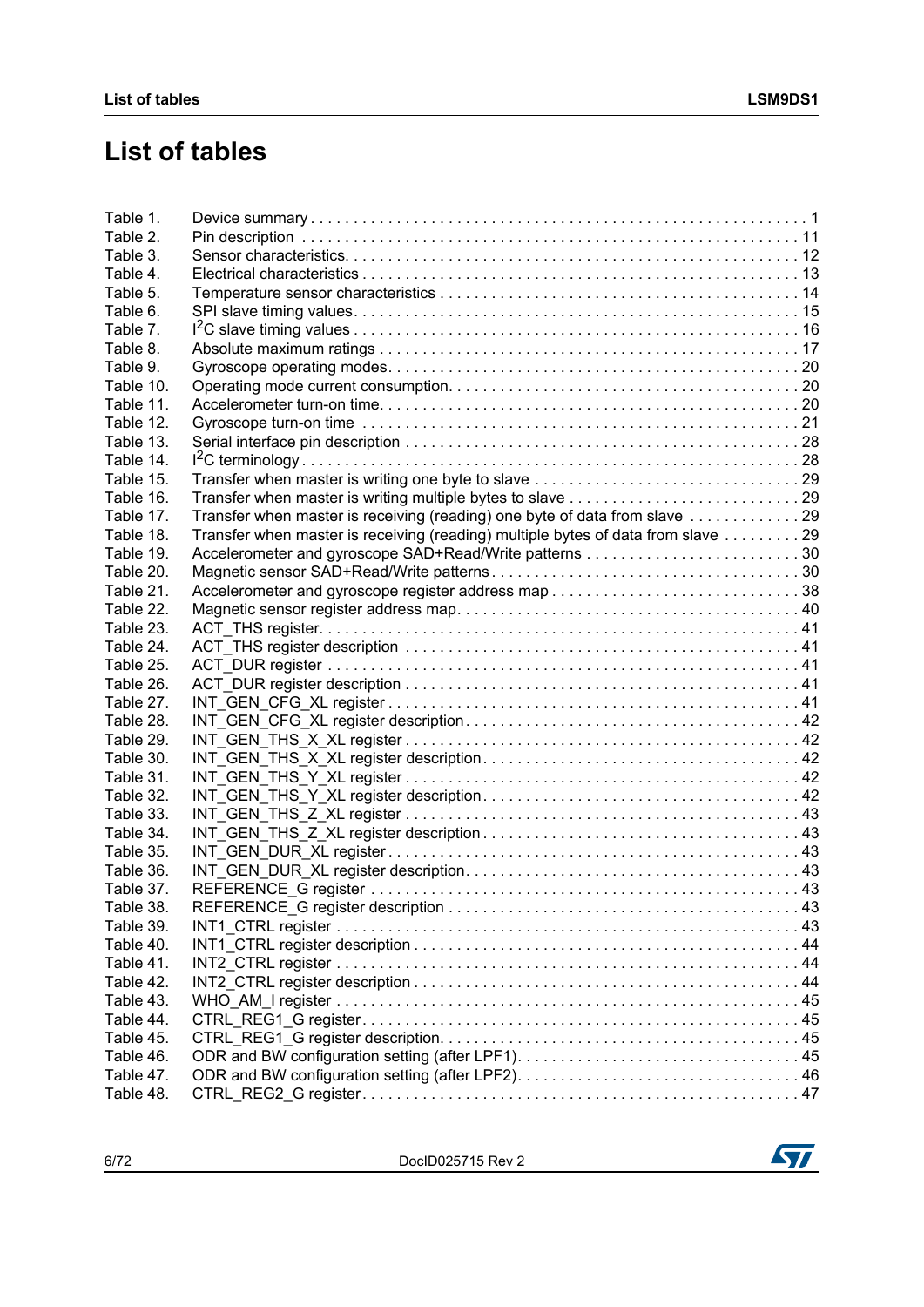| Table 49.  |                                                              |  |
|------------|--------------------------------------------------------------|--|
| Table 50.  |                                                              |  |
| Table 51.  |                                                              |  |
| Table 52.  |                                                              |  |
| Table 53.  |                                                              |  |
| Table 54.  |                                                              |  |
| Table 55.  |                                                              |  |
| Table 56.  |                                                              |  |
| Table 57.  |                                                              |  |
| Table 58.  |                                                              |  |
| Table 59.  |                                                              |  |
| Table 60.  |                                                              |  |
| Table 61.  |                                                              |  |
| Table 62.  |                                                              |  |
| Table 63.  |                                                              |  |
| Table 64.  |                                                              |  |
| Table 65.  |                                                              |  |
| Table 66.  |                                                              |  |
| Table 67.  |                                                              |  |
| Table 68.  |                                                              |  |
| Table 69.  |                                                              |  |
| Table 70.  |                                                              |  |
| Table 71.  | Low pass cutoff frequency in high resolution mode (HR = 1)53 |  |
| Table 72.  |                                                              |  |
| Table 73.  |                                                              |  |
| Table 74.  |                                                              |  |
| Table 75.  |                                                              |  |
| Table 76.  |                                                              |  |
| Table 77.  |                                                              |  |
| Table 78.  |                                                              |  |
| Table 79.  |                                                              |  |
| Table 80.  |                                                              |  |
| Table 81.  |                                                              |  |
| Table 82.  |                                                              |  |
| Table 83.  |                                                              |  |
| Table 84.  |                                                              |  |
| Table 85.  |                                                              |  |
| Table 86.  |                                                              |  |
| Table 87.  |                                                              |  |
| Table 88.  |                                                              |  |
| Table 89.  |                                                              |  |
| Table 90.  |                                                              |  |
| Table 91.  |                                                              |  |
| Table 92.  |                                                              |  |
| Table 93.  |                                                              |  |
| Table 94.  |                                                              |  |
| Table 95.  |                                                              |  |
| Table 96.  |                                                              |  |
| Table 97.  |                                                              |  |
| Table 98.  |                                                              |  |
| Table 99.  |                                                              |  |
| Table 100. |                                                              |  |

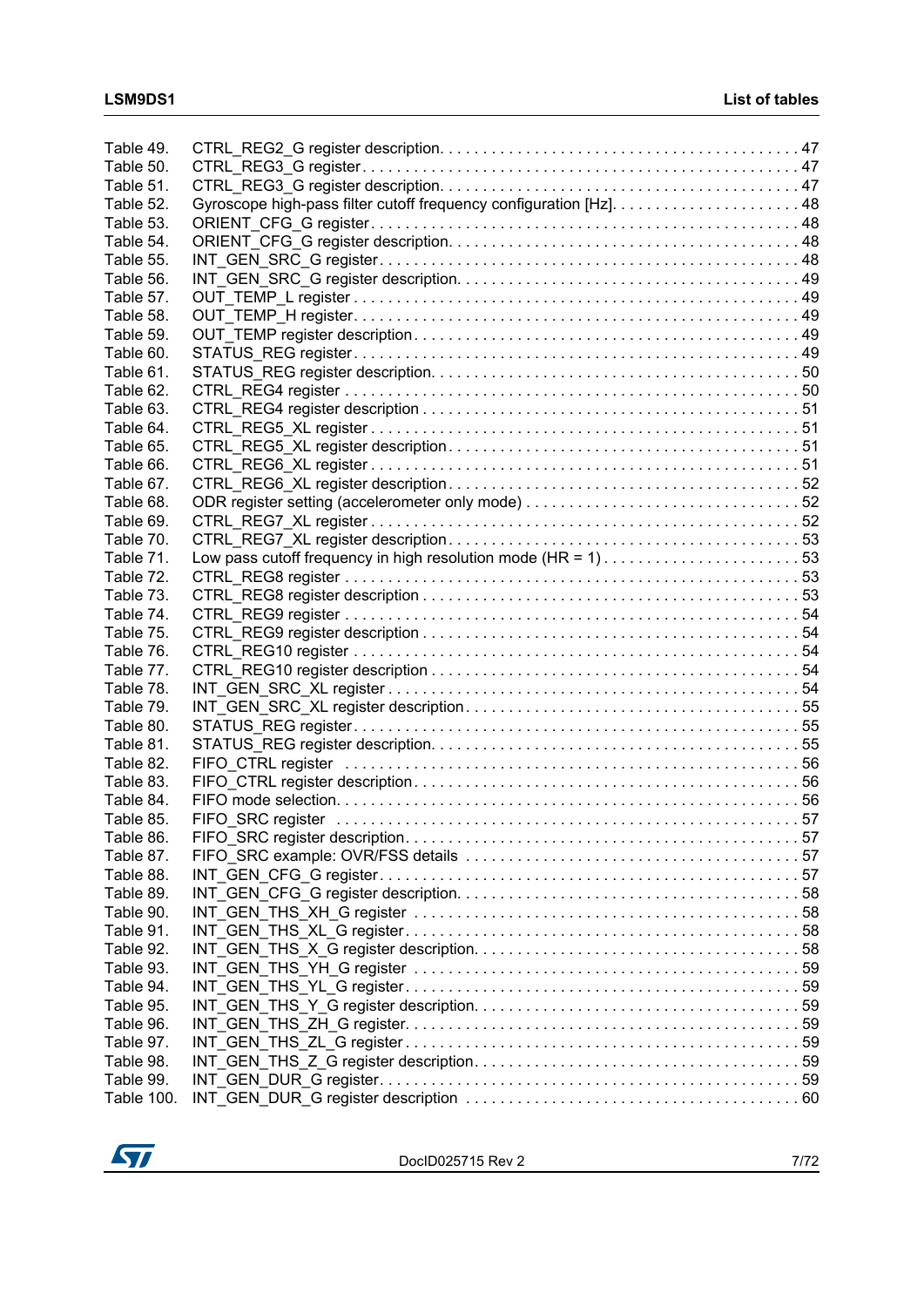| <b>Table 101.</b> |  |
|-------------------|--|
| Table 102.        |  |
| <b>Table 103.</b> |  |
| Table 104.        |  |
| Table 105.        |  |
| Table 106.        |  |
| Table 107.        |  |
| Table 108.        |  |
| Table 109.        |  |
| <b>Table 110.</b> |  |
| <b>Table 111.</b> |  |
| <b>Table 112.</b> |  |
| <b>Table 113.</b> |  |
| Table 114.        |  |
| Table 115.        |  |
| Table 116.        |  |
| <b>Table 117.</b> |  |
| <b>Table 118.</b> |  |
| <b>Table 119.</b> |  |
| <b>Table 120.</b> |  |
| Table 121.        |  |
| Table 122.        |  |
| <b>Table 123.</b> |  |
| Table 124.        |  |
| <b>Table 125.</b> |  |
| <b>Table 126.</b> |  |
| <b>Table 127.</b> |  |
| <b>Table 128.</b> |  |
| <b>Table 129.</b> |  |
| <b>Table 130.</b> |  |
| <b>Table 131.</b> |  |
| <b>Table 132.</b> |  |

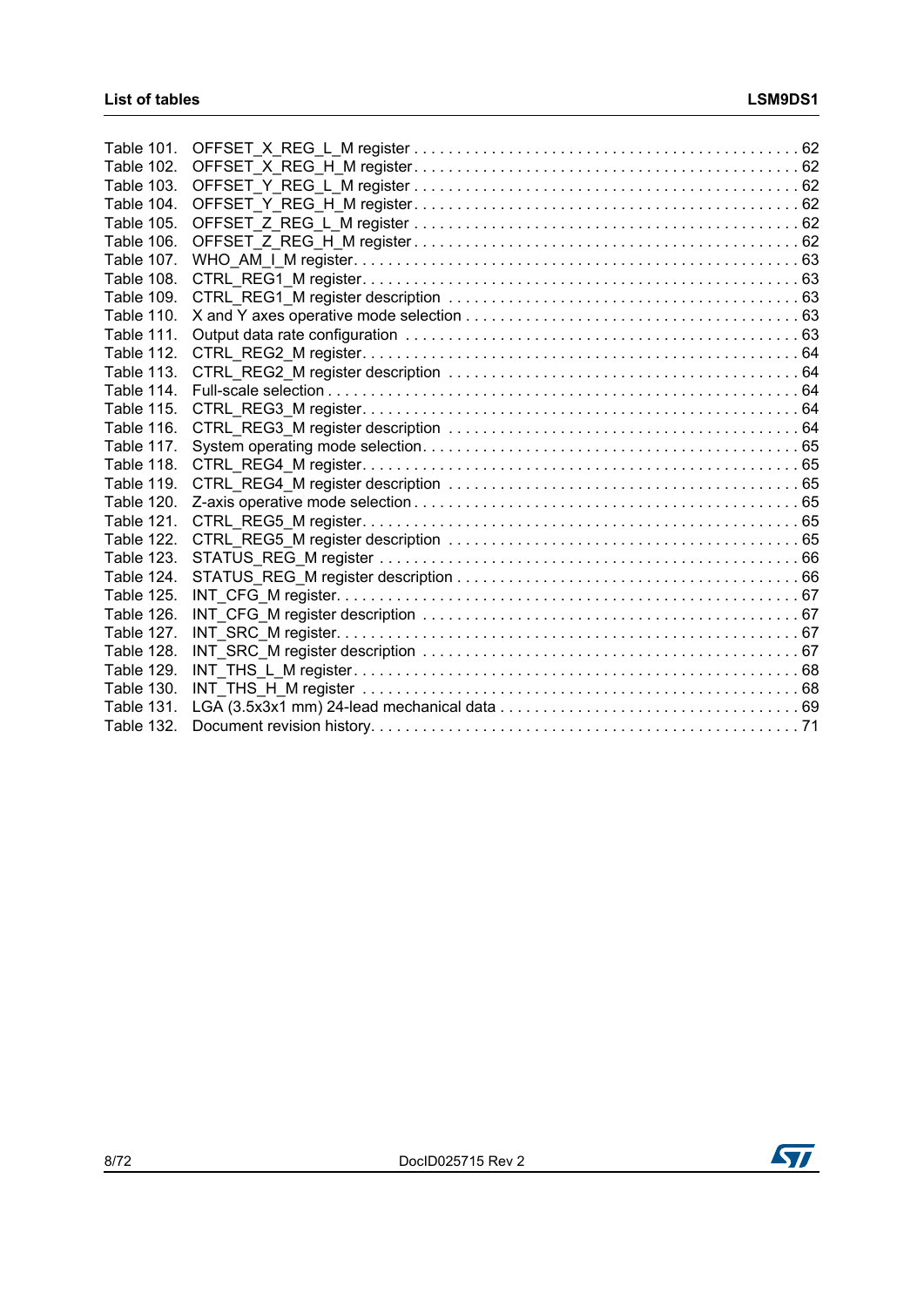# **List of figures**

| Figure 1.  |                                                                |  |
|------------|----------------------------------------------------------------|--|
| Figure 2.  |                                                                |  |
| Figure 3.  |                                                                |  |
| Figure 4.  |                                                                |  |
| Figure 5.  |                                                                |  |
| Figure 6.  |                                                                |  |
| Figure 7.  |                                                                |  |
| Figure 8.  |                                                                |  |
| Figure 9.  |                                                                |  |
| Figure 10. |                                                                |  |
| Figure 11. |                                                                |  |
| Figure 12. |                                                                |  |
| Figure 13. |                                                                |  |
| Figure 14. |                                                                |  |
| Figure 15. |                                                                |  |
| Figure 16. |                                                                |  |
| Figure 17. |                                                                |  |
| Figure 18. |                                                                |  |
| Figure 19. | Accelerometer and gyroscope SPI write protocol32               |  |
| Figure 20. |                                                                |  |
| Figure 21. | Accelerometer and gyroscope SPI read protocol in 3-wire mode33 |  |
| Figure 22. |                                                                |  |
| Figure 23. |                                                                |  |
| Figure 24. | Multiple byte SPI read protocol (2-byte example)35             |  |
| Figure 25. |                                                                |  |
| Figure 26. |                                                                |  |
| Figure 27. |                                                                |  |
| Figure 28. | INT_SEL and OUT_SEL configuration gyroscope block diagram 47   |  |
| Figure 29. |                                                                |  |
| Figure 30. |                                                                |  |
| Figure 31. |                                                                |  |
|            |                                                                |  |

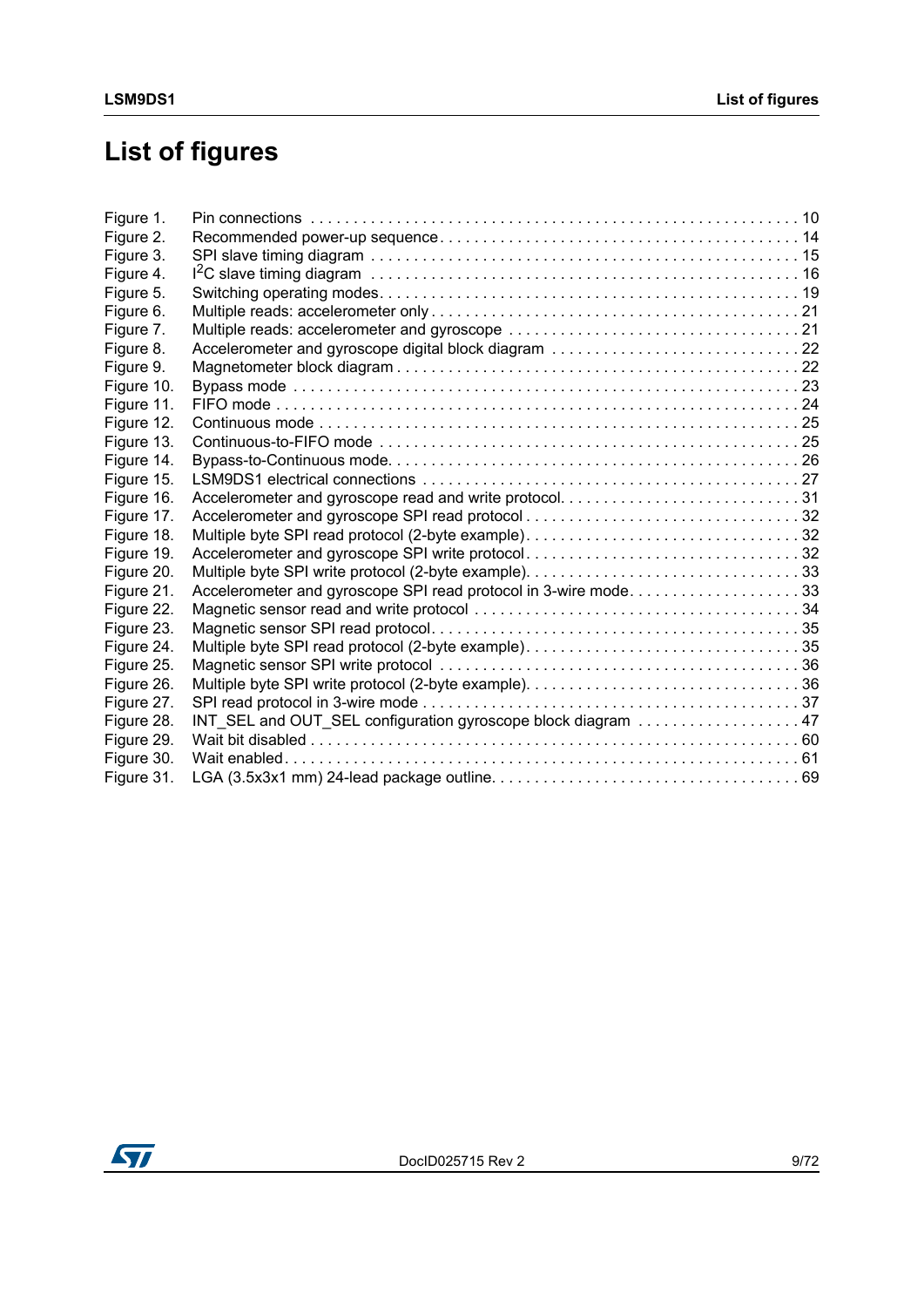# <span id="page-9-0"></span>**1 Pin description**

<span id="page-9-1"></span>

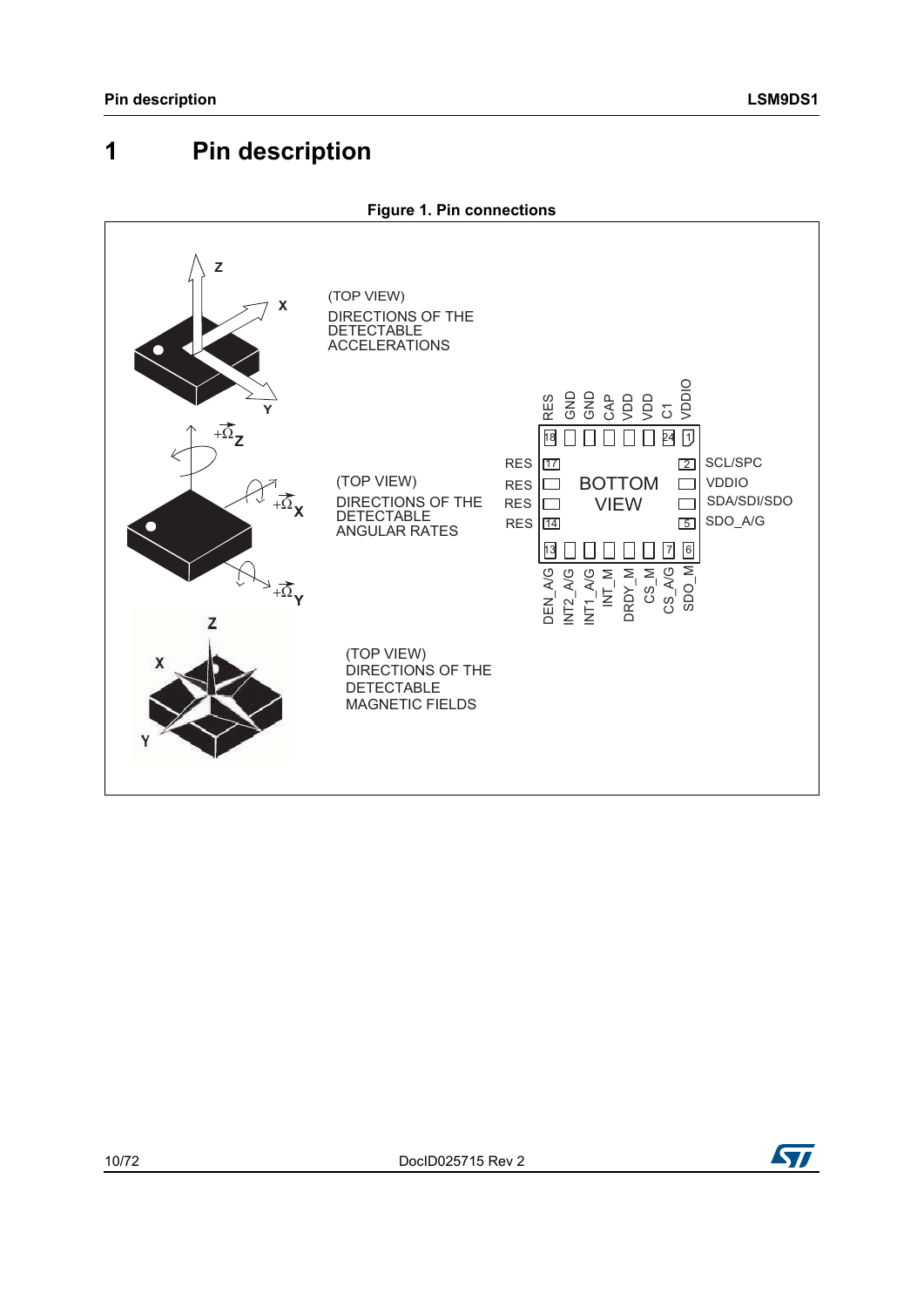**Table 2. Pin description** 

<span id="page-10-0"></span>

| Pin#           | <b>Name</b>                     | <b>Function</b>                                                                                                                                                                            |
|----------------|---------------------------------|--------------------------------------------------------------------------------------------------------------------------------------------------------------------------------------------|
| 1              | VDDIO <sup>(1)</sup>            | Power supply for I/O pins                                                                                                                                                                  |
| $\overline{2}$ | SCL/SPC                         | I <sup>2</sup> C serial clock (SCL) / SPI serial port clock (SPC)                                                                                                                          |
| 3              | VDDIO <sup>(2)</sup>            | Power supply for I/O pins                                                                                                                                                                  |
| $\overline{4}$ | SDA/SDI/SDO                     | $I2C$ serial data (SDA)<br>SPI serial data input (SDI)<br>3-wire interface serial data output (SDO)                                                                                        |
| 5              | SDO A/G                         | SPI serial data output (SDO) for the accelerometer and gyroscope<br>$I2C$ least significant bit of the device address (SA0) for the accelerometer<br>and gyroscope                         |
| 6              | SDO_M                           | SPI serial data output (SDO) for the magnetometer<br>1 <sup>2</sup> C least significant bit of the device address (SA0) for the magnetometer                                               |
| 7              | CS_A/G                          | SPI enable<br>I <sup>2</sup> C/SPI mode selection for the accelerometer and gyroscope<br>(1: SPI idle mode / $I^2C$ communication enabled;<br>0: SPI communication mode / $I^2C$ disabled) |
| 8              | $CS$ <sub>_<math>M</math></sub> | SPI enable<br>I <sup>2</sup> C/SPI mode selection for the magnetometer<br>(1: SPI idle mode / $I^2C$ communication enabled;<br>0: SPI communication mode / $I^2C$ disabled)                |
| 9              | DRDY_M                          | Magnetic sensor data ready                                                                                                                                                                 |
| 10             | INT M                           | Magnetic sensor interrupt                                                                                                                                                                  |
| 11             | INT1 A/G                        | Accelerometer and gyroscope interrupt 1                                                                                                                                                    |
| 12             | INT2 A/G                        | Accelerometer and gyroscope interrupt 2                                                                                                                                                    |
| 13             | DEN A/G                         | Accelerometer and gyroscope data enable                                                                                                                                                    |
| 14             | <b>RES</b>                      | Reserved. Connected to GND.                                                                                                                                                                |
| 15             | <b>RES</b>                      | Reserved. Connected to GND.                                                                                                                                                                |
| 16             | <b>RES</b>                      | Reserved. Connected to GND.                                                                                                                                                                |
| 17             | <b>RES</b>                      | Reserved. Connected to GND.                                                                                                                                                                |
| 18             | RES                             | Reserved. Connected to GND.                                                                                                                                                                |
| 19             | <b>GND</b>                      | 0 V supply                                                                                                                                                                                 |
| 20             | <b>GND</b>                      | 0 V supply                                                                                                                                                                                 |
| 21             | CAP                             | Connected to GND with ceramic capacitor <sup>(3)</sup>                                                                                                                                     |
| 22             | VDD <sup>(4)</sup>              | Power supply                                                                                                                                                                               |
| 23             | VDD <sup>(5)</sup>              | Power supply                                                                                                                                                                               |
| 24             | C <sub>1</sub>                  | Capacitor connection (C1 = 100 nF)                                                                                                                                                         |

1. Recommended 100 nF filter capacitor.

2. Recommended 100 nF filter capacitor.

3. 10 nF (±10%), 16 V. 1 nF minimum value has to be guaranteed under 11 V bias condition.

- 4. Recommended 100 nF plus 10 μF capacitors.
- 5. Recommended 100 nF plus 10 μF capacitors.

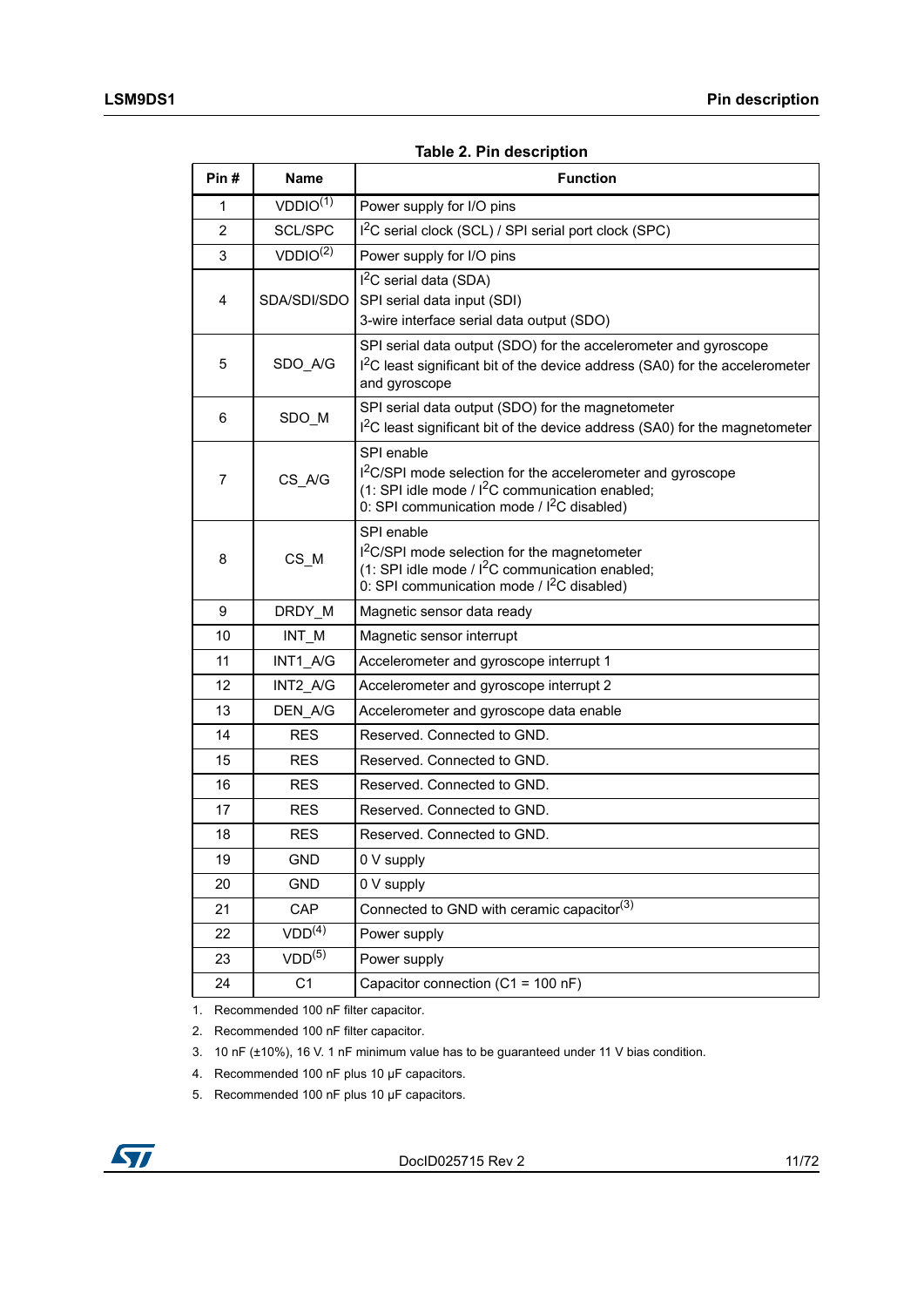# <span id="page-11-0"></span>**2 Module specifications**

## <span id="page-11-1"></span>**2.1 Sensor characteristics**

 $@$  Vdd = 2.2 V, T = 25 °C unless otherwise noted<sup>(a)</sup>

<span id="page-11-2"></span>

| Symbol   | <b>Parameter</b>                                                           | <b>Test conditions</b>              | Min. | Typ. <sup>(1)</sup> | Max.  | <b>Unit</b>         |  |
|----------|----------------------------------------------------------------------------|-------------------------------------|------|---------------------|-------|---------------------|--|
|          |                                                                            |                                     |      | ±2                  |       |                     |  |
| LA FS    | Linear acceleration                                                        |                                     |      | ±4                  |       | g                   |  |
|          | measurement range                                                          |                                     |      | $\pm 8$             |       |                     |  |
|          |                                                                            |                                     |      | ±16                 |       |                     |  |
|          |                                                                            |                                     |      | ±4                  |       |                     |  |
| M FS     | Magnetic                                                                   |                                     |      | £8                  |       | gauss               |  |
|          | measurement range                                                          |                                     |      | ±12                 |       |                     |  |
|          |                                                                            |                                     |      | ±16                 |       |                     |  |
|          | Angular rate                                                               |                                     |      | ±245                |       |                     |  |
| $G_FS$   | measurement range                                                          |                                     |      | ±500                |       | dps                 |  |
|          |                                                                            |                                     |      | ±2000               |       |                     |  |
|          |                                                                            | Linear acceleration $FS = \pm 2$ g  |      | 0.061               |       |                     |  |
| LA So    | Linear acceleration sensitivity                                            | Linear acceleration FS = $±4 g$     |      | 0.122               |       | mg/LSB              |  |
|          |                                                                            | Linear acceleration FS = $\pm 8$ g  |      | 0.244               |       |                     |  |
|          |                                                                            | Linear acceleration FS = $\pm$ 16 g |      | 0.732               |       |                     |  |
|          |                                                                            | Magnetic $FS = \pm 4$ gauss         |      | 0.14                |       |                     |  |
| M GN     | Magnetic sensitivity                                                       | Magnetic $FS = \pm 8$ gauss         |      | 0.29                |       | mgauss/             |  |
|          |                                                                            | Magnetic $FS = \pm 12$ gauss        |      | 0.43                |       | <b>LSB</b>          |  |
|          |                                                                            | Magnetic $FS = \pm 16$ gauss        |      | 0.58                |       |                     |  |
|          |                                                                            | Angular rate $FS = \pm 245$ dps     |      | 8.75                |       |                     |  |
| $G_S$    | Angular rate sensitivity                                                   | Angular rate $FS = \pm 500$ dps     |      | 17.50               |       | mdps/<br><b>LSB</b> |  |
|          |                                                                            | Angular rate $FS = \pm 2000$ dps    |      | 70                  |       |                     |  |
| LA_TyOff | Linear acceleration typical<br>zero-g level offset accuracy <sup>(2)</sup> | $FS = \pm 8$ g                      |      | ±90                 |       | mg                  |  |
| M_TyOff  | Zero-gauss level (3)                                                       | $FS = \pm 4$ gauss                  |      | ±1                  |       | gauss               |  |
| G_TyOff  | Angular rate<br>typical zero-rate level (4)                                | $FS = \pm 2000$ dps                 |      | ±30                 |       | dps                 |  |
| $M\_DF$  | Magnetic disturbance fiel54                                                | Zero-gauss offset starts to degrade |      |                     | 50    | gauss               |  |
| Top      | Operating temperature range                                                |                                     | -40  |                     | $+85$ | $^{\circ}$ C        |  |

#### **Table 3. Sensor characteristics**

1. Typical specifications are not guaranteed

2. Typical zero-*g* level offset value after soldering

3. Typical zero-gauss level value after test and trimming

4. Typical zero rate level offset value after MSL3 preconditioning

a. The product is factory calibrated at 2.2 V. The operational power supply range is from 1.9 V to 3.6 V.

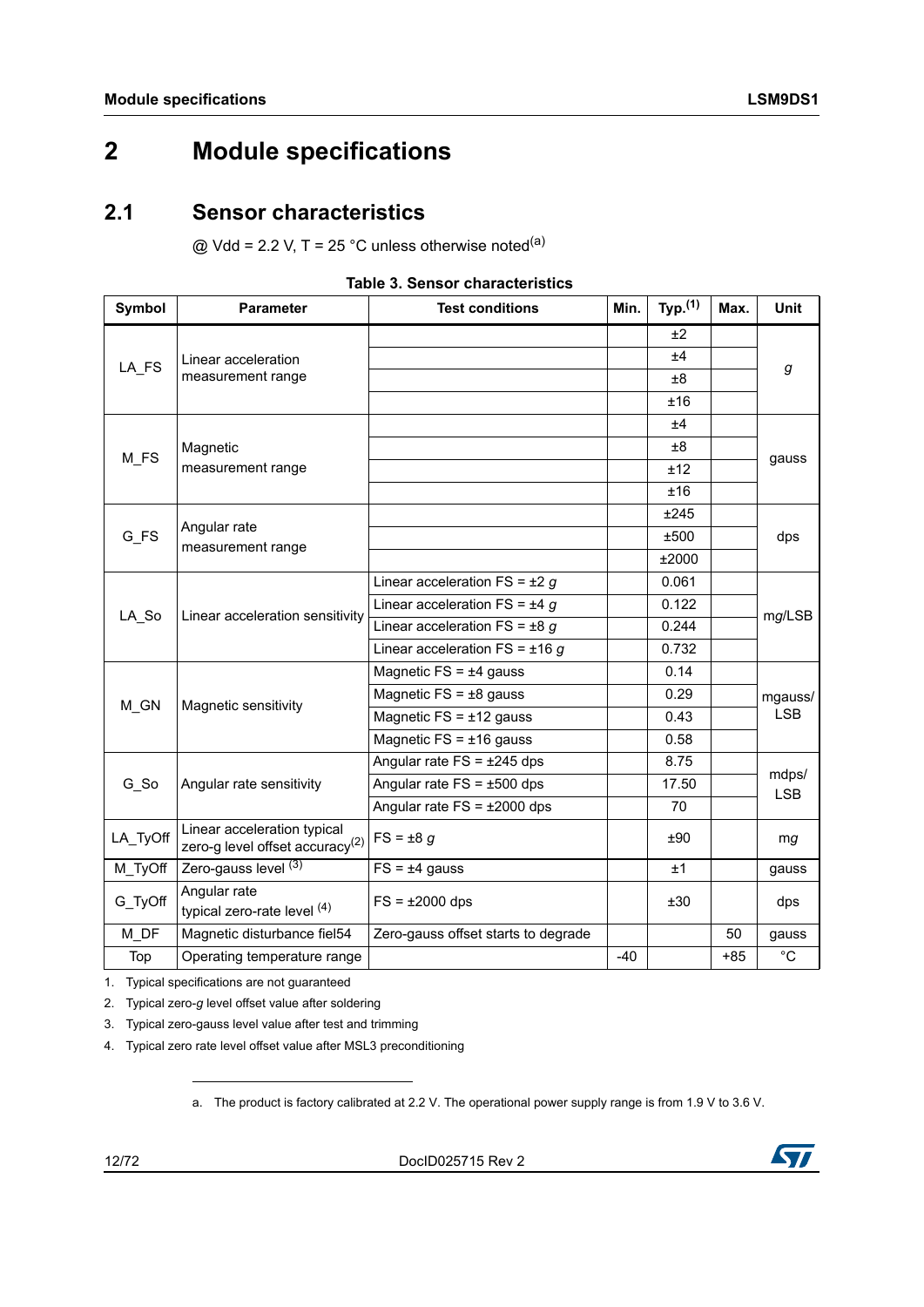# <span id="page-12-0"></span>**2.2 Electrical characteristics**

 $@$  Vdd = 2.2 V, T = 25 °C unless otherwise noted<sup>(b)</sup>

<span id="page-12-1"></span>

| Symbol       | <b>Parameter</b>                                                                                 | Test<br>conditions | Min.     | Typ. $(1)$ | Max.      | Unit   |
|--------------|--------------------------------------------------------------------------------------------------|--------------------|----------|------------|-----------|--------|
| Vdd          | Supply voltage                                                                                   |                    | 1.9      |            | 3.6       | $\vee$ |
| Vdd IO       | Module power supply for I/O                                                                      |                    | 1.71     |            | $Vdd+0.1$ |        |
| Idd XM       | Current consumption of the<br>accelerometer and magnetic sensor in<br>normal mode <sup>(2)</sup> |                    |          | 600        |           | μA     |
| Idd G        | Gyroscope current consumption in<br>normal mode $^{(3)}$                                         |                    |          | 4.0        |           | mA     |
| Top          | Operating temperature range                                                                      |                    | $-40$    |            | $+85$     | °C     |
| <b>Trise</b> | Time for power supply rising $(4)$                                                               |                    | 0.01     |            | 100       | ms     |
| Twait        | Time delay between Vdd IO and Vdd $(4)$                                                          |                    | $\Omega$ |            | 10        | ms     |

### **Table 4. Electrical characteristics**

1. Typical specifications are not guaranteed

2. Magnetic sensor in High Resolution mode (ODR = 20 Hz), Accelerometer sensor in normal mode, gyroscope in powerdown mode

3. Accelerometer and magnetic sensor in power-down mode

4. Please refer to *[Section 2.2.1: Recommended power-up sequence](#page-13-0)* for more details.

b. LSM9DS1 is factory calibrated at 2.2 V.

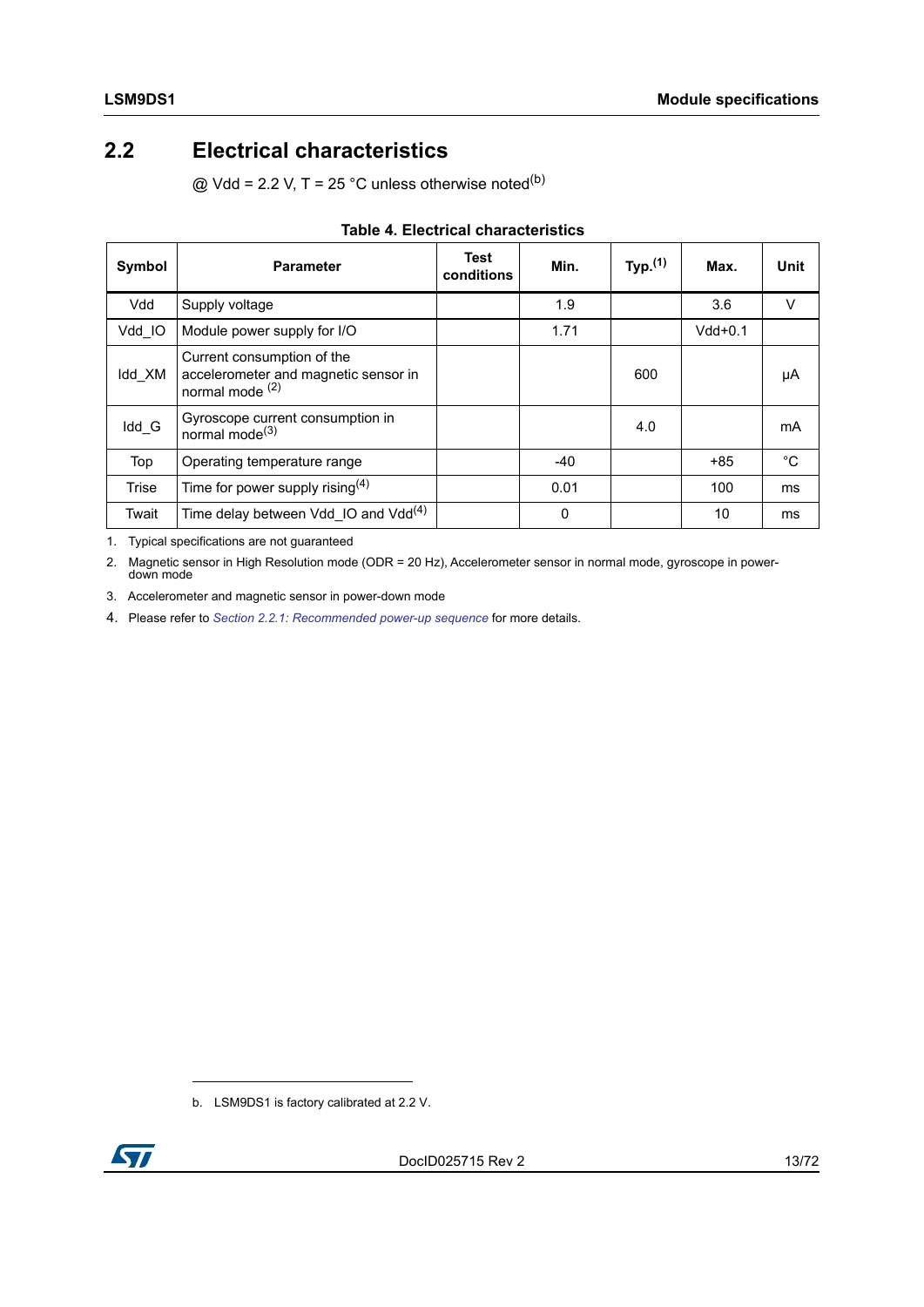### <span id="page-13-0"></span>**2.2.1 Recommended power-up sequence**

For the power-up sequence please refer to the following figure, where:

- Trise is the time for the power supply to rise from 10% to 90% of its final value
- Twait is the delay between the end of the Vdd\_IO ramp (90% of its final value) and the start of the Vdd ramp

<span id="page-13-3"></span>



## <span id="page-13-1"></span>**2.3 Temperature sensor characteristics**

 $@$  Vdd = 2.2 V, T = 25 °C unless otherwise noted  $<sup>(c)</sup>$ </sup>

<span id="page-13-2"></span>

| Table 5. |  | <b>Temperature sensor characteristics</b> |
|----------|--|-------------------------------------------|
|          |  |                                           |

| Symbol      | <b>Parameter</b>                       | <b>Test condition</b>     | Min. | Typ. $(1)$ | Max. | Unit                                  |  |
|-------------|----------------------------------------|---------------------------|------|------------|------|---------------------------------------|--|
| <b>TODR</b> | Temperature refresh rate               | $Gyro$ OFF <sup>(2)</sup> |      | 50         |      | Hz                                    |  |
|             |                                        | Gyro ON                   |      | 59.5       |      |                                       |  |
| TSen        | Temperature sensitivity <sup>(3)</sup> |                           |      | 16         |      | $LSB$ <sup><math>\circ</math></sup> C |  |
| Top         | Operating temperature range            |                           | -40  |            | +85  | °C                                    |  |

1. Typical specifications are not guaranteed.

2. When the accelerometer ODR is set to 10 Hz and the gyroscope part is turned off, the TODR value is 10 Hz.

3. The output of the temperature sensor is 0 (typ.) at 25 °C

c. The product is factory calibrated at 2.2 V.



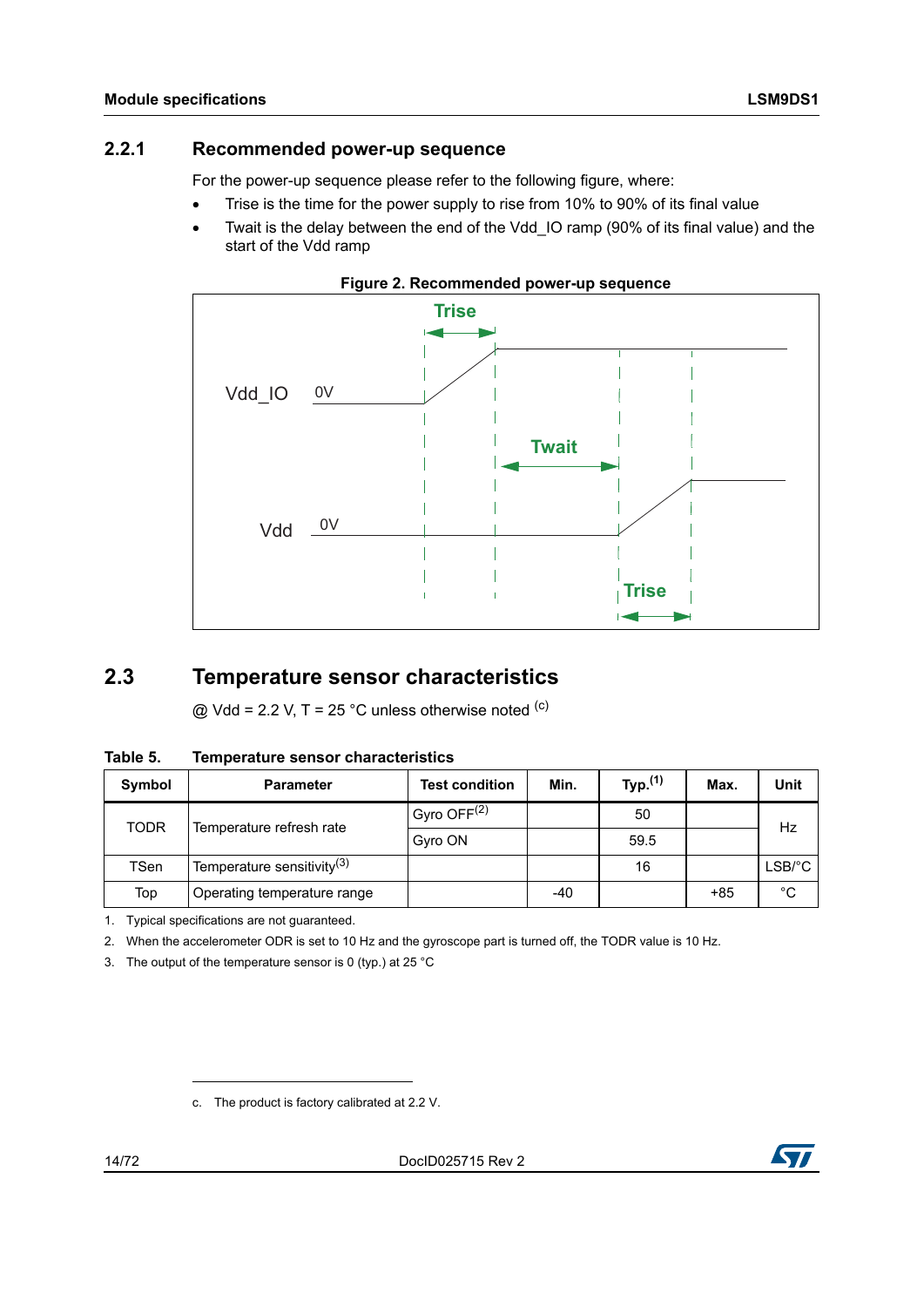# <span id="page-14-0"></span>**2.4 Communication interface characteristics**

### <span id="page-14-1"></span>**2.4.1 SPI - serial peripheral interface**

Subject to general operating conditions for Vdd and Top.

<span id="page-14-2"></span>

|                       | $\tilde{\phantom{a}}$   |             |      |            |
|-----------------------|-------------------------|-------------|------|------------|
| Symbol                | <b>Parameter</b>        | Value $(1)$ | Unit |            |
|                       |                         | Min         | Max  |            |
| $t_{c(SPC)}$          | SPI clock cycle         | 100         |      | ns         |
| $f_{C(SPC)}$          | SPI clock frequency     |             | 10   | <b>MHz</b> |
| $t_{\text{su(CS)}}$   | CS setup time           | 5           |      |            |
| $t_{h(CS)}$           | CS hold time            | 20          |      |            |
| $t_{\mathsf{su(SI)}}$ | SDI input setup time    | 5           |      |            |
| $t_{h(SI)}$           | SDI input hold time     | 15          |      | ns         |
| $t_{v(SO)}$           | SDO valid output time   |             | 50   |            |
| $t_{h(SO)}$           | SDO output hold time    | 5           |      |            |
| $t_{dis(SO)}$         | SDO output disable time |             | 50   |            |

#### **Table 6. SPI slave timing values**

1. Values are guaranteed at 10 MHz clock frequency for SPI with both 4 and 3 wires, based on characterization results, not tested in production



<span id="page-14-3"></span>

*Note: Measurement points are done at 0.2·Vdd\_IO and 0.8·Vdd\_IO, for both input and output ports.*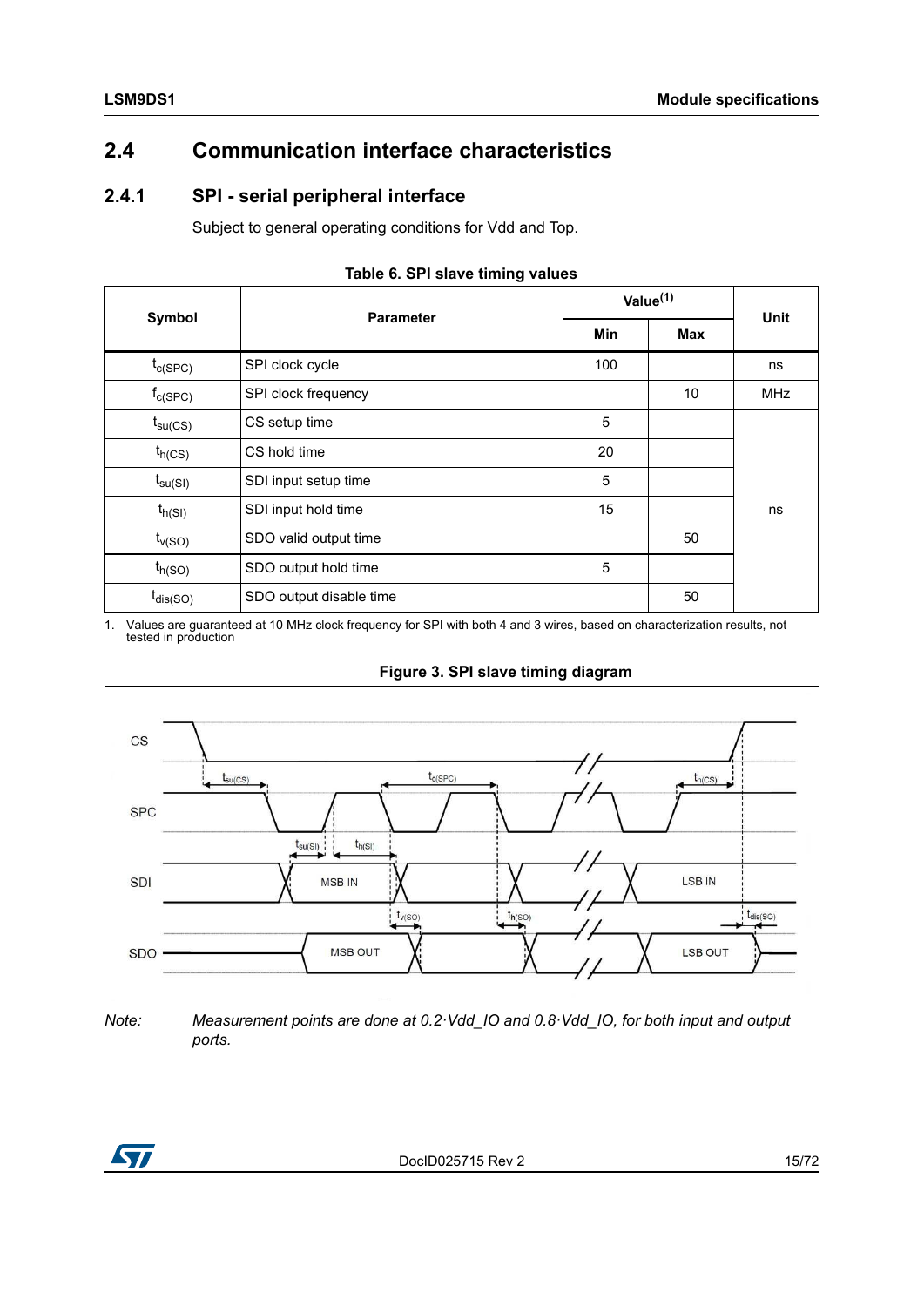# <span id="page-15-0"></span>**2.4.2 I2C - inter-IC control interface**

Subject to general operating conditions for Vdd and Top.

<span id="page-15-1"></span>

|                      | <b>Parameter</b>                                  | $I2C$ Standard mode <sup>(1)</sup> |      | $I2C$ Fast mode $(1)$ |            | <b>Unit</b> |
|----------------------|---------------------------------------------------|------------------------------------|------|-----------------------|------------|-------------|
| Symbol               |                                                   | Min                                | Max  | <b>Min</b>            | <b>Max</b> |             |
| $f_{(SCL)}$          | SCL clock frequency                               | 0                                  | 100  | 0                     | 400        | <b>kHz</b>  |
| $t_{w(SCLL)}$        | SCL clock low time                                | 4.7                                |      | 1.3                   |            |             |
| $t_{w(SCLH)}$        | SCL clock high time                               | 4.0                                |      | 0.6                   |            | μs          |
| $t_{\text{su(SDA)}}$ | SDA setup time                                    | 250                                |      | 100                   |            | ns          |
| $t_{h(SDA)}$         | SDA data hold time                                | 0                                  | 3.45 | $\Omega$              | 0.9        | μs          |
| $t_{h(ST)}$          | START condition hold time                         | 4                                  |      | 0.6                   |            |             |
| $t_{\text{su(SR)}}$  | Repeated START condition<br>setup time            | 4.7                                |      | 0.6                   |            |             |
| $t_{\text{su(SP)}}$  | STOP condition setup time                         | 4                                  |      | 0.6                   |            | μs          |
| $t_{w(SP:SR)}$       | Bus free time between STOP<br>and START condition | 4.7                                |      | 1.3                   |            |             |

1. Data based on standard  $1^2C$  protocol requirement, not tested in production.

<span id="page-15-2"></span>

### **Figure 4. I2C slave timing diagram**

*Note: Measurement points are done at 0.2·Vdd\_IO and 0.8·Vdd\_IO, for both ports*

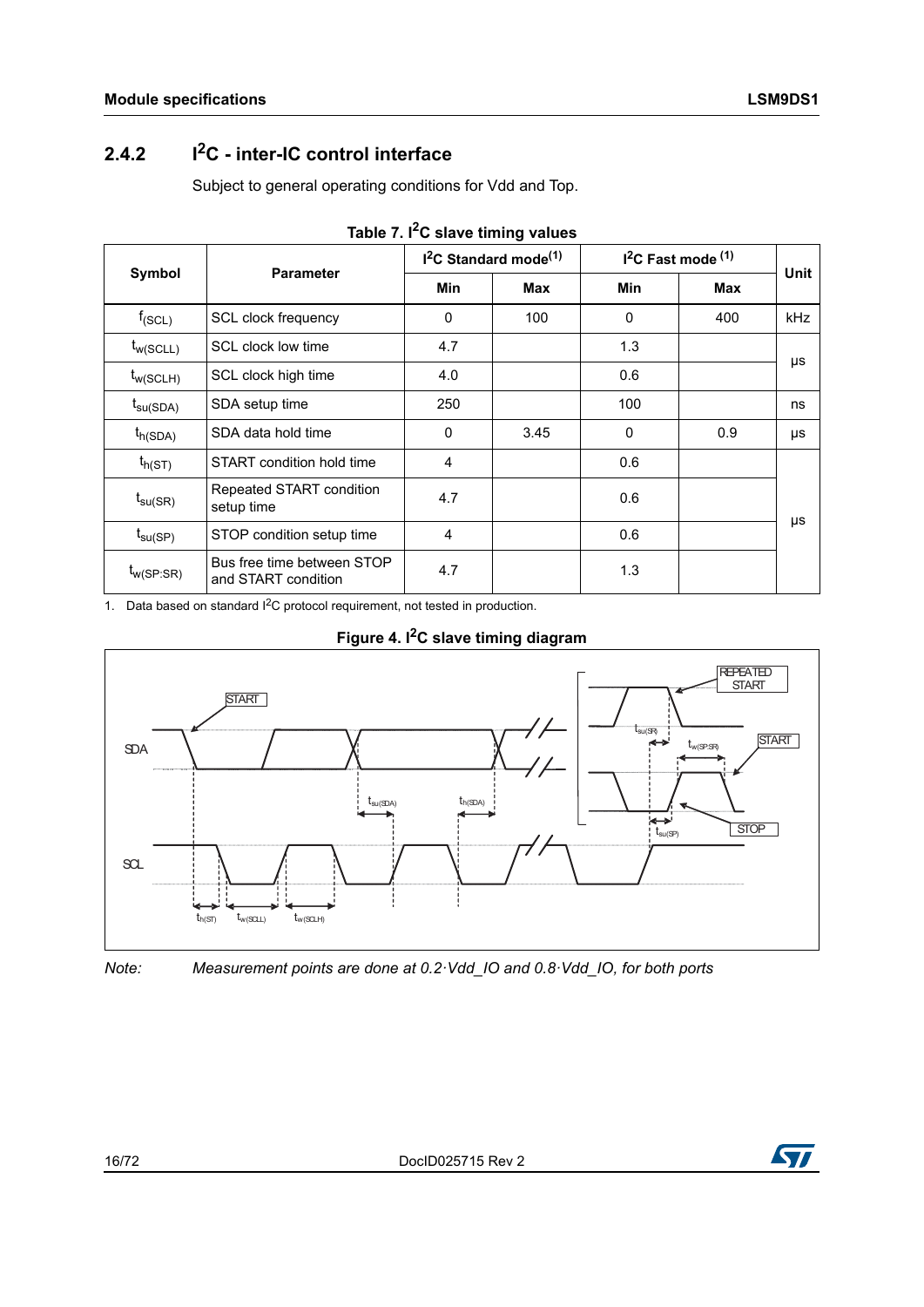# <span id="page-16-0"></span>**2.5 Absolute maximum ratings**

Stresses above those listed as "Absolute maximum ratings" may cause permanent damage to the device. This is a stress rating only and functional operation of the device under these conditions is not implied. Exposure to maximum rating conditions for extended periods may affect device reliability.

<span id="page-16-1"></span>

| Symbol                    | Ratings                                                                                               | <b>Maximum value</b>  | Unit   |
|---------------------------|-------------------------------------------------------------------------------------------------------|-----------------------|--------|
| Vdd                       | Supply voltage                                                                                        | $-0.3$ to 4.8         | $\vee$ |
| Vdd IO                    | I/O pins supply voltage                                                                               | $-0.3$ to 4.8         | $\vee$ |
| Vin                       | Input voltage on any control pin<br>(including CS A/G, CS M, SCL/SPC, SDA/SDI/SDO,<br>SDO A/G, SDO M) | 0.3 to Vdd $IO + 0.3$ | v      |
| $A_{I JNP}$               | Acceleration (any axis)                                                                               | 3,000 for 0.5 ms      | g      |
|                           |                                                                                                       | 10,000 for 0.1 ms     | g      |
| $M_{\text{FF}}$           | Maximum exposed field                                                                                 | 1000                  | gauss  |
| <b>ESD</b>                | Electrostatic discharge protection (HBM)                                                              | 2                     | kV     |
| $\mathsf{T}_{\text{STG}}$ | Storage temperature range                                                                             | $-40$ to $+125$       | °C     |

| Table 8. Absolute maximum ratings |
|-----------------------------------|
|-----------------------------------|

*Note: Supply voltage on any pin should never exceed 4.8 V.*

This device is sensitive to mechanical shock, improper handling can cause permanent damage to the part.

This device is sensitive to electrostatic discharge (ESD), improper handling can  $\hat{\bullet}$  cause permanent damage to the part.

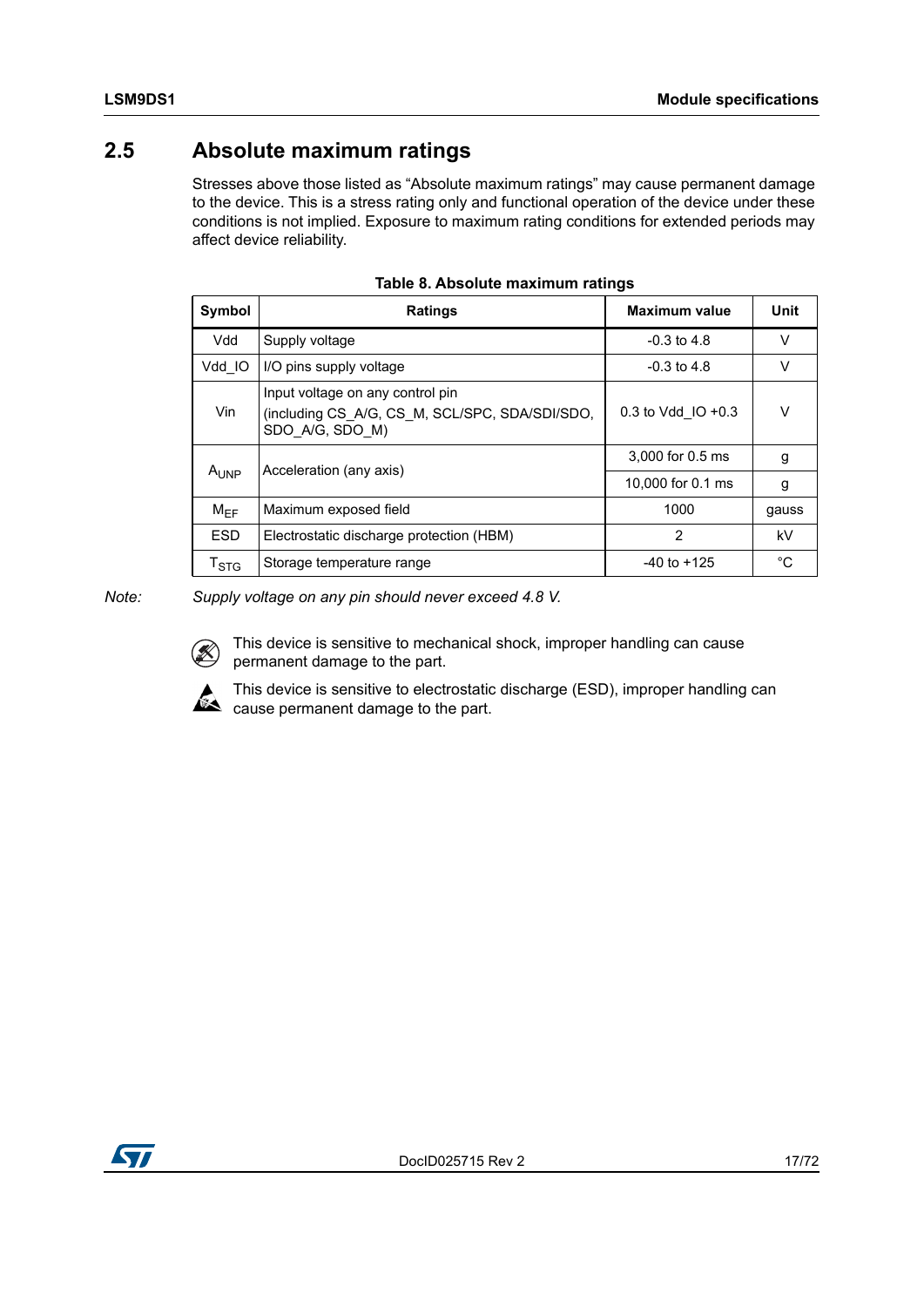## <span id="page-17-0"></span>**2.6 Terminology**

### <span id="page-17-1"></span>**2.6.1 Sensitivity**

Linear acceleration sensitivity can be determined, for example, by applying 1 *g* acceleration to the device. Because the sensor can measure DC accelerations, this can be done easily by pointing the selected axis towards the ground, noting the output value, rotating the sensor 180 degrees (pointing towards the sky) and noting the output value again. By doing so, ±1 *g* acceleration is applied to the sensor. Subtracting the larger output value from the smaller one, and dividing the result by 2, leads to the actual sensitivity of the sensor. This value changes very little over temperature and over time. The sensitivity tolerance describes the range of sensitivities of a large number of sensors.

An angular rate gyroscope is device that produces a positive-going digital output for counterclockwise rotation around the axis considered. Sensitivity describes the gain of the sensor and can be determined by applying a defined angular velocity to it. This value changes very little over temperature and time.

Magnetic sensor sensitivity describes the gain of the sensor and can be determined, for example, by applying a magnetic field of 1 *gauss* to it.

### <span id="page-17-2"></span>**2.6.2 Zero-***g***, zero-rate and zero-***gauss* **level**

Linear acceleration zero-*g* level offset (TyOff) describes the deviation of an actual output signal from the ideal output signal if no acceleration is present. A sensor in a steady state on a horizontal surface will measure 0 *g* on both the X-axis and Y-axis, whereas the Z-axis will measure 1 *g*. Ideally, the output is in the middle of the dynamic range of the sensor (content of OUT registers 00h, data expressed as two's complement number). A deviation from the ideal value in this case is called zero-*g* offset.

Offset is to some extent a result of stress to MEMS sensor and therefore the offset can slightly change after mounting the sensor onto a printed circuit board or exposing it to extensive mechanical stress. Offset changes little over temperature, see "Linear acceleration zero-*g* level change vs. temperature" in *[Table 3](#page-11-2)*. The zero-*g* level tolerance (TyOff) describes the standard deviation of the range of zero-*g* levels of a group of sensors.

Zero-rate level describes the actual output signal if there is no angular rate present. The zero-rate level of precise MEMS sensors is, to some extent, a result of stress to the sensor and therefore the zero-rate level can slightly change after mounting the sensor onto a printed circuit board or after exposing it to extensive mechanical stress. This value changes very little over temperature and time.

Zero-*g*auss level offset (M\_TyOff) describes the deviation of an actual output signal from the ideal output if no magnetic field is present.

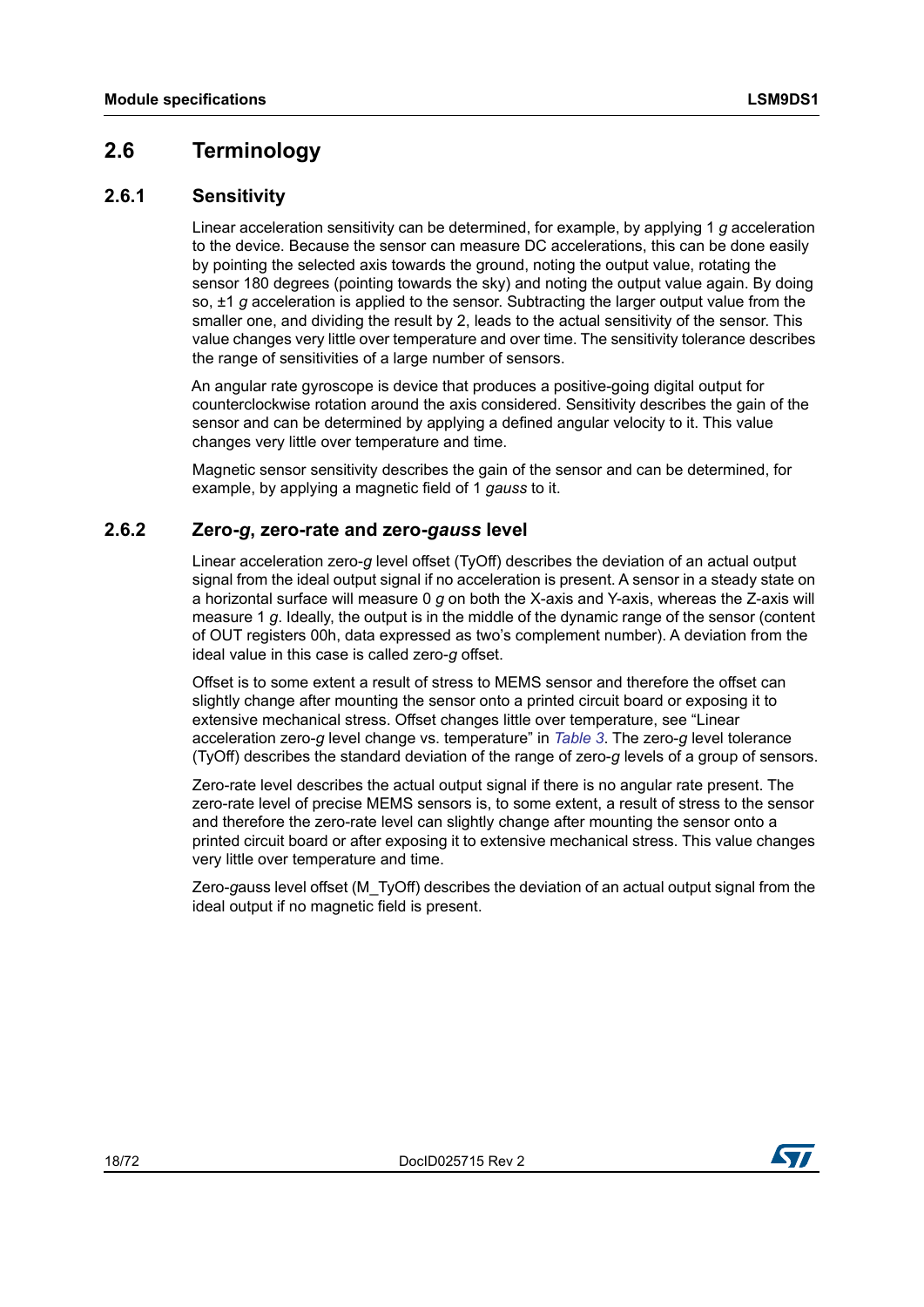# <span id="page-18-0"></span>**3 LSM9DS1 functionality**

## <span id="page-18-1"></span>**3.1 Operating modes**

In the LSM9DS1 the accelerometer and gyroscope have two operating modes available: only accelerometer active and gyroscope in power down or both accelerometer and gyroscope sensors active at the same ODR. Switching from one mode to the other requires one write operation: writing to *[CTRL\\_REG6\\_XL \(20h\)](#page-50-1)*, the accelerometer operates in normal mode and the gyroscope is powered down, writing to *[CTRL\\_REG1\\_G \(10h\)](#page-44-1)* both accelerometer and gyroscope are activated at the same ODR.

*[Figure 5](#page-18-3)* depicts both modes of operation from power down.

<span id="page-18-3"></span>

**Figure 5. Switching operating modes**

The magnetic sensor has three operating modes available: power-down (default), continuous-conversion mode and single-conversion mode. Switching from power-down to the other modes requires one write operation to *[CTRL\\_REG3\\_M \(22h\)](#page-63-1)*, setting values in the  $MD[1:0]$  bits. For the output of the magnetic data compensated by temperature, the TEMP\_COMP bit in *[CTRL\\_REG1\\_M \(20h\)](#page-62-1)* must be set to '1'.

## <span id="page-18-2"></span>**3.2 Gyroscope power modes**

In the LSM9DS1, the gyroscope can be configured in three different operating modes: power-down, low-power and normal mode.

Low-power mode is available for lower ODR (14.9, 59.5, 119 Hz) while for greater ODR (238, 476, 952 Hz) the device is automatically in normal mode. *Table* summarizes the ODR configuration (ODR\_G[2:0] bits set in *[CTRL\\_REG1\\_G \(10h\)](#page-44-1)*) and corresponding power modes.

To enable low-power mode, the LP\_mode bit in *[CTRL\\_REG3\\_G \(12h\)](#page-46-1)* has to be set to '1'.

Low-power mode allows reaching low power consumption while maintaining the device always on, refer to *[Table 10](#page-19-1)*.



DocID025715 Rev 2 19/72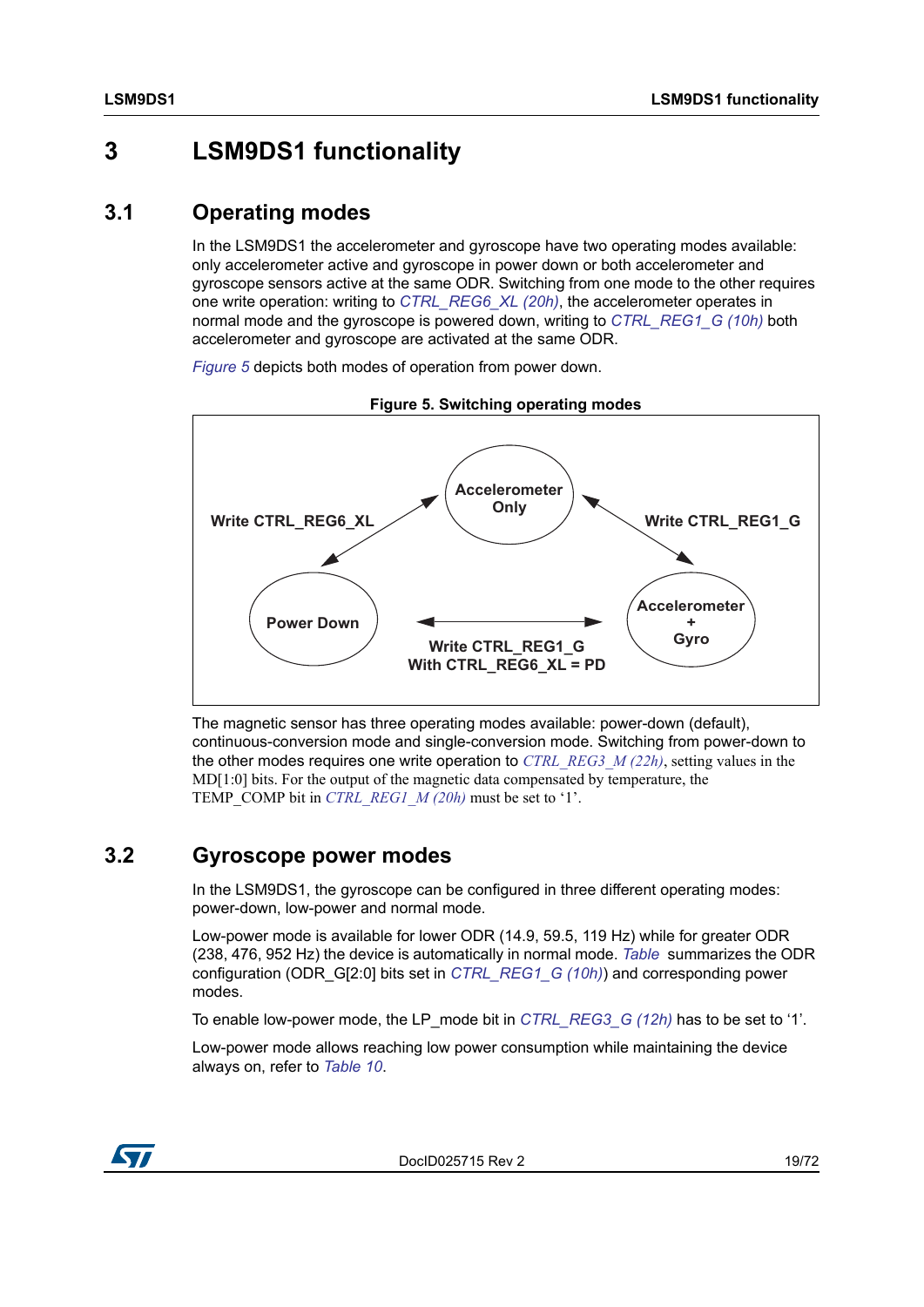<span id="page-19-0"></span>

| <b>ODR_G [2:0]</b> | ODR [Hz]   | Power mode            |
|--------------------|------------|-----------------------|
| 000                | Power down | Power-down            |
| 001                | 14.9       | Low-power/Normal mode |
| 010                | 59.5       | Low-power/Normal mode |
| 011                | 119        | Low-power/Normal mode |
| 100                | 238        | Normal mode           |
| 101                | 476        | Normal mode           |
| 110                | 952        | Normal mode           |

**Table 9. Gyroscope operating modes** 

#### **Table 10. Operating mode current consumption**

<span id="page-19-1"></span>

| ODR [Hz] | Power mode  | Current consumption <sup>(1)</sup><br>[mA] |
|----------|-------------|--------------------------------------------|
| 14.9     | Low-power   | 1.9                                        |
| 59.5     | Low-power   | 2.4                                        |
| 119      | Low-power   | 3.1                                        |
| 238      | Normal mode | 4.3                                        |
| 476      | Normal mode | 4.3                                        |
| 952      | Normal mode | 4.3                                        |

1. Typical values of gyroscope and accelerometer current consumption are based on characterization data.

<span id="page-19-2"></span>

| ODR [Hz] | $BW = 400 Hz^{(1)}$ | $BW = 200 Hz^{(1)}$ | $BW = 100 Hz^{(1)}$ | $BW = 50 Hz^{(1)}$ |
|----------|---------------------|---------------------|---------------------|--------------------|
| 14.9     | O                   | U                   |                     |                    |
| 59.5     | 0                   | 0                   |                     | U                  |
| 119      |                     |                     |                     |                    |
| 238      |                     |                     | 2                   | 4                  |
| 476      |                     | 2                   | 4                   |                    |
| 952      | 2                   | 4                   |                     | 14                 |

**Table 11. Accelerometer turn-on time**

1. The table contains the number of samples to be discarded after switching between power-down mode and normal mode.

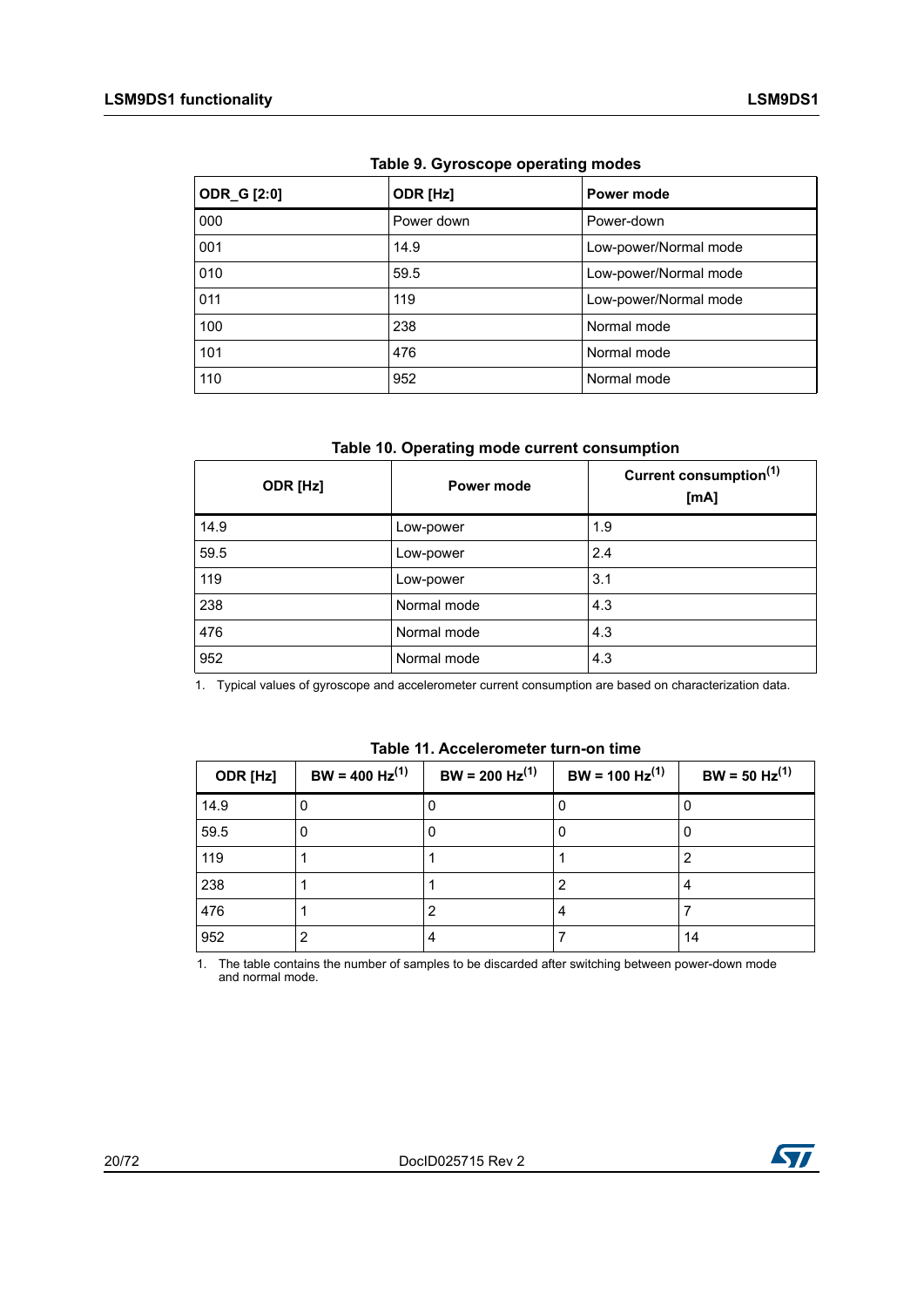<span id="page-20-1"></span>

| ODR [Hz]    | LPF1 only $(1)$ | LPF1 and LPF2 <sup>(1)</sup> |  |  |
|-------------|-----------------|------------------------------|--|--|
| 14.9        | 2               | LPF2 not available           |  |  |
| 59.5 or 119 | 3               | 13                           |  |  |
| 238         | 4               | 14                           |  |  |
| 476         | 5               | 15                           |  |  |
| 952         | 8               | 18                           |  |  |

|  | Table 12. Gyroscope turn-on time |  |
|--|----------------------------------|--|
|  |                                  |  |

1. The table contains the number of samples to be discarded after switching between low-power mode and normal mode.

## <span id="page-20-0"></span>**3.3 Accelerometer and gyroscope multiple reads (burst)**

When only accelerometer is activated and the gyroscope is in power down, starting from *[OUT\\_X\\_XL \(28h - 29h\)](#page-55-0)* multiple reads can be performed. Once *[OUT\\_Z\\_XL \(2Ch - 2Dh\)](#page-55-2)* is read, the system automatically restarts from *[OUT\\_X\\_XL \(28h - 29h\)](#page-55-0)* (see *[Figure 6](#page-20-2)*).

<span id="page-20-2"></span>

When both accelerometer and gyroscope sensors are activated at the same ODR, starting from *[OUT\\_X\\_G \(18h - 19h\)](#page-49-0)* multiple reads can be performed. Once *[OUT\\_Z\\_XL \(2Ch - 2Dh\)](#page-55-2)* is read, the system automatically restarts from *[OUT\\_X\\_G \(18h - 19h\)](#page-49-0)* (see *[Figure 7](#page-20-3)*).

<span id="page-20-3"></span>

#### **Figure 7. Multiple reads: accelerometer and gyroscope**

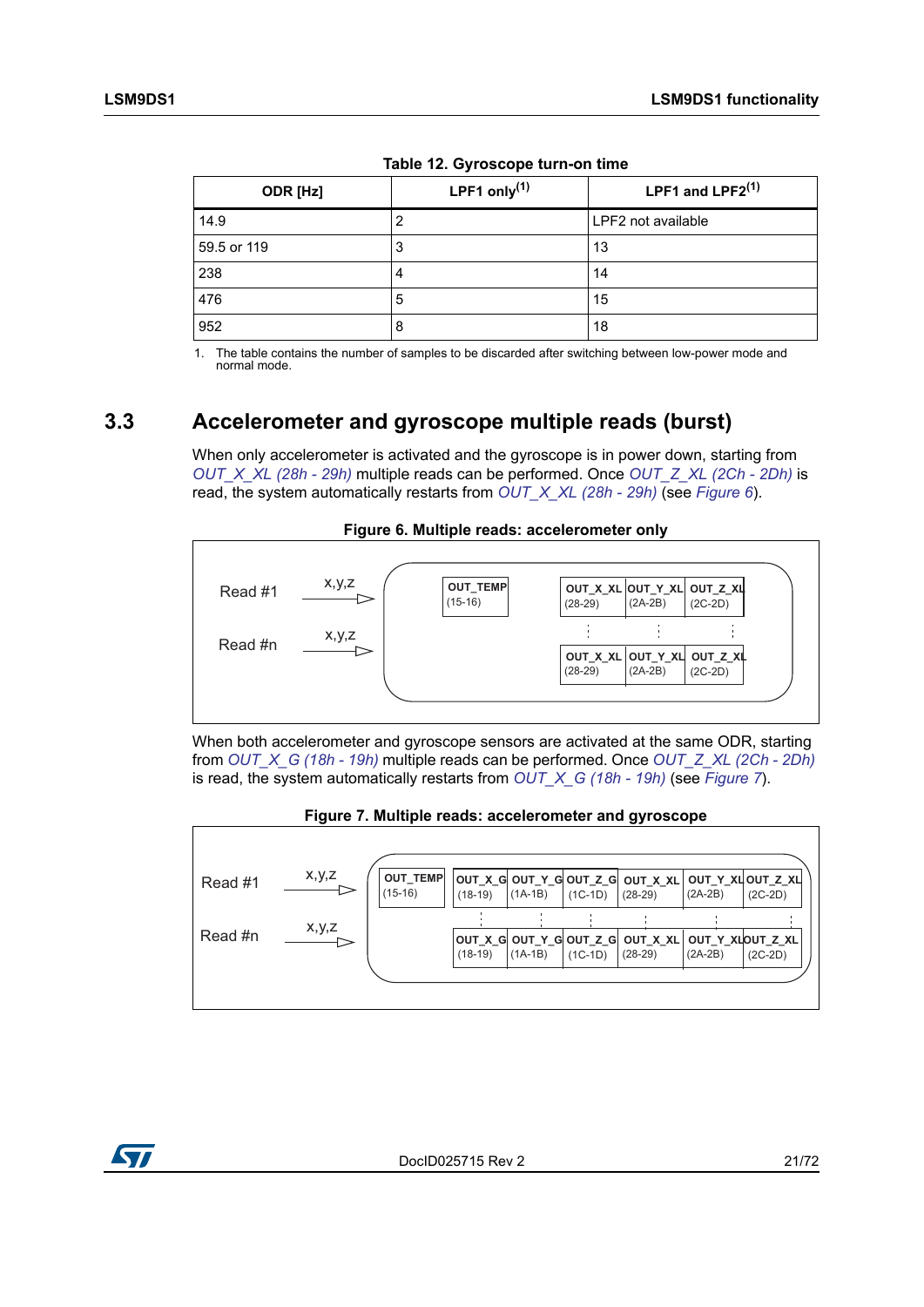# <span id="page-21-0"></span>**3.4 Block diagram**

<span id="page-21-1"></span>

**Figure 8. Accelerometer and gyroscope digital block diagram**

**Figure 9. Magnetometer block diagram**

<span id="page-21-2"></span>

22/72 DocID025715 Rev 2

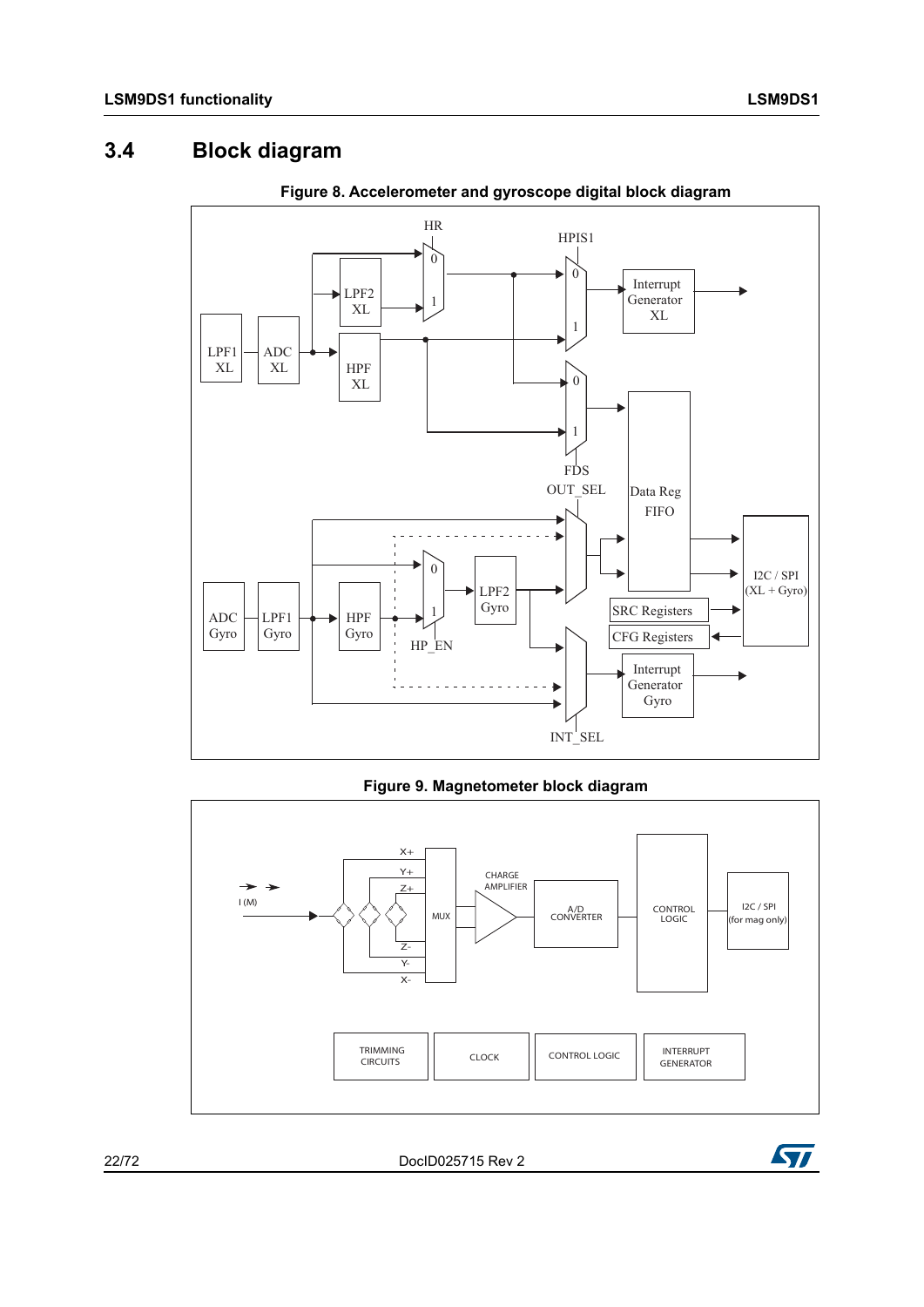## <span id="page-22-0"></span>**3.5 Accelerometer and gyroscope FIFO**

The LSM9DS1 embeds 32 slots of 16-bit data FIFO for each of the gyroscope's three output channels, yaw, pitch and roll, and 16-bit data FIFO for each of the accelerometer's three output channels, X, Y and Z. This allows consistent power saving for the system since the host processor does not need to continuously poll data from the sensor, but it can wake up only when needed and burst the significant data out from the FIFO. This buffer can work accordingly to five different modes: Bypass mode, FIFO-mode, Continuous mode, Continuous-to-FIFO mode and Bypass-to-Continuous. Each mode is selected by the FMODE [2:0] bits in the *FIFO CTRL (2Eh)* register. Programmable FIFO threshold status, FIFO overrun events and the number of unread samples stored are available in the *FIFO SRC (2Fh)* register and can be set to generate dedicated interrupts on the INT1 A/G pin in the *[INT1\\_CTRL \(0Ch\)](#page-42-3)* register and on the INT2\_A/G pin in the *[INT2\\_CTRL \(0Dh\)](#page-43-0)* register.

*[FIFO\\_SRC \(2Fh\)](#page-56-0)*(FTH) goes to '1' when the number of unread samples (*[FIFO\\_SRC \(2Fh\)](#page-56-0)* (FSS5:0)) is greater than or equal to FTH [4:0] in *[FIFO\\_CTRL \(2Eh\)](#page-55-3)*. If *[FIFO\\_CTRL \(2Eh\)](#page-55-3)* (FTH[4:0]) is equal to 0, *[FIFO\\_SRC \(2Fh\)](#page-56-0)*(FTH) goes to '0'.

*[FIFO\\_SRC \(2Fh\)](#page-56-0)*(OVRN) is equal to '1' if a FIFO slot is overwritten.

*[FIFO\\_SRC \(2Fh\)](#page-56-0)*(FSS [5:0]) contains stored data levels of unread samples. When FSS [5:0] is equal to '000000' FIFO is empty, when FSS [5:0] is equal to '100000' FIFO is full and the unread samples are 32.

The FIFO feature is enabled by writing '1' in *[CTRL\\_REG9 \(23h\)](#page-53-0)* (FIFO\_EN).

To guarantee the correct acquisition of data during the switching into and out of FIFO mode, the first sample acquired must be discarded.

### <span id="page-22-1"></span>**3.5.1 Bypass mode**

In Bypass mode (FIFO CTRL (2Eh)(FMODE [2:0]= 000), the FIFO is not operational and it remains empty.

Bypass mode is also used to reset the FIFO when in FIFO mode.

As described in *[Figure 10](#page-22-2)*, for each channel only the first address is used. When new data is available the old data is overwritten.

<span id="page-22-2"></span>



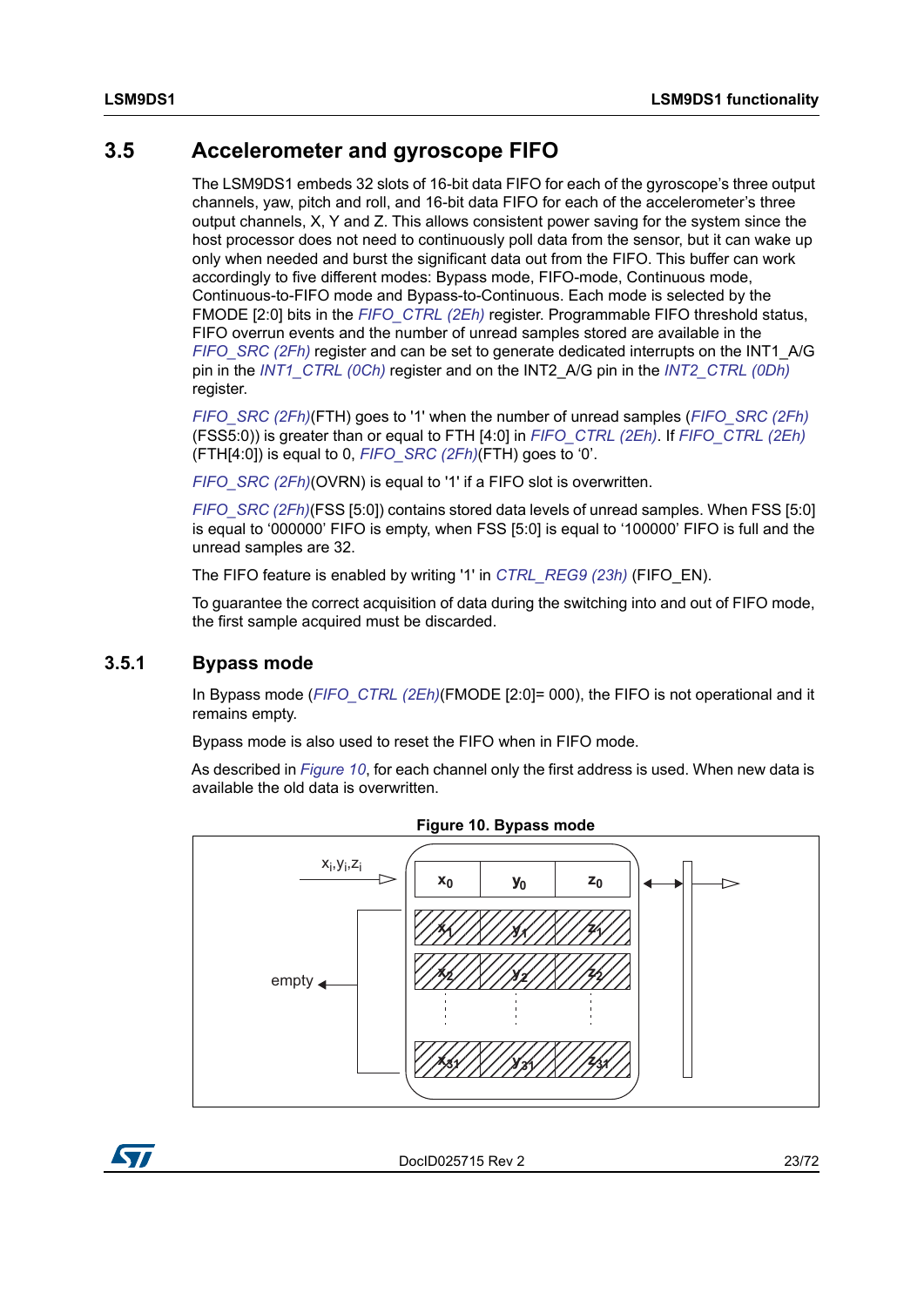### <span id="page-23-0"></span>**3.5.2 FIFO mode**

In FIFO mode (*[FIFO\\_CTRL \(2Eh\)](#page-55-3)* (FMODE [2:0] = 001) data from the output channels are stored in the FIFO until it is overwritten.

To reset FIFO content, Bypass mode should be selected by writing *[FIFO\\_CTRL \(2Eh\)](#page-55-3)* (FMODE [2:0]) to '000'. After this reset command, it is possible to restart FIFO mode by writing *[FIFO\\_CTRL \(2Eh\)](#page-55-3)* (FMODE [2:0]) to '001'.

The FIFO buffer memorizes 32 levels of data but the depth of the FIFO can be resized by setting the STOP\_ON\_FTH bit in *[CTRL\\_REG9 \(23h\)](#page-53-0)*. If the STOP\_ON\_FTH bit is set to '1', FIFO depth is limited to *[FIFO\\_CTRL \(2Eh\)](#page-55-3)*(FTH [4:0]) + 1 data.

A FIFO threshold interrupt can be enabled (INT\_OVR bit in *[INT1\\_CTRL \(0Ch\)](#page-42-3)* ) in order to be raised when the FIFO is filled to the level specified by the FTH[4:0] bits of *[FIFO\\_CTRL](#page-55-3)  [\(2Eh\)](#page-55-3)*. When a FIFO threshold interrupt occurs, the first data has been overwritten and the FIFO stops collecting data from the input channels.

<span id="page-23-2"></span>



### <span id="page-23-1"></span>**3.5.3 Continuous mode**

Continuous mode (*[FIFO\\_CTRL \(2Eh\)](#page-55-3)*(FMODE[2:0] = 110) provides continuous FIFO update: as new data arrives the older is discarded.

A FIFO threshold flag *[FIFO\\_SRC \(2Fh\)](#page-56-0)*(FTH) is asserted when the number of unread samples in FIFO is greater than or equal to *[FIFO\\_CTRL \(2Eh\)](#page-55-3)*(FTH4:0).

It is possible to route *[FIFO\\_SRC \(2Fh\)](#page-56-0)*(FTH) to the INT1\_A/G pin by writing in register *INT1* CTRL (OCh) (INT1 FTH) = '1', or to the INT2 A/G pin by writing in register *[INT2\\_CTRL \(0Dh\)](#page-43-0)* (INT2\_FTH) = '1'.

A full-flag interrupt can be enabled, (*[INT1\\_CTRL \(0Ch\)](#page-42-3)* (INT\_ FSS5)= '1') when the FIFO becomes saturated and in order to read the contents all at once.

If an overrun occurs, the oldest sample in FIFO is overwritten and the OVRN flag in *[FIFO\\_SRC \(2Fh\)](#page-56-0)* is asserted.

In order to empty the FIFO before it is full it is also possible to pull from FIFO the number of unread samples available in *[FIFO\\_SRC \(2Fh\)](#page-56-0)* (FSS[5:0]).

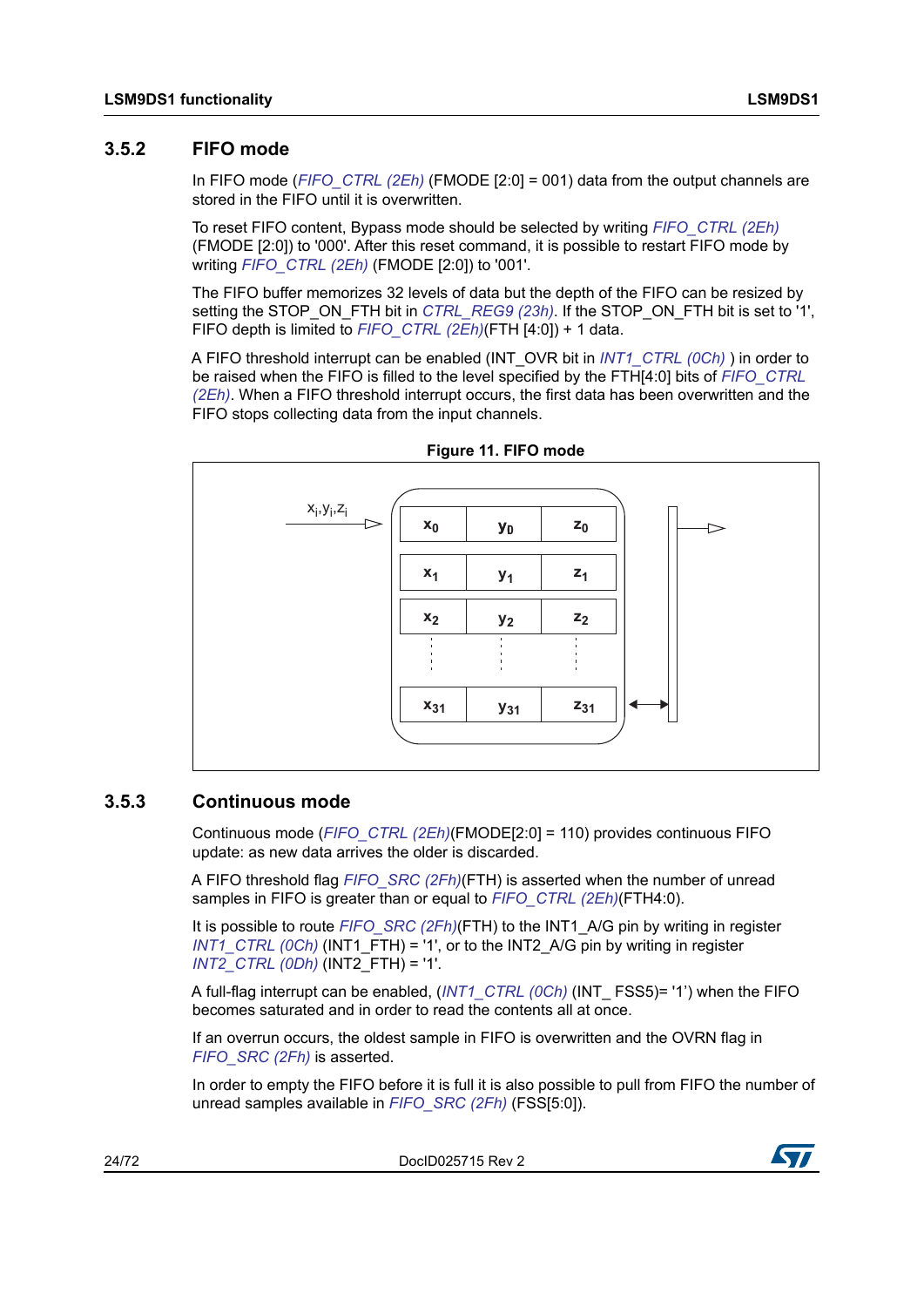

<span id="page-24-1"></span>

### <span id="page-24-0"></span>**3.5.4 Continuous-to-FIFO mode**

In Continuous-to-FIFO mode (*[FIFO\\_CTRL \(2Eh\)](#page-55-3)*(FMODE [2:0] = 011), FIFO behavior changes according to the *[INT\\_GEN\\_SRC\\_XL \(26h\)](#page-53-2)*(IA\_XL) bit. When the *[INT\\_GEN\\_SRC\\_XL \(26h\)](#page-53-2)*(IA\_XL) bit is equal to '1', FIFO operates in FIFO-mode, when the *[INT\\_GEN\\_SRC\\_XL \(26h\)](#page-53-2)*(IA\_XL) bit is equal to '0', FIFO operates in Continuous mode.

The interrupt generator should be set to the desired configuration by means of *[INT\\_GEN\\_CFG\\_XL \(06h\)](#page-40-3)*, *[INT\\_GEN\\_THS\\_X\\_XL \(07h\)](#page-41-0)*, *[INT\\_GEN\\_THS\\_Y\\_XL \(08h\)](#page-41-1)* and *[INT\\_GEN\\_THS\\_Z\\_XL \(09h\)](#page-42-0)*.

The *[CTRL\\_REG4 \(1Eh\)](#page-49-3)*(LIR\_XL) bit should be set to '1' in order to have latched interrupt.

<span id="page-24-2"></span>

### **Figure 13. Continuous-to-FIFO mode**

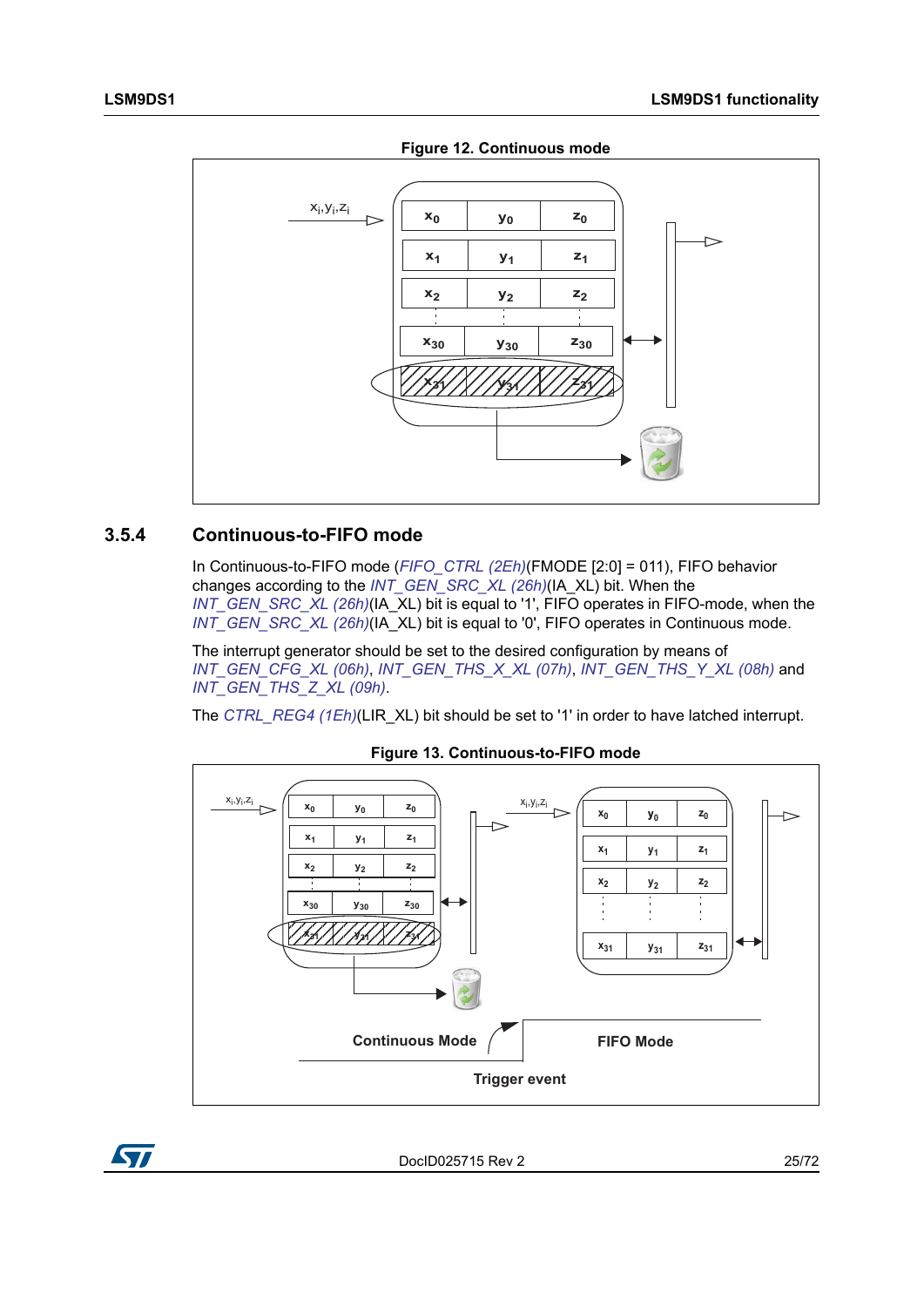### <span id="page-25-0"></span>**3.5.5 Bypass-to-Continuous mode**

In Bypass-to-Continuous mode (*[FIFO\\_CTRL \(2Eh\)](#page-55-3)*(FMODE[2:0] = '100'), data measurement storage inside FIFO operates in Continuous mode when *INT\_GEN\_SRC\_XL [\(26h\)](#page-53-2)*(IA\_XL) is equal to '1', otherwise FIFO content is reset (Bypass mode).

The interrupt generator should be set to the desired configuration by means of *[INT\\_GEN\\_CFG\\_XL \(06h\)](#page-40-3)*, *[INT\\_GEN\\_THS\\_X\\_XL \(07h\)](#page-41-0)*, *[INT\\_GEN\\_THS\\_Y\\_XL \(08h\)](#page-41-1)* and *[INT\\_GEN\\_THS\\_Z\\_XL \(09h\)](#page-42-0)*.

The *[CTRL\\_REG4 \(1Eh\)](#page-49-3)*(LIR\_XL) bit should be set to '1' in order to have latched interrupt.

<span id="page-25-1"></span>

**Figure 14. Bypass-to-Continuous mode**

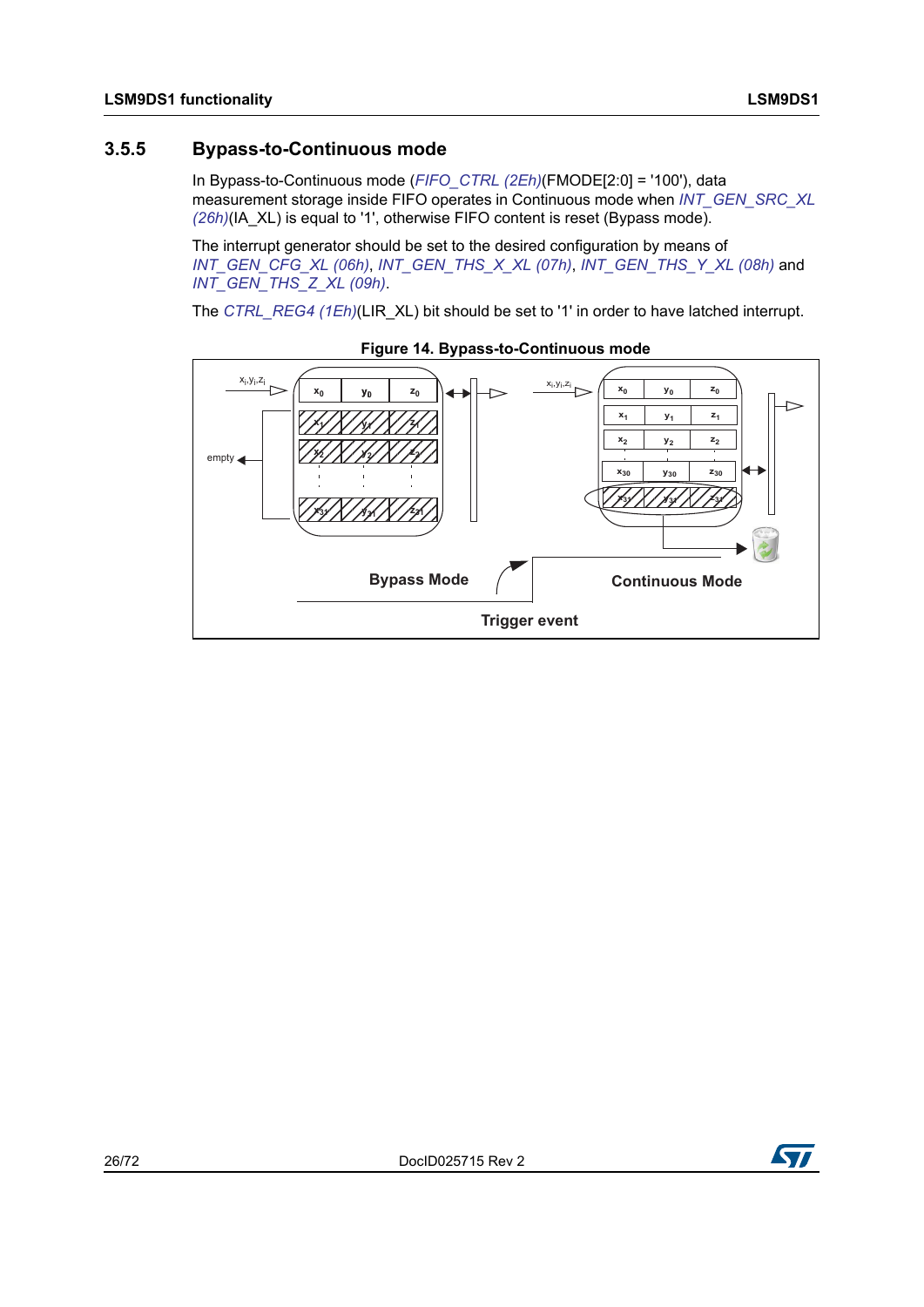# <span id="page-26-0"></span>**4 Application hints**

<span id="page-26-2"></span>

### **Figure 15. LSM9DS1 electrical connections**

## <span id="page-26-1"></span>**4.1 External capacitors**

The device core is supplied through the Vdd line. Power supply decoupling capacitors (C2, C3=100 *nF* ceramic, C4=10 *μF* Al) should be placed as near as possible to the supply pin of the device (common design practice). Capacitor C1 (100 nF) should be a capacitor with low ESR value and should be placed as near as possible to the C1 pin.

All voltage and ground supplies must be present at the same time to achieve proper

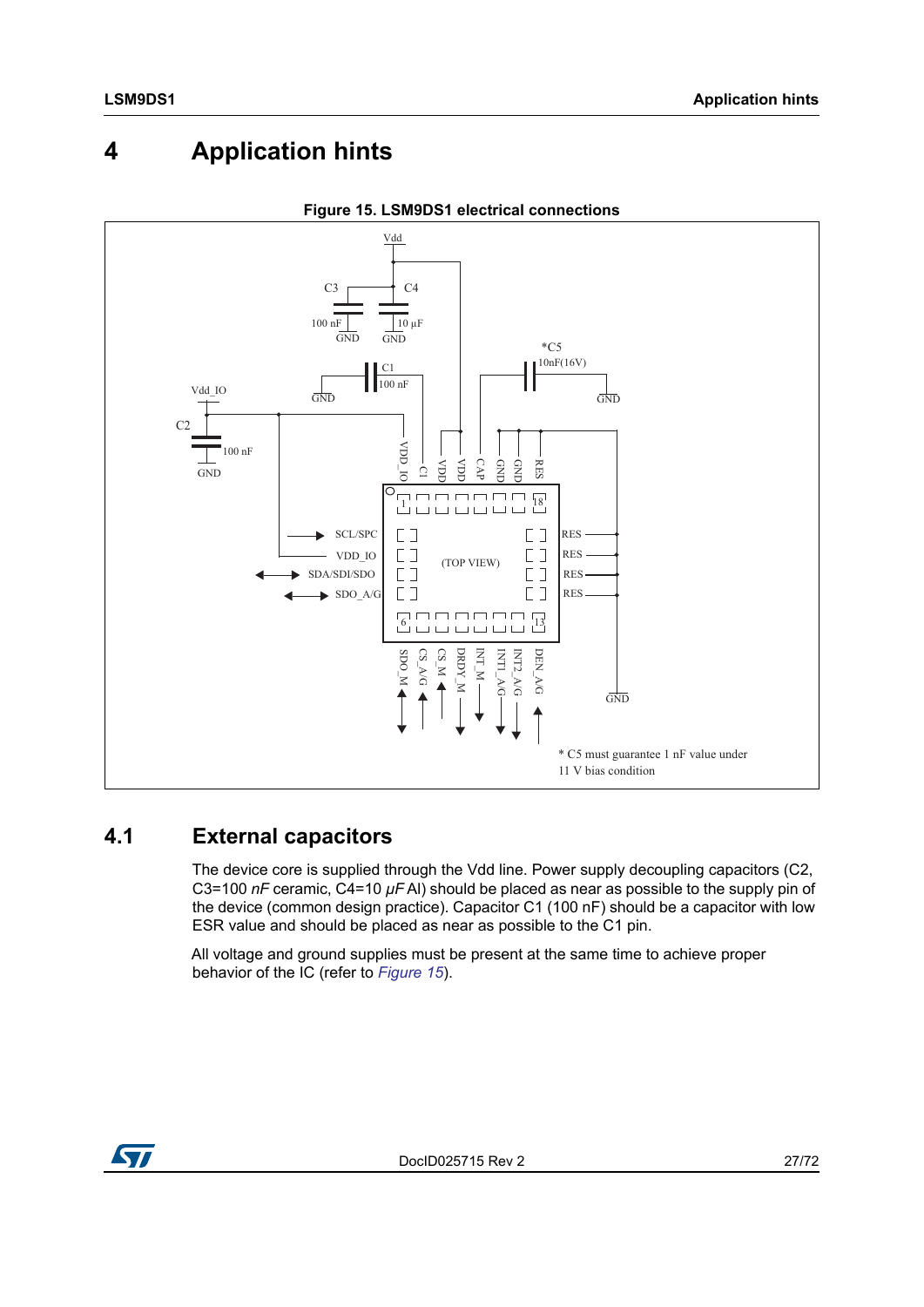# <span id="page-27-0"></span>**5 Digital interfaces**

The registers embedded inside the LSM9DS1 may be accessed through both the I<sup>2</sup>C and SPI serial interfaces. The latter may be SW configured to operate either in 3-wire or 4-wire interface mode.

The serial interfaces are mapped onto the same pins. To select/exploit the  $1<sup>2</sup>C$  interface, the CS line must be tied high (i.e connected to Vdd\_IO).

<span id="page-27-2"></span>

| Pin name       | <b>Pin description</b>                                                                                                                                        |  |  |  |  |  |  |
|----------------|---------------------------------------------------------------------------------------------------------------------------------------------------------------|--|--|--|--|--|--|
| CS_A/G, CS_M   | SPI enable<br>I <sup>2</sup> C/SPI mode selection (1: SPI idle mode / I <sup>2</sup> C communication enabled; 0: SPI<br>communication mode / $I^2C$ disabled) |  |  |  |  |  |  |
| SCL/SPC        | I <sup>2</sup> C Serial Clock (SCL)<br>SPI Serial Port Clock (SPC)                                                                                            |  |  |  |  |  |  |
| SDA/SDI/SDO    | I <sup>2</sup> C Serial Data (SDA)<br>SPI Serial Data Input (SDI)<br>3-wire Interface Serial Data Output (SDO)                                                |  |  |  |  |  |  |
| SDO_A/G, SDO_M | SPI Serial Data Output (SDO)<br>$I2C$ less significant bit of the device address                                                                              |  |  |  |  |  |  |

**Table 13. Serial interface pin description**

# <span id="page-27-1"></span>**5.1 I2C serial interface**

The LSM9DS1  $1^2C$  is a bus slave. The  $1^2C$  is employed to write the data to the registers, whose content can also be read back.

The relevant  $I^2C$  terminology is provided in the table below.

<span id="page-27-3"></span>

| <b>Description</b><br>Term |                                                                                             |  |  |  |  |  |  |  |
|----------------------------|---------------------------------------------------------------------------------------------|--|--|--|--|--|--|--|
| Transmitter                | The device which sends data to the bus                                                      |  |  |  |  |  |  |  |
| Receiver                   | The device which receives data from the bus                                                 |  |  |  |  |  |  |  |
| Master                     | The device which initiates a transfer, generates clock signals and terminates a<br>transfer |  |  |  |  |  |  |  |
| Slave                      | The device addressed by the master                                                          |  |  |  |  |  |  |  |

### **Table 14. I2C terminology**

There are two signals associated with the  $I^2C$  bus: the serial clock line (SCL) and the Serial DAta line (SDA). The latter is a bidirectional line used for sending and receiving the data to/from the interface. Both the lines must be connected to Vdd\_IO through an external pullup resistor. When the bus is free, both the lines are high.

The  $I^2C$  interface is implemented with fast mode (400 kHz)  $I^2C$  standards as well as with the standard mode.

In order to disable the  $I^2C$  block for accelerometer and gyroscope the I2C\_DISABLE bit must be written to '1' in *[CTRL\\_REG9 \(23h\)](#page-53-0)*, while for magnetometer the I2C\_DISABLE bit must be written to '1' in *[CTRL\\_REG3\\_M \(22h\)](#page-63-1)*.

28/72 DocID025715 Rev 2

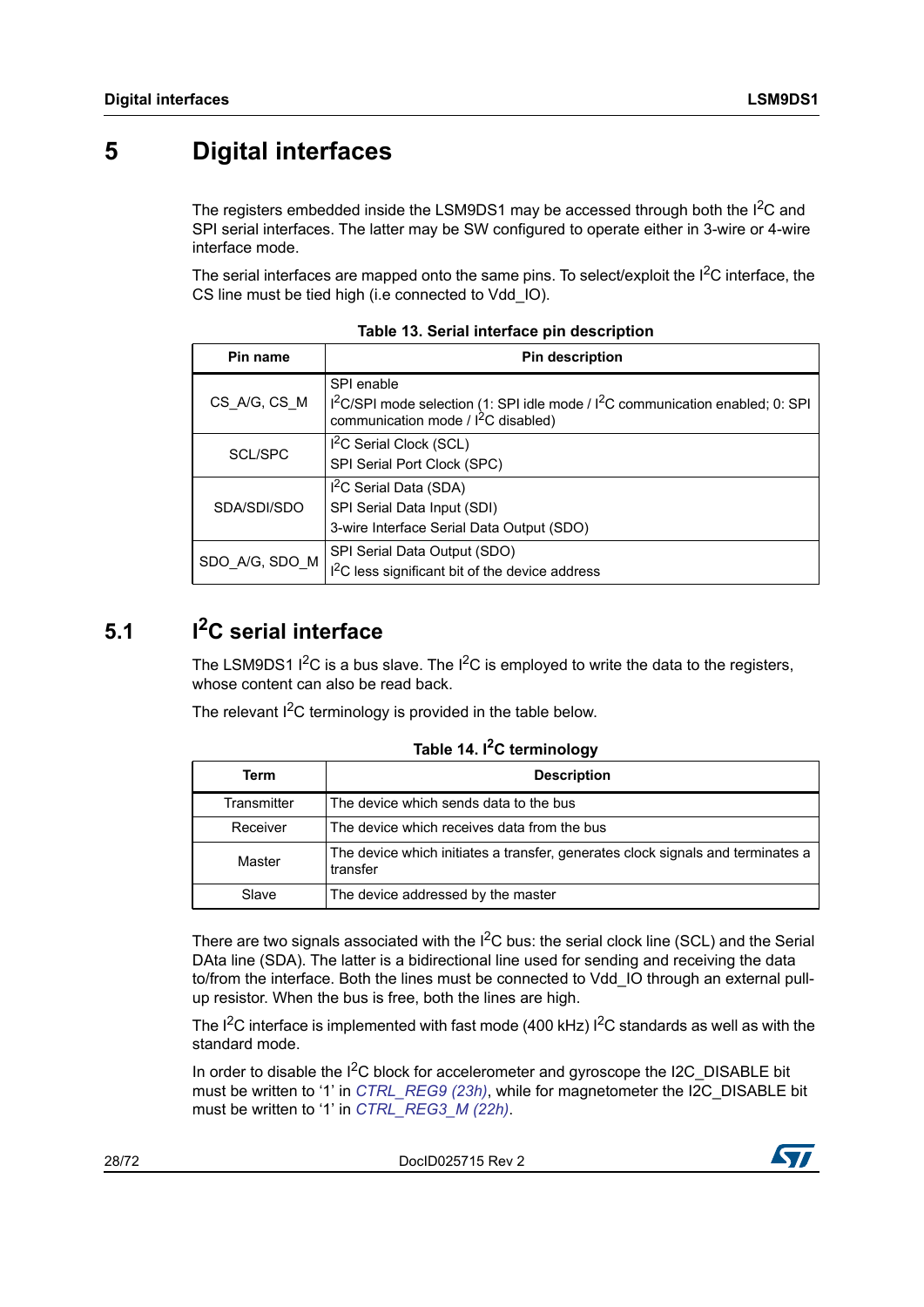## <span id="page-28-0"></span>**5.1.1 I2C operation**

The transaction on the bus is started through a START (ST) signal. A START condition is defined as a high-to-low transition on the data line while the SCL line is held high. After this has been transmitted by the master, the bus is considered busy. The next byte of data transmitted after the start condition contains the address of the slave in the first 7 bits and the eighth bit tells whether the master is receiving data from the slave or transmitting data to the slave. When an address is sent, each device in the system compares the first seven bits after a start condition with its address. If they match, the device considers itself addressed by the master.

Data transfer with acknowledge is mandatory. The transmitter must release the SDA line during the acknowledge pulse. The receiver must then pull the data line low so that it remains stable low during the high period of the acknowledge clock pulse. A receiver which has been addressed is obliged to generate an acknowledge after each byte of data received.

The I<sup>2</sup>C embedded inside the LSM9DS1 behaves like a slave device and the following protocol must be adhered to. In the  ${}^{12}C$  of the accelerometer and gyroscope sensor, after the start condition (ST) a slave address is sent, once a slave acknowledge (SAK) has been returned, an 8-bit sub-address (SUB) is transmitted. The 7 LSb represent the actual register address while the *[CTRL\\_REG8 \(22h\)](#page-52-0)* (IF\_ADD\_INC) bit defines the address increment. In the  $1<sup>2</sup>C$  of the magnetometer sensor, after the START condition (ST) a slave address is sent, once a slave acknowledge (SAK) has been returned, an 8-bit sub-address (SUB) is transmitted. The 7 LSb represent the actual register address while the MSB enables the address auto increment. The SUB (register address) is automatically increased to allow multiple data read/write.

#### **Table 15. Transfer when master is writing one byte to slave**

<span id="page-28-1"></span>

| Master | ~-<br>ັ | SAD + W |     | <b>SUB</b> |     | <b>DATA</b> |            | сn<br>ιت |
|--------|---------|---------|-----|------------|-----|-------------|------------|----------|
| Slave  |         |         | SAK |            | SAK |             | <b>SAK</b> |          |

#### **Table 16. Transfer when master is writing multiple bytes to slave**

<span id="page-28-2"></span>

| Master | ⌒⊤<br>5. | SAD + W |            | <b>SUB</b> |     | DATA |            | <b>DATA</b> |            | eг |
|--------|----------|---------|------------|------------|-----|------|------------|-------------|------------|----|
| Slave  |          |         | <b>SAK</b> |            | SAK |      | <b>SAK</b> |             | <b>SAK</b> |    |

#### **Table 17. Transfer when master is receiving (reading) one byte of data from slave**

<span id="page-28-3"></span>

| Master | ⌒⊤<br>ັ | W<br>SAD |     | <b>SUB</b> |            | $\cap$<br>SК | $\overline{\phantom{0}}$<br>SAD |            |      | <b>NMAK</b> | SP |
|--------|---------|----------|-----|------------|------------|--------------|---------------------------------|------------|------|-------------|----|
| Slave  |         |          | SAK |            | <b>SAK</b> |              |                                 | <b>SAK</b> | DATA |             |    |

#### **Table 18. Transfer when master is receiving (reading) multiple bytes of data from slave**

<span id="page-28-4"></span>

|        |               |       |            |            |            |           | ັ     |            | <u>.</u> |            |             |            |             |             |                  |
|--------|---------------|-------|------------|------------|------------|-----------|-------|------------|----------|------------|-------------|------------|-------------|-------------|------------------|
| Master | $\sim$ $\sim$ | SAD+W |            | <b>SUB</b> |            | <b>SR</b> | SAD+R |            |          | <b>MAK</b> |             | <b>MAK</b> |             | <b>NMAK</b> | <b>CDI</b><br>তদ |
| Slave  |               |       | <b>SAK</b> |            | <b>SAK</b> |           |       | <b>SAK</b> | DATA     |            | <b>DATA</b> |            | <b>DATA</b> |             |                  |

Data are transmitted in byte format (DATA). Each data transfer contains 8 bits. The number of bytes transferred per transfer is unlimited. Data is transferred with the Most Significant bit (MSb) first. If a receiver can't receive another complete byte of data until it has performed

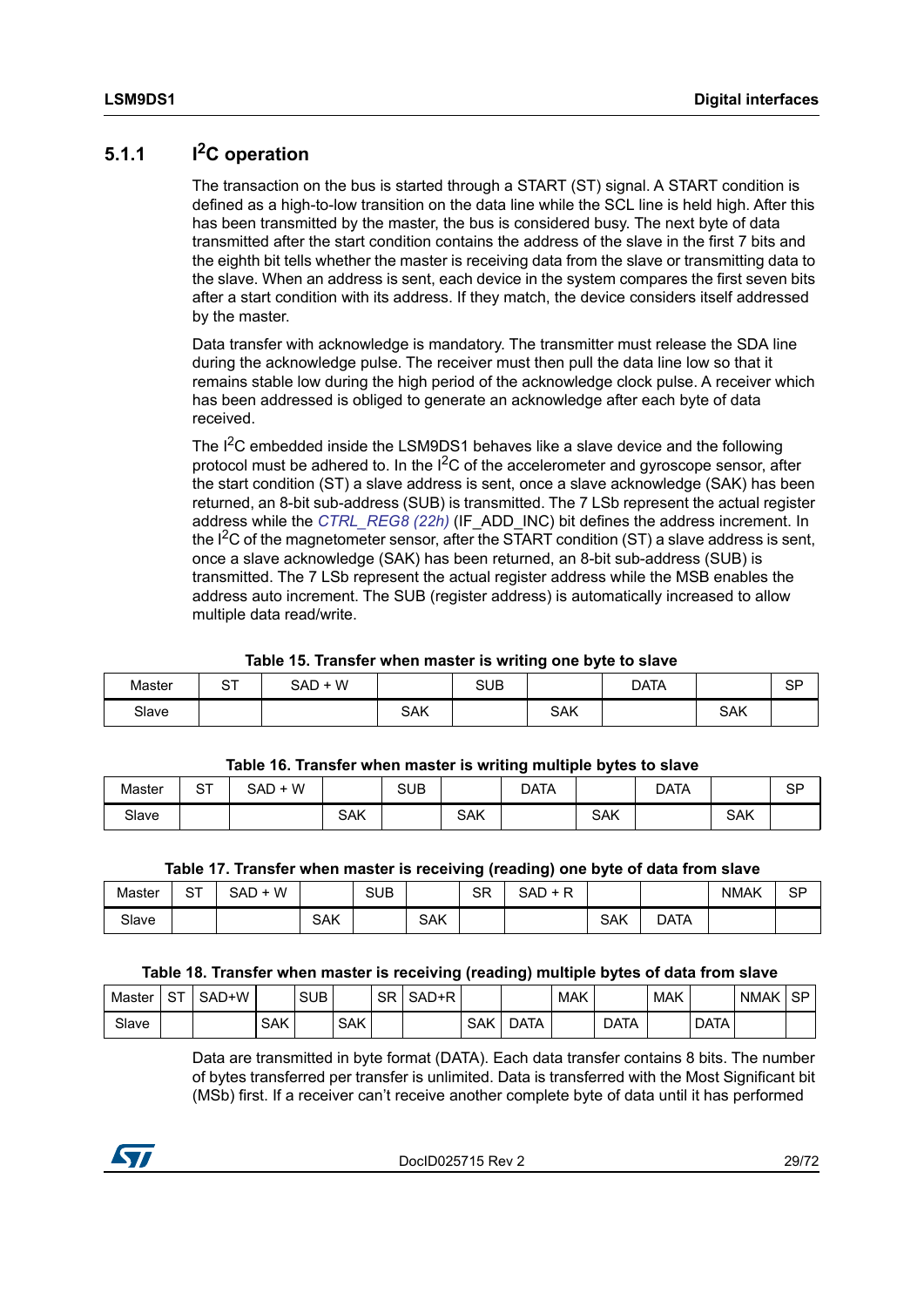some other function, it can hold the clock line, SCL low to force the transmitter into a wait state. Data transfer only continues when the receiver is ready for another byte and releases the data line. If a slave receiver doesn't acknowledge the slave address (i.e. it is not able to receive because it is performing some real-time function) the data line must be left high by the slave. The master can then abort the transfer. A low-to-high transition on the SDA line while the SCL line is high is defined as a STOP condition. Each data transfer must be terminated by the generation of a STOP (SP) condition.

In the presented communication format MAK is Master acknowledge and NMAK is No Master Acknowledge.

#### **Default address:**

The slave address is completed with a Read/Write bit. If the bit was '1' (Read), a repeated START (SR) condition must be issued after the two sub-address bytes. If the bit is '0' (Write) the master will transmit to the slave with direction unchanged. *[Table 19](#page-29-0)* and *[Table 20](#page-29-1)* explain how the SAD+Read/Write bit pattern is composed, listing all the possible configurations.

<span id="page-29-0"></span>

| <b>Command</b> | <b>SAD[6:1]</b> | $SAD[0] = SAO$ | R/W | SAD+R/W        |
|----------------|-----------------|----------------|-----|----------------|
| Read           | 110101          |                |     | 11010101 (D5h) |
| Write          | 110101          |                |     | 11010100 (D4h) |
| Read           | 110101          |                |     | 11010111 (D7h) |
| Write          | 110101          |                |     | 11010110 (D6h) |

**Table 19. Accelerometer and gyroscope SAD+Read/Write patterns**

| Table 20. Magnetic sensor SAD+Read/Write patterns |  |
|---------------------------------------------------|--|
|                                                   |  |

<span id="page-29-1"></span>

| Command | <b>SAD[6:2]</b> | $SAD[1] = SDO/SA1$ | <b>SAD[0]</b> | R/W | SAD+R/W        |
|---------|-----------------|--------------------|---------------|-----|----------------|
| Read    | 00111           |                    |               |     | 00111001 (39h) |
| Write   | 00111           |                    |               |     | 00111000 (38h) |
| Read    | 00111           |                    |               |     | 00111101 (3Dh) |
| Write   | 00111           |                    |               |     | 00111100 (3Ch) |

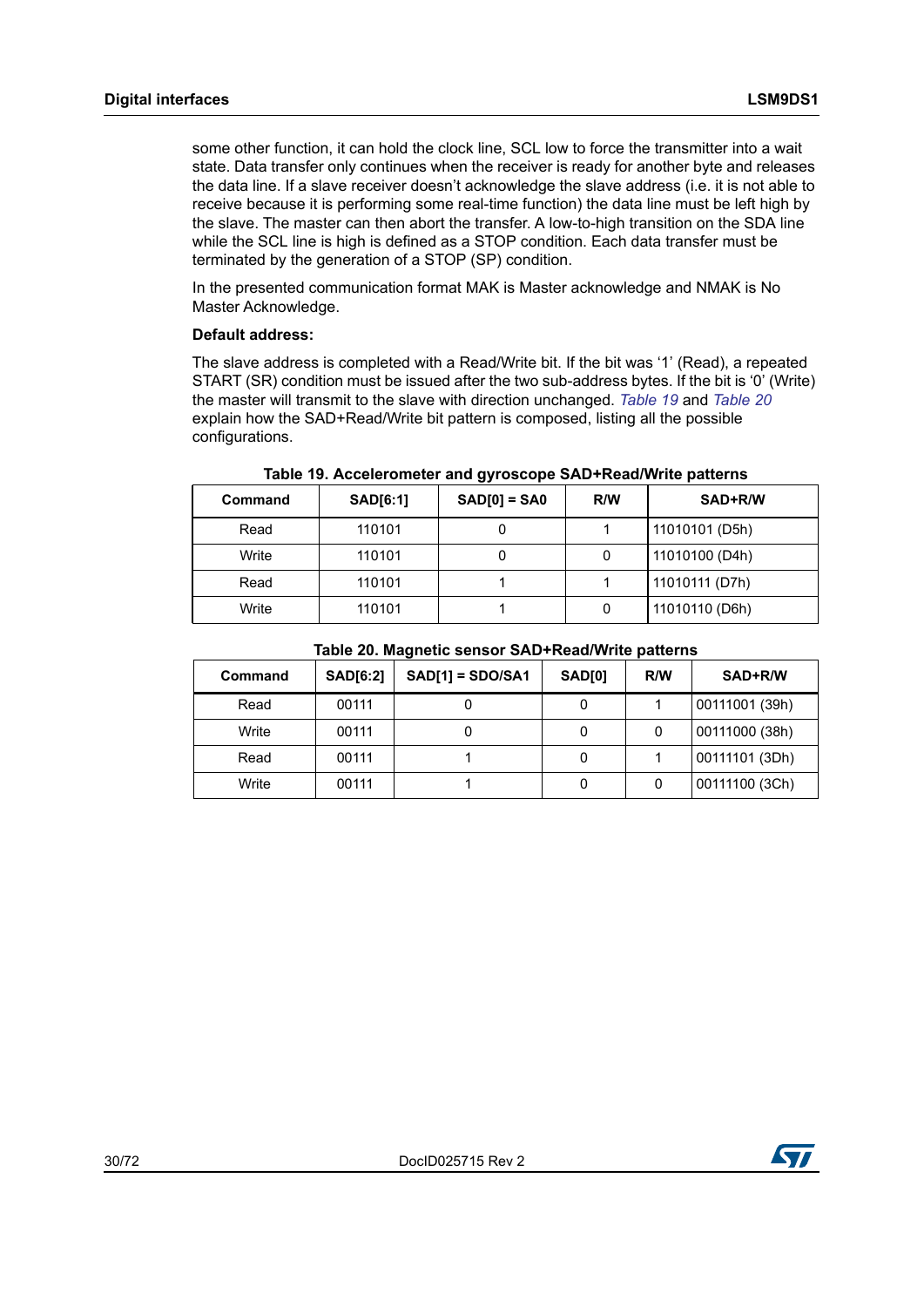## <span id="page-30-0"></span>**5.2 Accelerometer and gyroscope SPI bus interface**

The LSM9DS1 accelerometer and gyroscope SPI is a bus slave. The SPI allows to write and read the registers of the device.

The Serial Interface connects to applications using 4 wires: **CS\_A/G**, **SPC**, **SDI** and **SDO\_A/G**.

<span id="page-30-1"></span>

**Figure 16. Accelerometer and gyroscope read and write protocol**

**CS\_A/G** is the serial port enable and it is controlled by the SPI master. It goes low at the start of the transmission and goes back high at the end. **SPC** is the serial port clock and it is controlled by the SPI master. It is stopped high when **CS\_A/G** is high (no transmission). **SDI**  and **SDO** A/G are respectively the serial port data input and output. Those lines are driven at the falling edge of **SPC** and should be captured at the rising edge of **SPC**.

Both the read register and write register commands are completed in 16 clock pulses or in multiples of 8 in case of multiple read/write bytes. Bit duration is the time between two falling edges of **SPC**. The first bit (bit 0) starts at the first falling edge of **SPC** after the falling edge of **CS\_A/G** while the last bit (bit 15, bit 23, ...) starts at the last falling edge of SPC just before the rising edge of **CS\_A/G**.

*bit 0*: RW bit. When 0, the data DI(7:0) is written into the device. When 1, the data DO(7:0) from the device is read. In latter case, the chip will drive **SDO\_A/G** at the start of bit 8.

*bit 1-7*: address AD(6:0). This is the address field of the indexed register.

*bit 8-15*: data DI(7:0) (write mode). This is the data that is written into the device (MSb first).

*bit 8-15*: data DO(7:0) (read mode). This is the data that is read from the device (MSb first).

In multiple read/write commands further blocks of 8 clock periods will be added. When the *[CTRL\\_REG8 \(22h\)](#page-52-0)* (IF\_ADD\_INC) bit is '0' the address used to read/write data remains the same for every block. When the *[CTRL\\_REG8 \(22h\)](#page-52-0)*(IF\_ADD\_INC) bit is '1', the address used to read/write data is increased at every block.

The function and the behavior of **SDI** and **SDO\_A/G** remain unchanged.

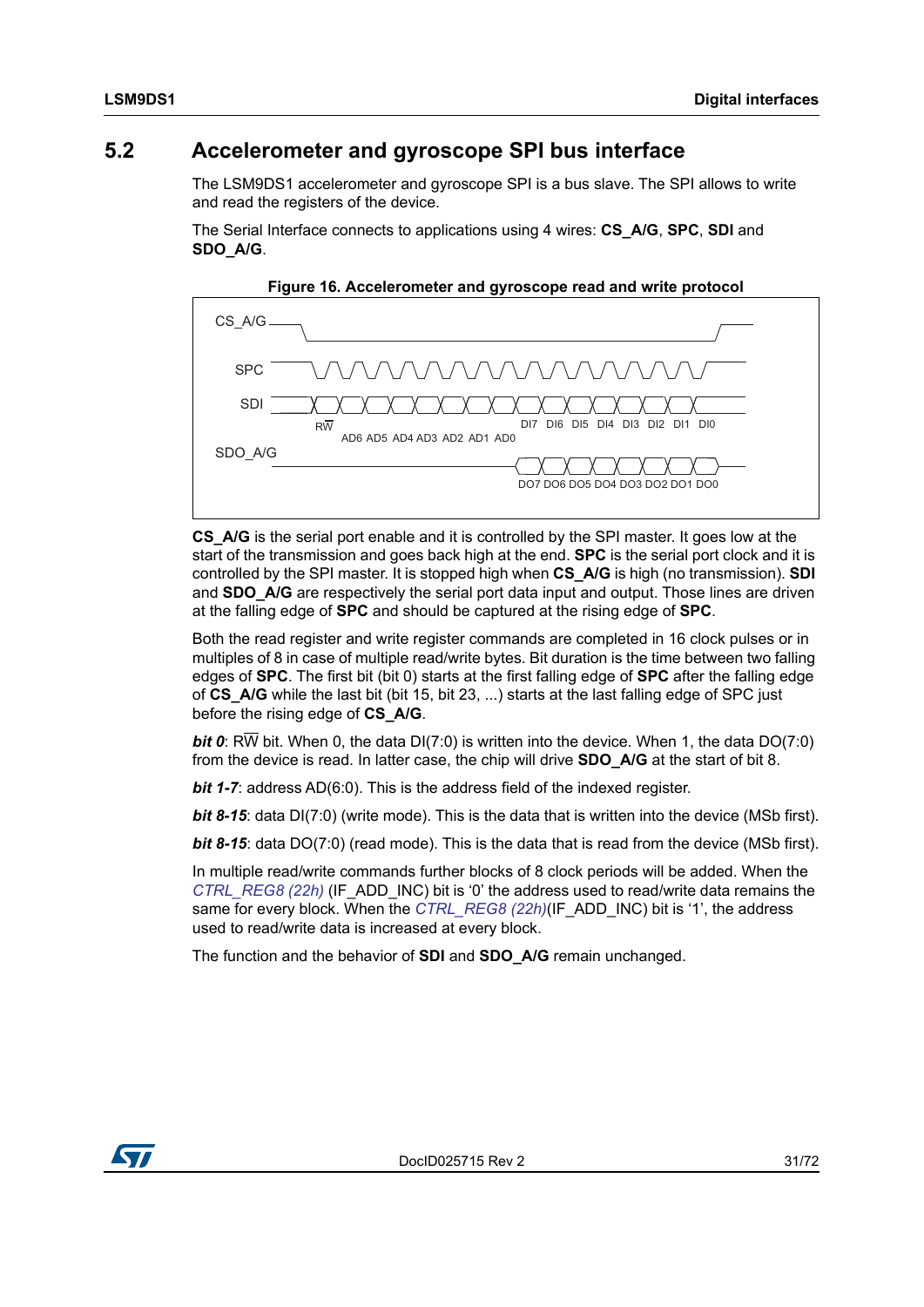### <span id="page-31-0"></span>**5.2.1 SPI read**

<span id="page-31-2"></span>

The SPI read command is performed with 16 clock pulses. A multiple byte read command is performed by adding blocks of 8 clock pulses to the previous one.

*bit 0*: READ bit. The value is 1.

*bit 1-7:* address AD(6:0). This is the address field of the indexed register.

**bit 8-15**: data DO(7:0) (read mode). This is the data that will be read from the device (MSb first).

*bit 16-...* : data DO(...-8). Further data in multiple byte reads.

<span id="page-31-3"></span>

### <span id="page-31-1"></span>**5.2.2 SPI write**

<span id="page-31-4"></span>

The SPI write command is performed with 16 clock pulses. A multiple byte write command is performed by adding blocks of 8 clock pulses to the previous one.

*bit 0*: WRITE bit. The value is 0.

*bit 1 -7*: address AD(6:0). This is the address field of the indexed register.

32/72 DocID025715 Rev 2

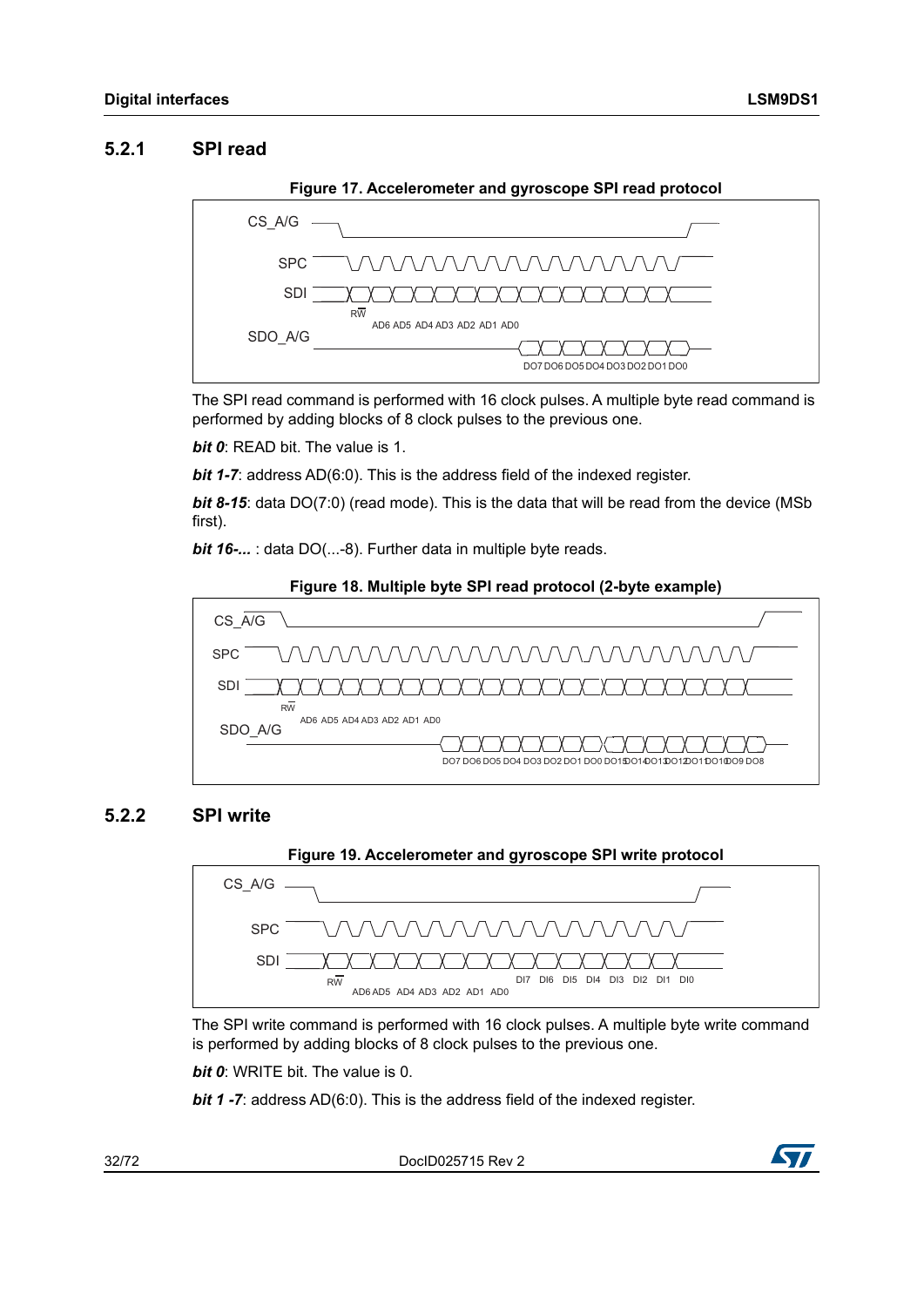*bit 8-15*: data DI(7:0) (write mode). This is the data that is written inside the device (MSb first).

*bit 16-...* : data DI(...-8). Further data in multiple byte writes.

<span id="page-32-1"></span>

### <span id="page-32-0"></span>**5.2.3 SPI read in 3-wire mode**

3-wire mode is entered by setting the *[CTRL\\_REG8 \(22h\)](#page-52-0)*(SIM) bit equal to '1' (SPI serial interface mode selection).



<span id="page-32-2"></span>

The SPI read command is performed with 16 clock pulses:

*bit 0*: READ bit. The value is 1.

*bit 1-7*: address AD(6:0). This is the address field of the indexed register.

**bit 8-15**: data DO(7:0) (read mode). This is the data that is read from the device (MSb first). A multiple read command is also available in 3-wire mode.

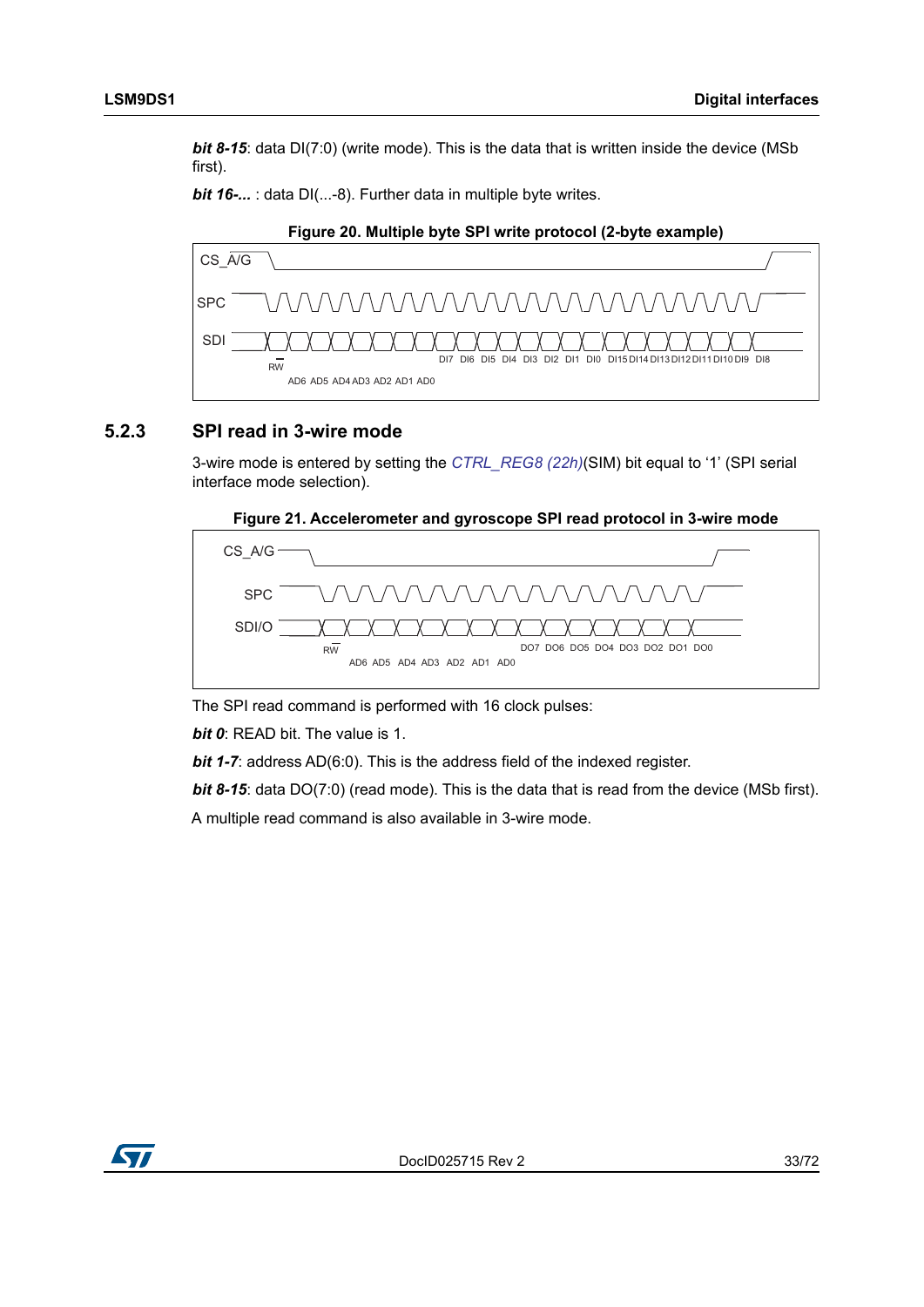## <span id="page-33-0"></span>**5.3 Magnetic sensor SPI bus interface**

The LSM9DS1 magnetic sensor SPI is a bus slave. The SPI allows writing and reading the registers of the device.

The serial interface connects to applications using 4 wires: **CS\_M**, **SPC**, **SDI** and **SDO\_M**.

<span id="page-33-1"></span>

**Figure 22. Magnetic sensor read and write protocol**

**CS\_M** is the serial port enable and it is controlled by the SPI master. It goes low at the start of the transmission and goes back high at the end. **SPC** is the serial port clock and it is controlled by the SPI master. It is stopped high when **CS\_M** is high (no transmission). **SDI**  and **SDO** M are respectively the serial port data input and output. Those lines are driven at the falling edge of **SPC** and should be captured at the rising edge of **SPC**.

Both the read register and write register commands are completed in 16 clock pulses or in multiples of 8 in case of multiple read/write bytes. Bit duration is the time between two falling edges of **SPC**. The first bit (bit 0) starts at the first falling edge of **SPC** after the falling edge of **CS\_M** while the last bit (bit 15, bit 23, ...) starts at the last falling edge of SPC just before the rising edge of **CS\_M**.

*bit 0*: RW bit. When 0, the data DI(7:0) is written into the device. When 1, the data DO(7:0) from the device is read. In latter case, the chip will drive **SDO\_M** at the start of bit 8.

*bit 1*: MS bit. When 0, the address will remain unchanged in multiple read/write commands. When 1, the address is auto-incremented in multiple read/write commands.

*bit 2-7:* address AD(5:0). This is the address field of the indexed register.

*bit 8-15*: data DI(7:0) (write mode). This is the data that is written into the device (MSb first).

*bit 8-15*: data DO(7:0) (read mode). This is the data that is read from the device (MSb first).

In multiple read/write commands further blocks of 8 clock periods will be added. When the MS bit is '0', the address used to read/write data remains the same for every block. When the MS bit is '1', the address used to read/write data is increased at every block.

The function and the behavior of **SDI** and **SDO\_M** remain unchanged.



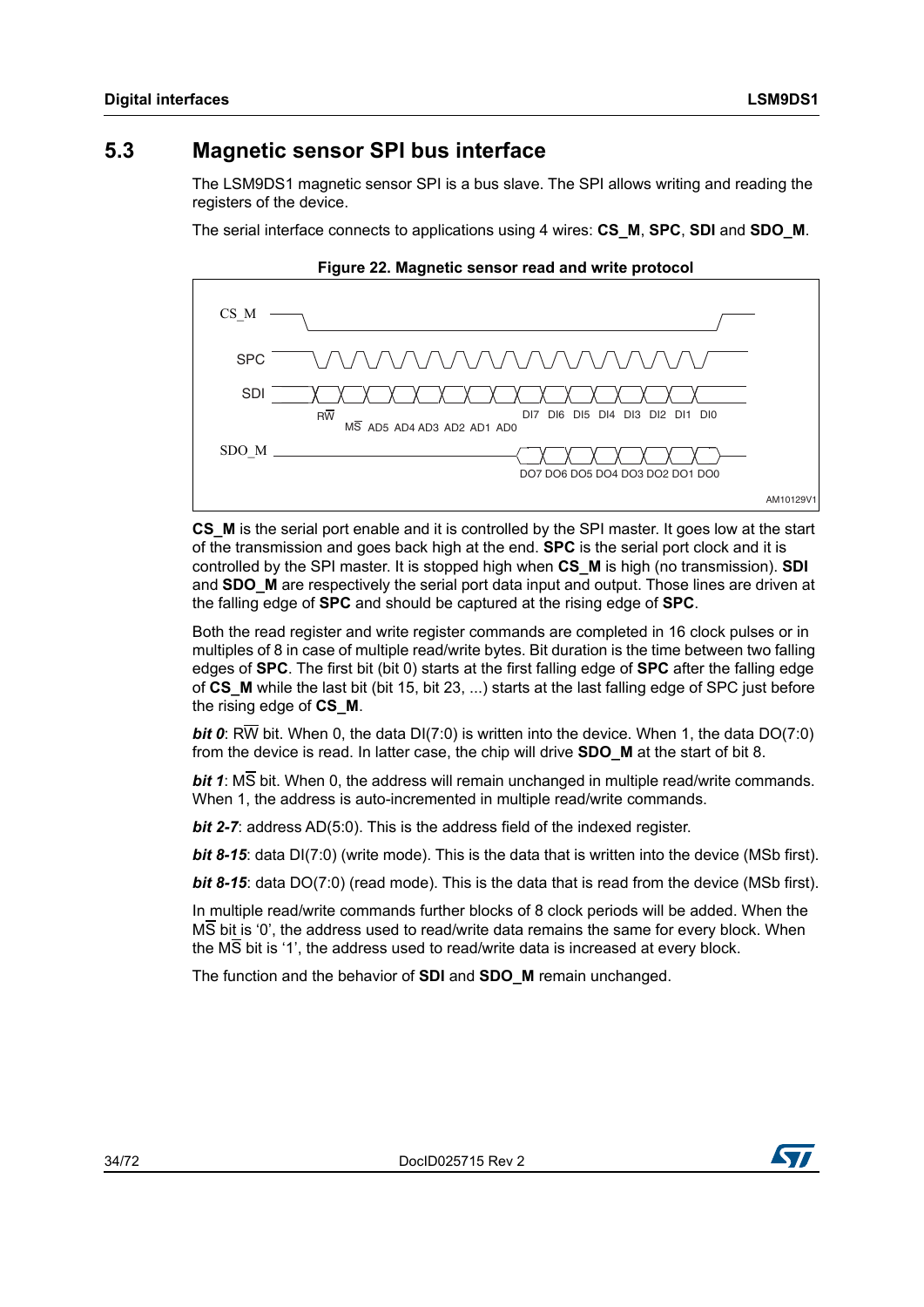### <span id="page-34-0"></span>**5.3.1 SPI read**

<span id="page-34-1"></span>

The SPI read command is performed with 16 clock pulses. A multiple byte read command is performed by adding blocks of 8 clock pulses to the previous one.

*bit 0*: READ bit. The value is 1.

*bit 1*: MS bit. When 0, does not increment the address; when 1, increments the address in multiple reads.

*bit 2-7:* address AD(5:0). This is the address field of the indexed register.

**bit 8-15**: data DO(7:0) (read mode). This is the data that will be read from the device (MSb first).

*bit 16-...*: data DO(...-8). Further data in multiple byte reads.



<span id="page-34-2"></span>

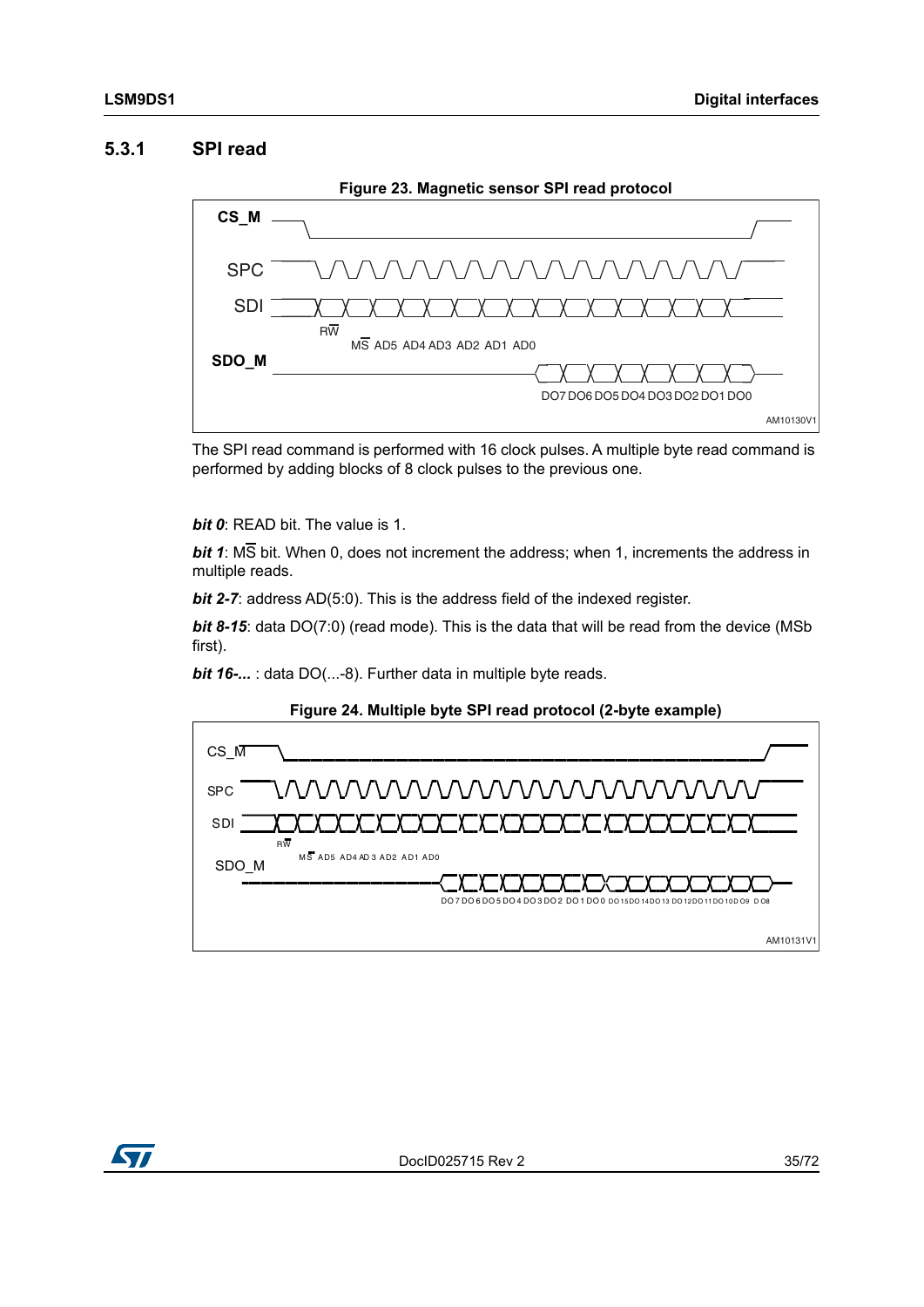### <span id="page-35-0"></span>**5.3.2 SPI write**

<span id="page-35-1"></span>

The SPI write command is performed with 16 clock pulses. A multiple byte write command is performed by adding blocks of 8 clock pulses to the previous one.

*bit 0*: WRITE bit. The value is 0.

*bit 1*: MS bit. When 0, does not increment the address; when 1, increments the address in multiple writes.

*bit 2 -7:* address AD(5:0). This is the address field of the indexed register.

*bit 8-15*: data DI(7:0) (write mode). This is the data that is written inside the device (MSb first).

*bit 16-...* : data DI(...-8). Further data in multiple byte writes.

<span id="page-35-2"></span>

#### **Figure 26. Multiple byte SPI write protocol (2-byte example)**

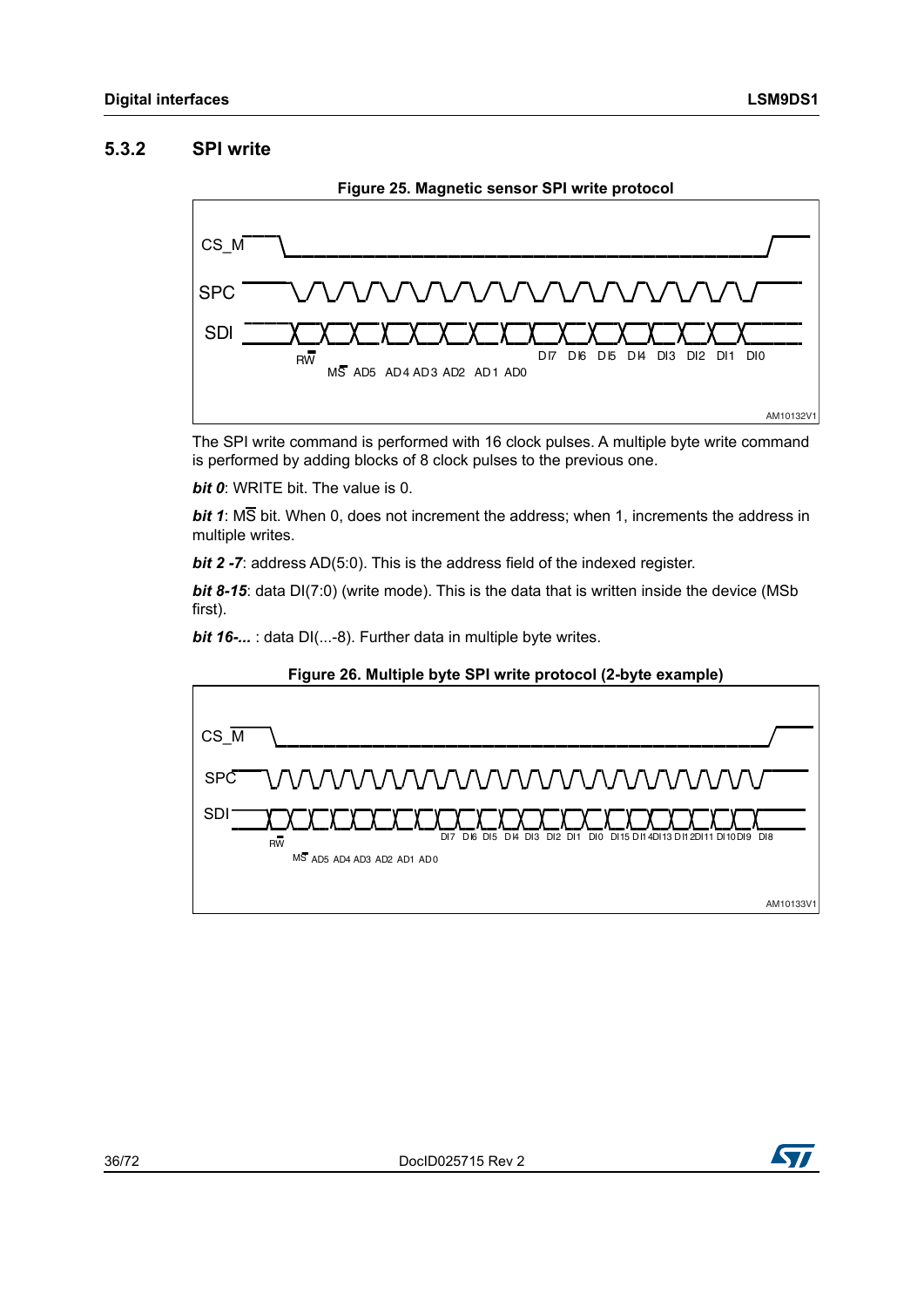### **5.3.3 SPI read in 3-wire mode**

3-wire mode is entered by setting the SIM bit to '1' (SPI serial interface mode selection) in *[CTRL\\_REG3\\_M \(22h\)](#page-63-0)*.

When 3-wire mode is used, the SDO\_M pin has to be connected to GND or Vdd\_IO.





The SPI read command is performed with 16 clock pulses:

*bit 0*: READ bit. The value is 1.

*bit 1*: MS bit. When 0, does not increment the address; when 1, increments the address in multiple reads.

*bit 2-7:* address AD(5:0). This is the address field of the indexed register.

*bit 8-15*: data DO(7:0) (read mode). This is the data that is read from the device (MSb first).

A multiple read command is also available in 3-wire mode.

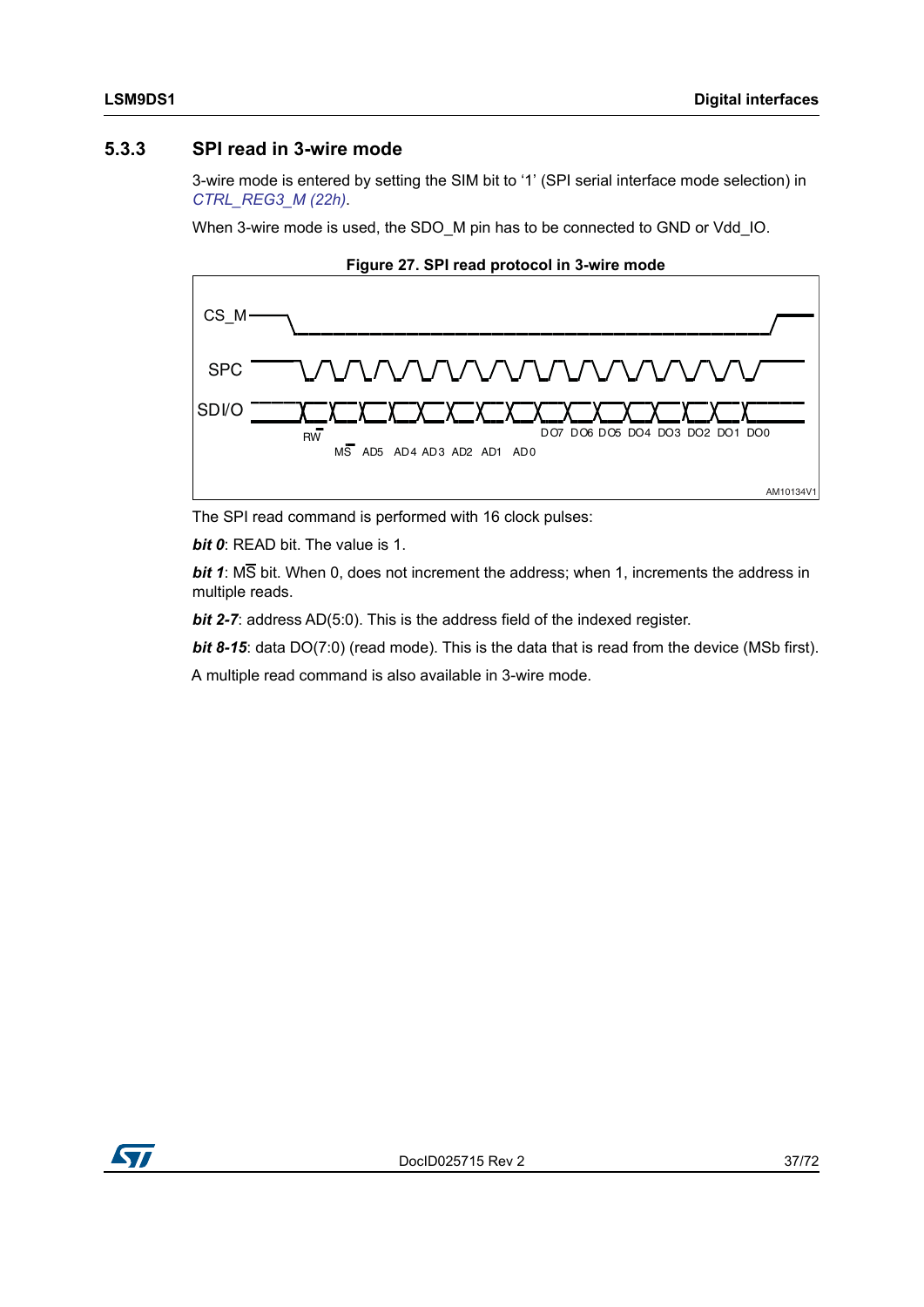# **6 Register mapping**

The table given below provides a list of the 8/16-bit registers embedded in the device and the corresponding addresses.

|                  |                          |                | <b>Register address</b> |                |             |
|------------------|--------------------------|----------------|-------------------------|----------------|-------------|
| <b>Name</b>      | <b>Type</b>              | Hex            | <b>Binary</b>           | <b>Default</b> | <b>Note</b> |
| Reserved         | $-$                      | 00-03          |                         | --             | Reserved    |
| ACT_THS          | r/w                      | 04             | 00000100                | 00000000       |             |
| <b>ACT DUR</b>   | r/w                      | 05             | 00000101                | 00000000       |             |
| INT_GEN_CFG_XL   | r/w                      | 06             | 00000110                | 00000000       |             |
| INT_GEN_THS_X_XL | r/w                      | 07             | 00000111                | 00000000       |             |
| INT_GEN_THS_Y_XL | r/w                      | 08             | 00001000                | 00000000       |             |
| INT_GEN_THS_Z_XL | r/w                      | 09             | 00001001                | 00000000       |             |
| INT_GEN_DUR_XL   | r/w                      | 0A             | 00001010                | 00000000       |             |
| REFERENCE G      | r/w                      | 0B             | 00001011                | 00000000       |             |
| INT1_CTRL        | r/w                      | OC             | 00001100                | 00000000       |             |
| INT2_CTRL        | r/w                      | 0 <sub>D</sub> | 00001101                | 00000000       |             |
| Reserved         | $\overline{\phantom{a}}$ | 0E             |                         | --             | Reserved    |
| WHO AM I         | r                        | 0F             | 00001111                | 01101000       |             |
| CTRL REG1 G      | r/w                      | 10             | 00010000                | 00000000       |             |
| CTRL_REG2 G      | r/w                      | 11             | 00010001                | 00000000       |             |
| CTRL_REG3_G      | r/w                      | 12             | 00010010                | 00000000       |             |
| ORIENT_CFG_G     | r/w                      | 13             | 00010011                | 00000000       |             |
| INT_GEN_SRC_G    | r                        | 14             | 00010100                | output         |             |
| OUT_TEMP_L       | r                        | 15             | 00010101                | output         |             |
| OUT_TEMP_H       | r                        | 16             | 00010110                | output         |             |
| STATUS_REG       | r                        | 17             | 00010111                | output         |             |
| OUT_X_L_G        | r                        | 18             | 00011000                | output         |             |
| OUT_X_H_G        | r                        | 19             | 00011001                | output         |             |
| OUT Y L G        | r                        | 1A             | 00011010                | output         |             |
| OUT_Y_H_G        | r                        | 1B             | 00011011                | output         |             |
| OUT Z L G        | r                        | 1C             | 00011100                | output         |             |
| OUT Z H G        | r                        | 1D             | 00011101                | output         |             |
| CTRL REG4        | r/w                      | 1E             | 00011110                | 00111000       |             |
| CTRL REG5 XL     | r/w                      | 1F             | 00011111                | 00111000       |             |

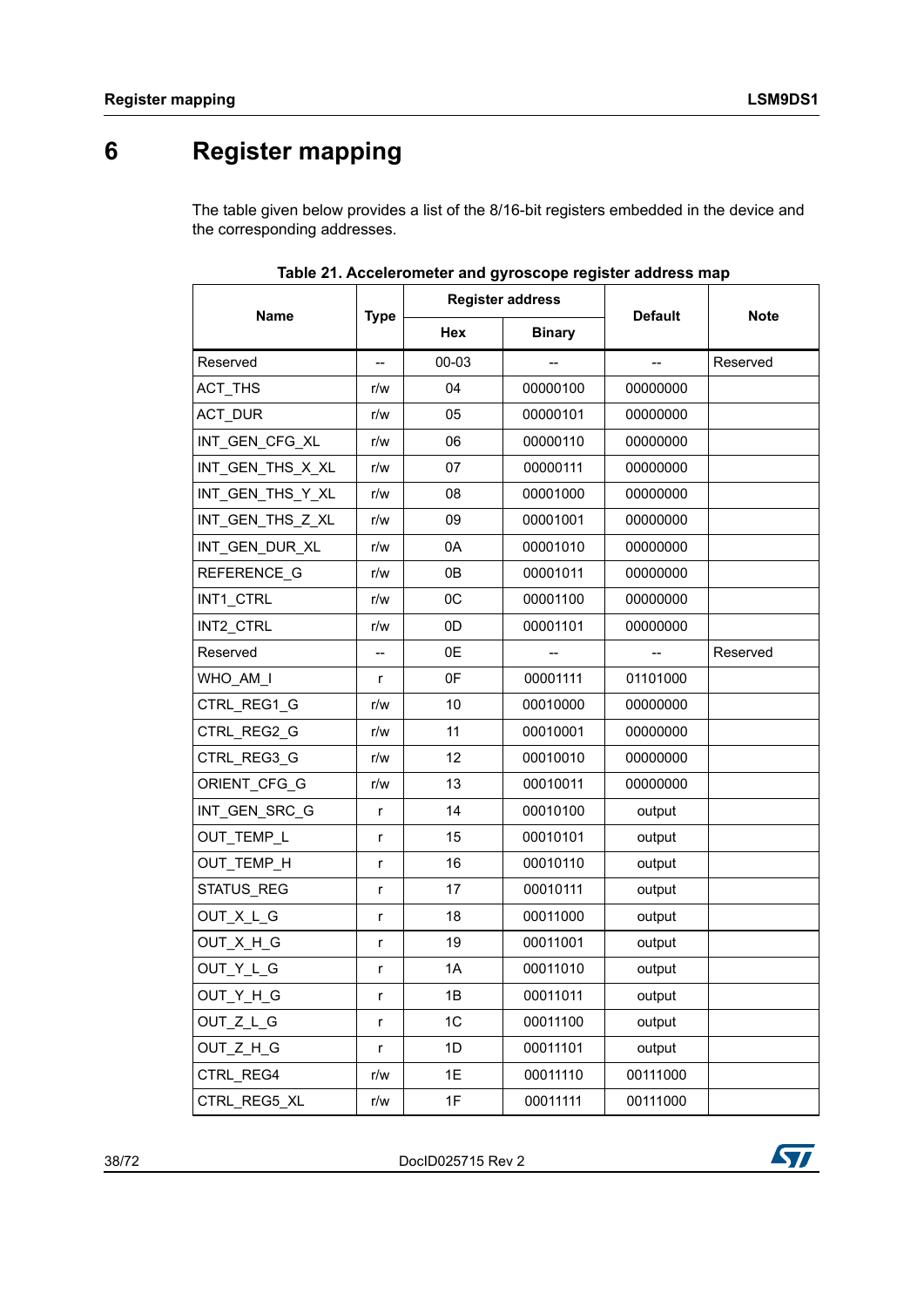|                   |              |            | <b>Register address</b> |                |             |
|-------------------|--------------|------------|-------------------------|----------------|-------------|
| <b>Name</b>       | <b>Type</b>  | <b>Hex</b> | <b>Binary</b>           | <b>Default</b> | <b>Note</b> |
| CTRL REG6 XL      | r/w          | 20         | 00100000                | 00000000       |             |
| CTRL REG7 XL      | r/w          | 21         | 00100001                | 00000000       |             |
| CTRL REG8         | r/w          | 22         | 00100010                | 00000100       |             |
| CTRL REG9         | r/w          | 23         | 00100011                | 00000000       |             |
| CTRL REG10        | r/w          | 24         | 00100100                | 00000000       |             |
| Reserved          | --           | 25         |                         |                | Reserved    |
| INT_GEN_SRC_XL    | r            | 26         | 00100110                | output         |             |
| <b>STATUS REG</b> | $\mathsf{r}$ | 27         | 00100111                | output         |             |
| OUT_X_L_XL        | r            | 28         | 00101000                | output         |             |
| OUT X H XL        | r            | 29         | 00101001                | output         |             |
| OUT Y L XL        | r            | 2A         | 00101010                | output         |             |
| OUT_Y_H_XL        | r            | 2B         | 00101011                | output         |             |
| OUT Z L XL        | r            | 2C         | 00101100                | output         |             |
| OUT Z H XL        | r            | 2D         | 00101101                | output         |             |
| FIFO CTRL         | r/w          | 2E         | 00101110                | 00000000       |             |
| FIFO SRC          | $\mathsf{r}$ | 2F         | 00101111                | output         |             |
| INT_GEN_CFG_G     | r/w          | 30         | 00110000                | 00000000       |             |
| INT_GEN_THS_XH_G  | r/w          | 31         | 00110001                | 00000000       |             |
| INT GEN THS XL G  | r/w          | 32         | 00110010                | 00000000       |             |
| INT GEN THS YH G  | r/w          | 33         | 00110011                | 00000000       |             |
| INT_GEN_THS_YL_G  | r/w          | 34         | 00110100                | 00000000       |             |
| INT_GEN_THS_ZH_G  | r/w          | 35         | 00110101                | 00000000       |             |
| INT GEN THS ZL G  | r/w          | 36         | 00110110                | 00000000       |             |
| INT GEN DUR G     | r/w          | 37         | 00110111                | 00000000       |             |
| Reserved          | r            | 38-7F      | --                      | --             | Reserved    |

**Table 21. Accelerometer and gyroscope register address map (continued)**

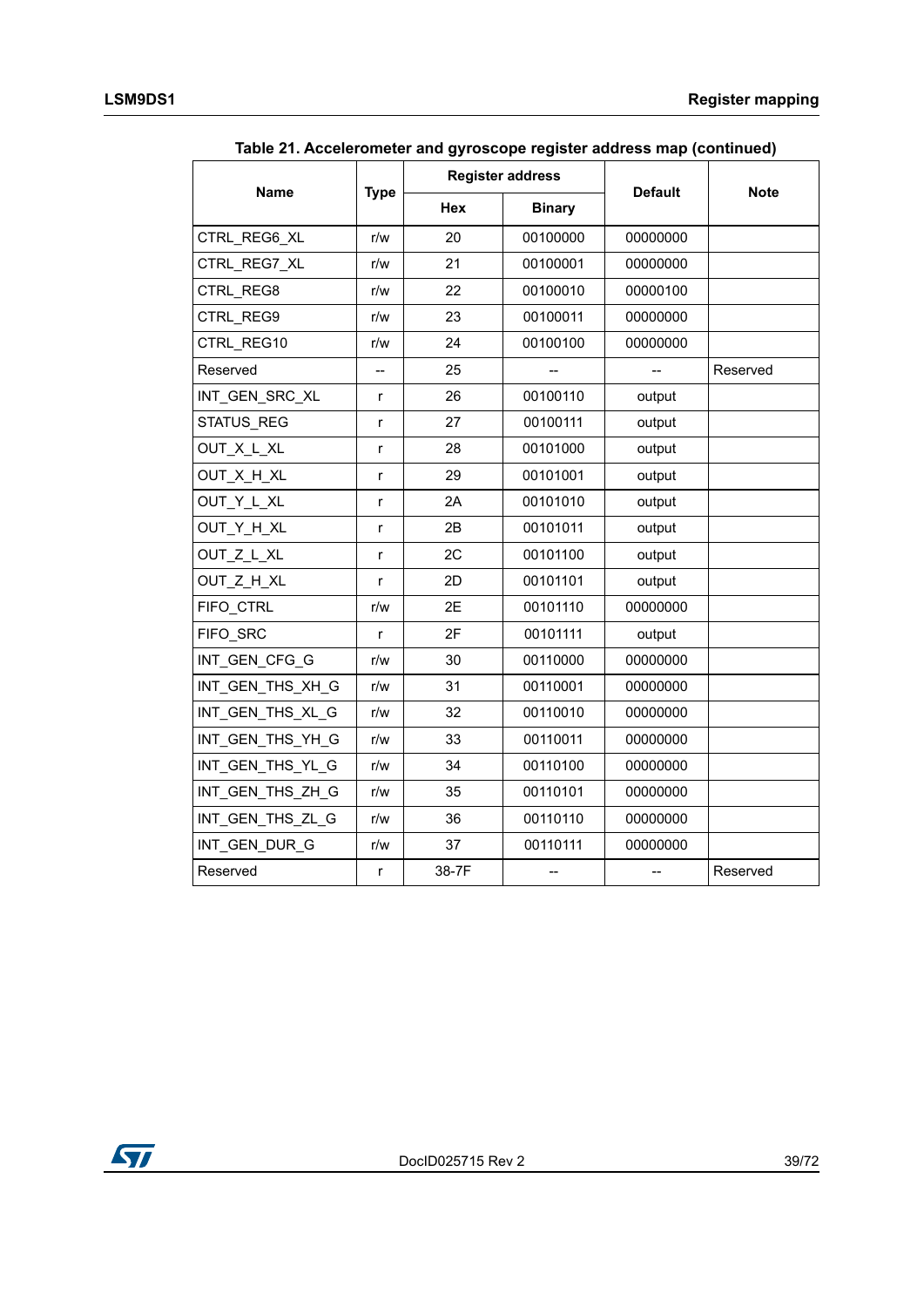|                  |              | <b>Register address</b> |               |                |                                                        |  |
|------------------|--------------|-------------------------|---------------|----------------|--------------------------------------------------------|--|
| <b>Name</b>      | <b>Type</b>  | <b>Hex</b>              | <b>Binary</b> | <b>Default</b> | Comment                                                |  |
| Reserved         |              | $00 - 04$               |               |                | Reserved                                               |  |
| OFFSET X REG L M | r/w          | 05                      |               | 00000000       |                                                        |  |
| OFFSET X REG H M | r/w          | 06                      |               | 00000000       |                                                        |  |
| OFFSET_Y_REG_L_M | r/w          | 07                      |               | 00000000       |                                                        |  |
| OFFSET Y REG H M | r/w          | 08                      |               | 00000000       | Offset in order to compensate<br>environmental effects |  |
| OFFSET_Z_REG_L_M | r/w          | 09                      |               | 00000000       |                                                        |  |
| OFFSET_Z_REG_H_M | r/w          | 0A                      |               | 00000000       |                                                        |  |
| Reserved         |              | $OB - OE$               |               |                | Reserved                                               |  |
| WHO_AM_I_M       | $\mathsf{r}$ | 0 <sup>F</sup>          | 0000 1111     | 00111101       | Magnetic Who I am ID                                   |  |
| Reserved         |              | $10 - 1F$               |               |                | Reserved                                               |  |
| CTRL REG1 M      | r/w          | 20                      | 0010 0000     | 00010000       |                                                        |  |
| CTRL REG2 M      | r/w          | 21                      | 0010 0001     | 00000000       |                                                        |  |
| CTRL REG3 M      | r/w          | 22                      | 0010 0010     | 00000011       | Magnetic control registers                             |  |
| CTRL REG4 M      | r/w          | 23                      | 0010 0011     | 00000000       |                                                        |  |
| CTRL_REG5_M      | r/w          | 24                      | 0010 0100     | 00000000       |                                                        |  |
| Reserved         |              | $25 - 26$               |               |                | Reserved                                               |  |
| STATUS_REG_M     | r            | 27                      | 0010 0111     | Output         |                                                        |  |
| OUT X L M        | r            | 28                      | 0010 1000     | Output         |                                                        |  |
| OUT_X_H_M        | $\mathsf{r}$ | 29                      | 0010 1001     | Output         |                                                        |  |
| OUT_Y_L_M        | r            | 2A                      | 0010 1010     | Output         | Magnetic output registers                              |  |
| OUT_Y_H_M        | r            | 2B                      | 0010 1011     | Output         |                                                        |  |
| OUT Z L M        | r            | 2C                      | 0010 1100     | Output         |                                                        |  |
| OUT Z H M        | r            | 2D                      | 0010 1101     | Output         |                                                        |  |
| Reserved         | r            | 2E-2F                   | --            |                | Reserved                                               |  |
| INT_CFG_M        | rw           | 30                      | 00110000      | 00001000       | Magnetic interrupt configuration<br>register           |  |
| INT SRC M        | r            | 31                      | 00110001      | 00000000       | Magnetic interrupt generator<br>status register        |  |
| INT_THS_L_M      | $\mathsf{r}$ | 32                      | 00110010      | 00000000       | Magnetic interrupt generator                           |  |
| INT_THS_H_M      | r            | 33                      | 00110011      | 00000000       | threshold                                              |  |

**Table 22. Magnetic sensor register address map**

Registers marked as *Reserved* must not be changed. Writing to those registers may cause permanent damage to the device.

To guarantee proper behavior of the device, all registers addresses not listed in the above table must not be accessed and the content stored on those registers must not be changed.

The content of the registers that are loaded at boot should not be changed. They contain the factory calibration values. Their content is automatically restored when the device is powered up.

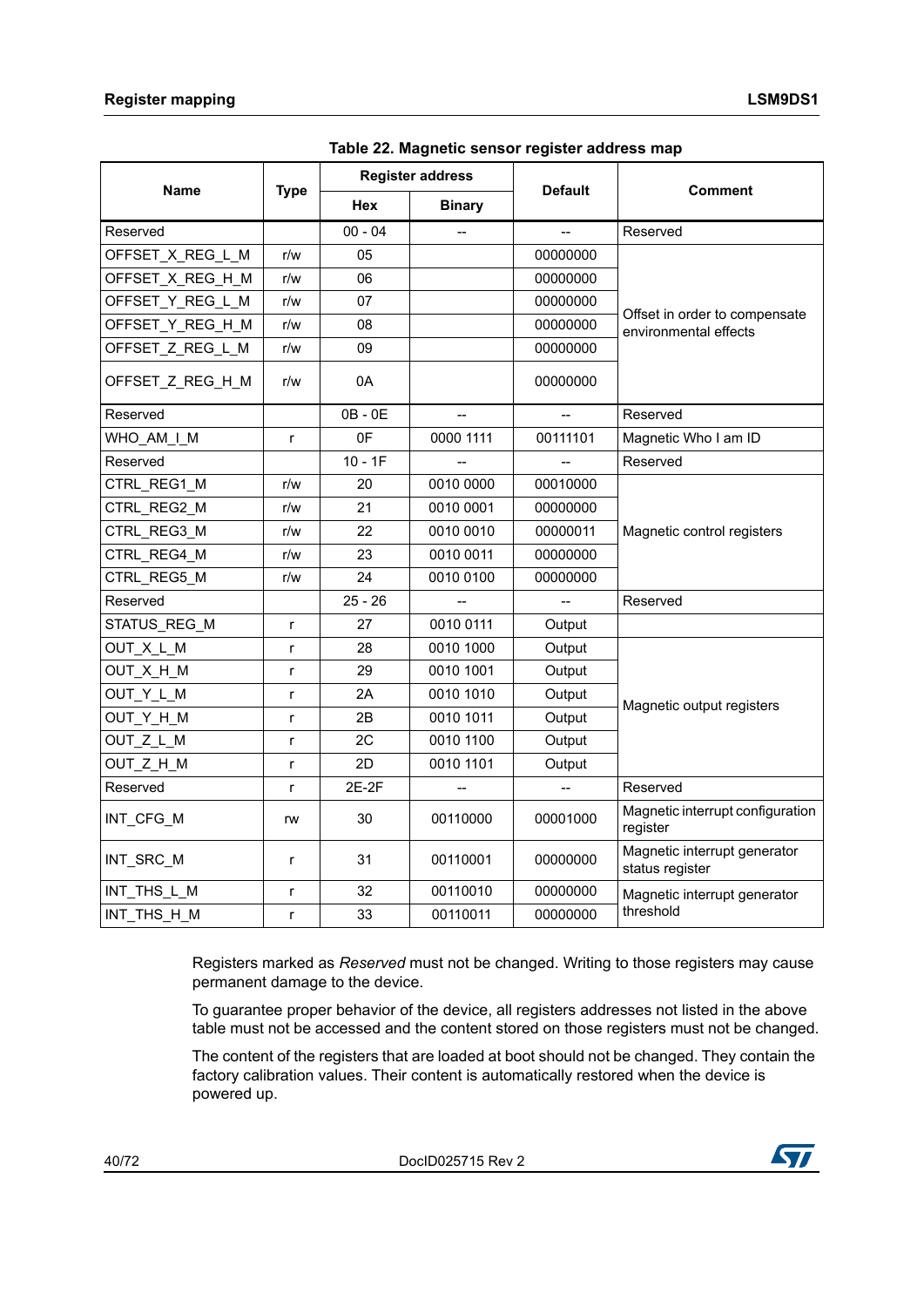# **7 Accelerometer and gyroscope register description**

The device contains a set of registers which are used to control its behavior and to retrieve linear acceleration, angular rate and temperature data. The register addresses, made up of 7 bits, are used to identify them and to write the data through the serial interface.

# **7.1 ACT\_THS (04h)**

Activity threshold register.

|  |  |  |  | Table 23. ACT_THS register |
|--|--|--|--|----------------------------|
|--|--|--|--|----------------------------|

| SLEEP ON ACT THS ACT THS ACT THS ACT THS ACT THS ACT TH |  |  |  | LACT THS |
|---------------------------------------------------------|--|--|--|----------|
| FN<br><b>INACT</b>                                      |  |  |  |          |

#### **Table 24. ACT\_THS register description**

| SLEEP ON      | Gyroscope operating mode during inactivity. Default value: 0 |
|---------------|--------------------------------------------------------------|
| INACT EN      | (0: gyroscope in power-down; 1: gyroscope in sleep mode)     |
| ACT_THS [6:0] | Inactivity threshold. Default value: 000 0000                |

## **7.2 ACT\_DUR (05h)**

Inactivity duration register.

### **Table 25. ACT\_DUR register**

|  |  | ACT DUR ACT DUR ACT DUR ACT DUR ACT DUR ACT DUR ACT DUR ACT DUR |  |
|--|--|-----------------------------------------------------------------|--|
|  |  |                                                                 |  |

### **Table 26. ACT\_DUR register description**

ACT\_DUR [7:0] | Inactivity duration. Default value: 0000 0000

### **7.3 INT\_GEN\_CFG\_XL (06h)**

Linear acceleration sensor interrupt generator configuration register.

### **Table 27. INT\_GEN\_CFG\_XL register**

| YHIE XL   YLIE XL   XHIE XL<br>71 IF XI 1<br>7HIF XI.<br>6D<br>Δ∩Ι | XLIE XL |
|--------------------------------------------------------------------|---------|

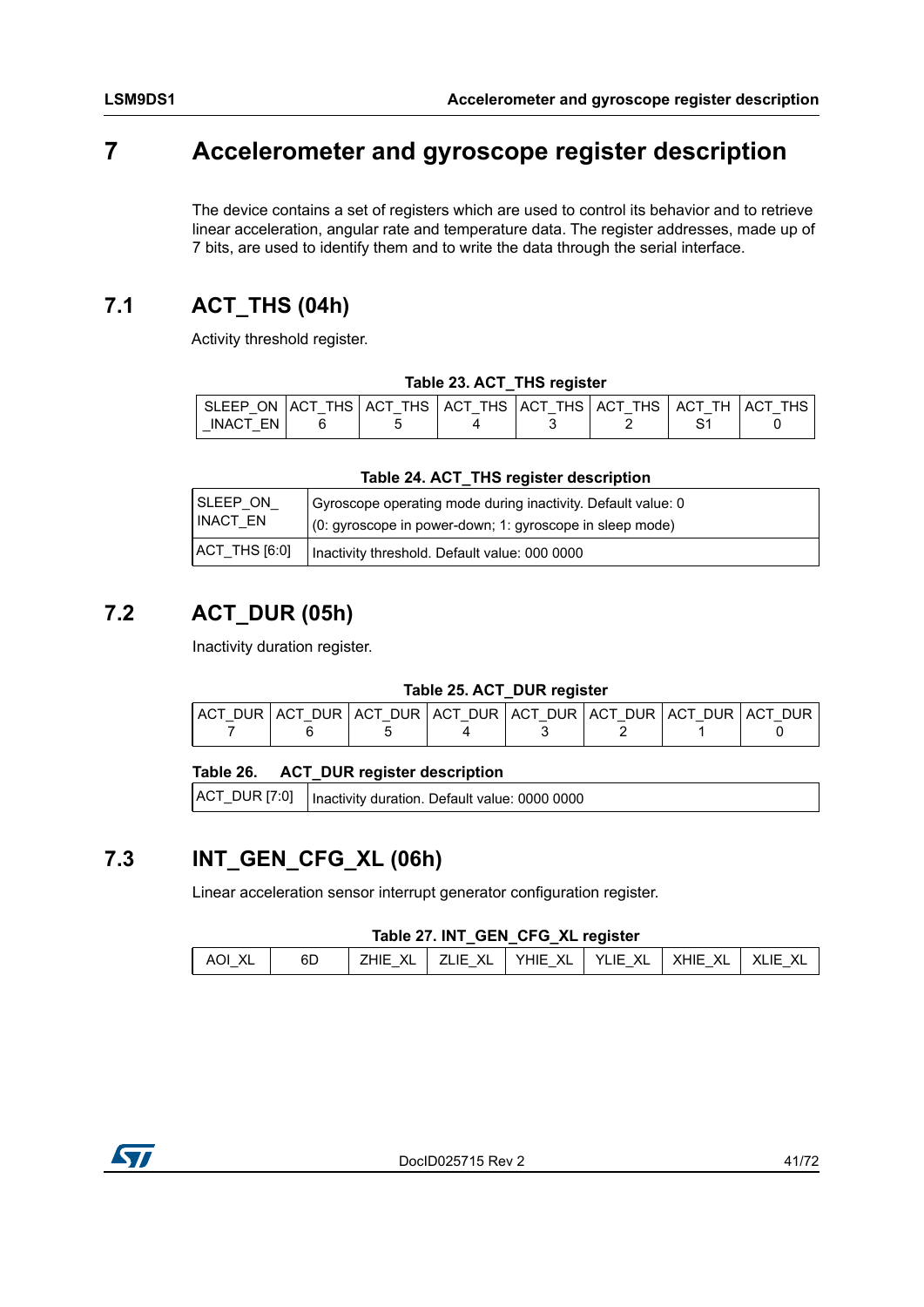|         | Table 20. INT_GEN_CFG_ALTEGISTER deSCription                                                                                                                                                              |
|---------|-----------------------------------------------------------------------------------------------------------------------------------------------------------------------------------------------------------|
| AOI_XL  | AND/OR combination of accelerometer's interrupt events. Default value: 0<br>(0: OR combination; 1: AND combination)                                                                                       |
| 6D      | 6-direction detection function for interrupt. Default value: 0<br>$(0:$ disabled; $1:$ enabled)                                                                                                           |
| ZHIE XL | Enable interrupt generation on accelerometer's Z-axis high event. Default value: 0<br>(0: disable interrupt request; 1: interrupt request on measured acceleration value<br>higher than preset threshold) |
| ZLIE_XL | Enable interrupt generation on accelerometer's Z-axis low event. Default value: 0<br>(0: disable interrupt request; 1: interrupt request on measured acceleration value<br>lower than preset threshold)   |
| YHIE_XL | Enable interrupt generation on accelerometer's Y-axis high event. Default value: 0<br>(0: disable interrupt request; 1: interrupt request on measured acceleration value<br>higher than preset threshold) |
| YLIE XL | Enable interrupt generation on accelerometer's Y-axis low event. Default value: 0<br>(0: disable interrupt request; 1: interrupt request on measured acceleration value<br>lower than preset threshold)   |
| XHIE_XL | Enable interrupt generation on accelerometer's X-axis high event. Default value: 0<br>(0: disable interrupt request; 1: interrupt request on measured acceleration value<br>higher than preset threshold) |
| XLIE_XL | Enable interrupt generation on accelerometer's X-axis low event. Default value: 0<br>(0: disable interrupt request; 1: interrupt request on measured acceleration value<br>lower than preset threshold)   |
|         |                                                                                                                                                                                                           |

### **Table 28. INT\_GEN\_CFG\_XL register description**

## **7.4 INT\_GEN\_THS\_X\_XL (07h)**

Linear acceleration sensor interrupt threshold register.

#### **Table 29. INT\_GEN\_THS\_X\_XL register**

| X <sub>0</sub><br>$\vee$<br>X <sub>5</sub><br>X2<br>X3<br>Х6<br>X4<br>⌒ | <sup>'</sup> THS XL | THS_XL<br>$-$ | THS XL<br>—— | THS XL<br>$\sim$<br>__ | $\lq$ THS_XL_ | THS XL<br>$\overline{\phantom{0}}$<br>$\overline{\phantom{a}}$ | THS XL<br>$\overline{\phantom{0}}$ | THS XL |
|-------------------------------------------------------------------------|---------------------|---------------|--------------|------------------------|---------------|----------------------------------------------------------------|------------------------------------|--------|
|                                                                         |                     |               |              |                        |               |                                                                |                                    |        |

|  |  |  | Table 30. INT_GEN_THS_X_XL register description |  |
|--|--|--|-------------------------------------------------|--|
|--|--|--|-------------------------------------------------|--|

|  | THS_XL_X [7:0]   X-axis interrupt threshold. Default value: 0000 0000 |
|--|-----------------------------------------------------------------------|
|--|-----------------------------------------------------------------------|

## **7.5 INT\_GEN\_THS\_Y\_XL (08h)**

Linear acceleration sensor interrupt threshold register.

| Table 31. INT_GEN_THS_Y_XL register |  |  |  |
|-------------------------------------|--|--|--|
|                                     |  |  |  |

| ٧I<br>THS<br>↖∟<br>__ | XL<br>THS.<br>$\overline{\phantom{0}}$ | XL<br><b>THS</b><br>$\overline{\phantom{0}}$<br>$\overline{\phantom{0}}$ | XL<br>$THS$ ,<br>__<br>$\overline{\phantom{0}}$ | XL<br><b>THS</b><br>$\overline{\phantom{0}}$ | XL<br><b>THS</b><br>$\overline{\phantom{a}}$<br>$\overline{\phantom{0}}$ | XL<br>$THS$ ,<br>__<br>$\overline{\phantom{0}}$ | XL<br>ΉS  |
|-----------------------|----------------------------------------|--------------------------------------------------------------------------|-------------------------------------------------|----------------------------------------------|--------------------------------------------------------------------------|-------------------------------------------------|-----------|
| $\sqrt{7}$            | va                                     | V斥<br>◡                                                                  | Y4                                              | vo                                           | $\mathsf{v}$                                                             |                                                 | vr<br>. v |

#### **Table 32. INT\_GEN\_THS\_Y\_XL register description**

| THS XL Y $[7:0]$<br>I Y-axis interrupt threshold. Default value: 0000 0000 |
|----------------------------------------------------------------------------|
|----------------------------------------------------------------------------|

42/72 DocID025715 Rev 2

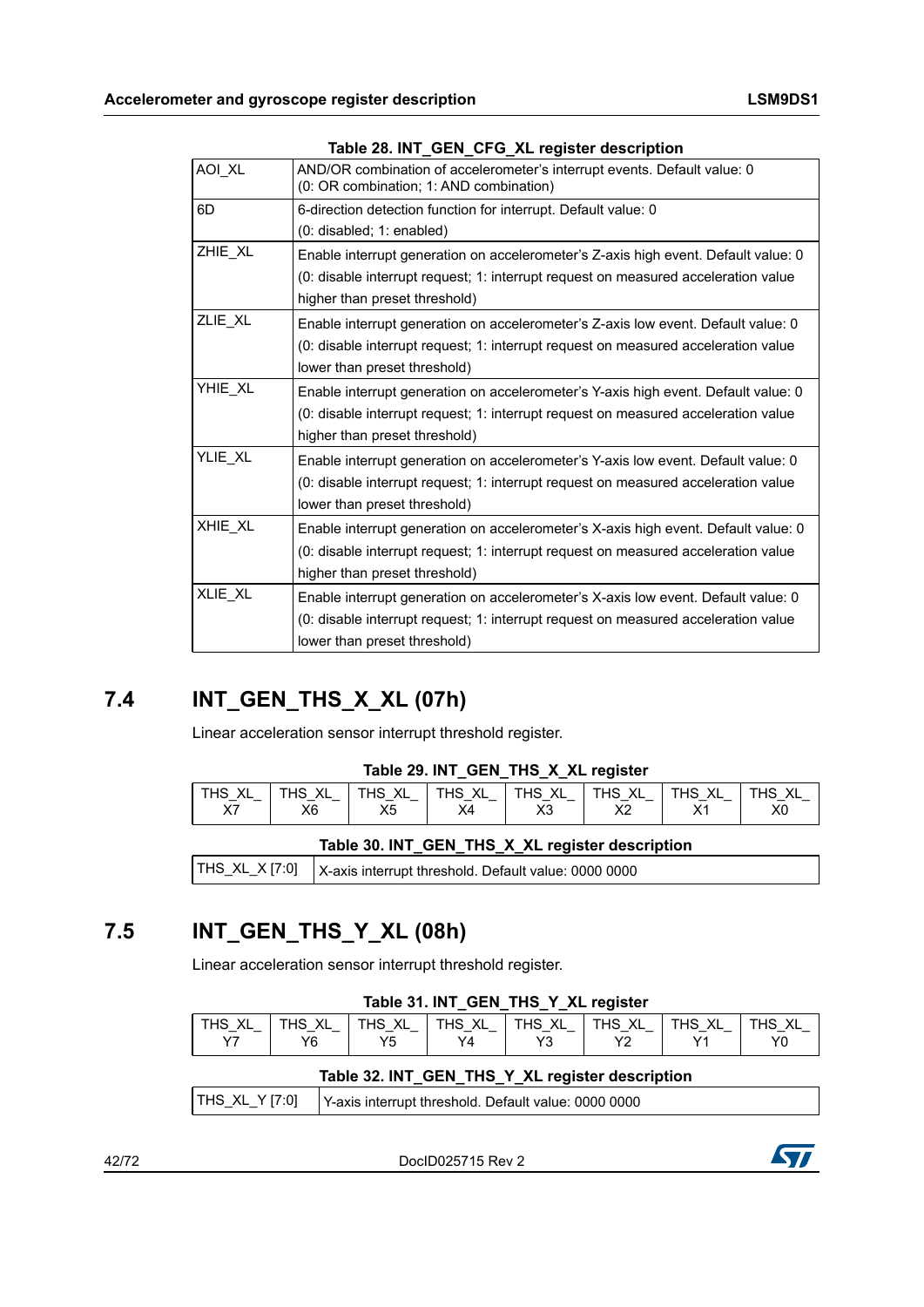## **7.6 INT\_GEN\_THS\_Z\_XL (09h)**

Linear acceleration sensor interrupt threshold register.

### **Table 33. INT\_GEN\_THS\_Z\_XL register**

| $\overline{\phantom{0}}$<br>$\overline{\phantom{0}}$ | XL<br>$\overline{\phantom{0}}$ | $\overline{\phantom{0}}$ | THS XL ZITHS XL ZI | XL ZI<br>THS.<br>$\overline{\phantom{0}}$ | THS XL Z | XL<br>THS.<br>$-$ | . HS<br>XL |
|------------------------------------------------------|--------------------------------|--------------------------|--------------------|-------------------------------------------|----------|-------------------|------------|
|                                                      |                                |                          |                    |                                           |          |                   |            |

### **Table 34. INT\_GEN\_THS\_Z\_XL register description**

|--|

### **7.7 INT\_GEN\_DUR\_XL (0Ah)**

Linear acceleration sensor interrupt duration register.

**Table 35. INT\_GEN\_DUR\_XL register**

|  |  | WAIT XL   DUR XL6   DUR XL5   DUR XL4   DUR XL3   DUR XL2   DUR XL1   DUR XL0 |  |  |  |  |  |  |
|--|--|-------------------------------------------------------------------------------|--|--|--|--|--|--|
|--|--|-------------------------------------------------------------------------------|--|--|--|--|--|--|

#### **Table 36. INT\_GEN\_DUR\_XL register description**

| WAIT XL      | Wait function enabled on duration counter. Default value: 0                       |
|--------------|-----------------------------------------------------------------------------------|
|              | (0: wait function off; 1: wait for DUR_XL [6:0] samples before exiting interrupt) |
| DUR XL [6:0] | Enter/exit interrupt duration value. Default value: 000 0000                      |

### **7.8 REFERENCE\_G (0Bh)**

Angular rate sensor reference value register for digital high-pass filter (r/w).

### **Table 37. REFERENCE\_G register**

#### **Table 38. REFERENCE\_G register description**

| REF G [7:0] | Reference value for gyroscope's digital high-pass filter (r/w). |
|-------------|-----------------------------------------------------------------|
|             | Default value: 0000 0000                                        |

### **7.9 INT1\_CTRL (0Ch)**

INT1\_A/G pin control register.

#### **Table 39. INT1\_CTRL register**

| INT <sub>1</sub><br>INT <sub>1</sub><br>IG<br>IG<br>INT <sub>1</sub><br>$\overline{\phantom{0}}$<br>$\overline{\phantom{a}}$<br>FSS <sub>5</sub><br>$\mathbf{v}$<br>u<br>ᄮ | <b>OVR</b><br>INT <sub>1</sub> | <b>FTH</b><br>INT <sub>1</sub> | INT <sub>1</sub><br>Boot<br>$\overline{\phantom{0}}$ | INT <sup>-</sup><br><b>DRDY</b><br>$\sim$<br>ت | INT $^{\cdot}$<br><b>DRDY</b><br>XL |
|----------------------------------------------------------------------------------------------------------------------------------------------------------------------------|--------------------------------|--------------------------------|------------------------------------------------------|------------------------------------------------|-------------------------------------|
|----------------------------------------------------------------------------------------------------------------------------------------------------------------------------|--------------------------------|--------------------------------|------------------------------------------------------|------------------------------------------------|-------------------------------------|

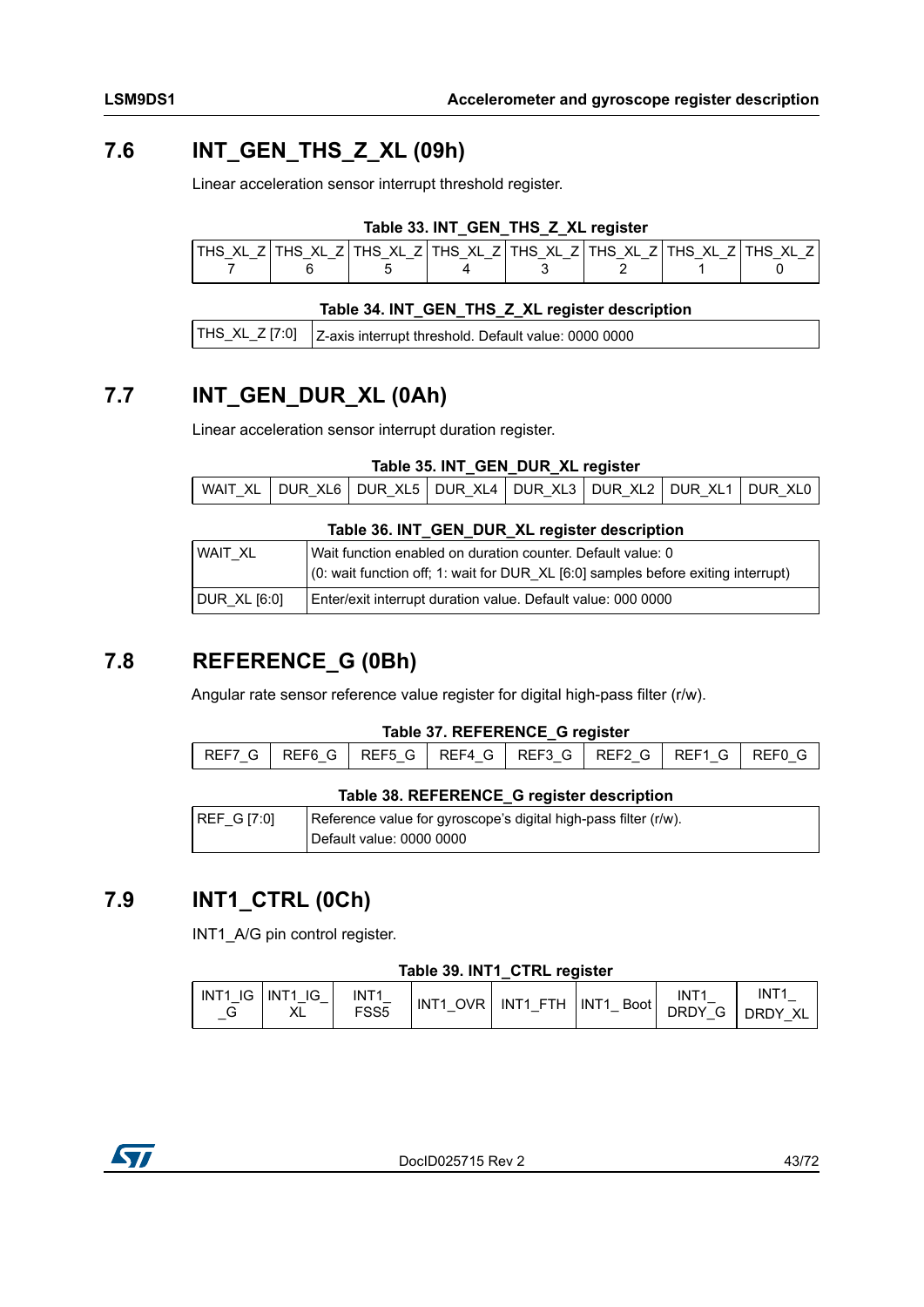|             | $1806 + 0.1111$ CIRL IGGISTER RESCRIPTION                                                         |
|-------------|---------------------------------------------------------------------------------------------------|
| INT1_IG_G   | Gyroscope interrupt enable on INT 1 A/G pin. Default value: 0<br>$(0:$ disabled; $1:$ enabled)    |
| $INT$ IG_XL | Accelerometer interrupt generator on INT 1_A/G pin. Default value: 0<br>(0: disabled; 1: enabled) |
| INT FSS5    | FSS5 interrupt enable on INT 1_A/G pin. Default value: 0<br>$(0:$ disabled; $1:$ enabled)         |
| INT_OVR     | Overrun interrupt on INT 1 A/G pin. Default value: 0<br>(0: disabled; 1: enabled)                 |
| INT FTH     | FIFO threshold interrupt on INT 1 A/G pin. Default value: 0<br>$(0:$ disabled; $1:$ enabled)      |
| INT Boot    | Boot status available on INT 1 A/G pin. Default value: 0<br>(0: disabled; 1: enabled)             |
| INT_DRDY_G  | Gyroscope data ready on INT 1 A/G pin. Default value: 0<br>$(0:$ disabled; $1:$ enabled)          |
| INT_DRDY_XL | Accelerometer data ready on INT 1_A/G pin. Default value: 0<br>$(0:$ disabled; $1:$ enabled)      |

### **Table 40. INT1\_CTRL register description**

## **7.10 INT2\_CTRL (0Dh)**

INT2\_A/G pin control register.

### **Table 41. INT2\_CTRL register**

| INT <sub>2</sub><br>IN<br><b>ACT</b> |  | INT2<br>FSS <sub>5</sub> | INT2 OVR I | INT2 FTH | INT <sub>2</sub><br>DRDY<br><b>TEMP</b> | INT <sub>2</sub><br><b>DRDY</b><br>G | INT <sub>2</sub><br>DRDY XL |
|--------------------------------------|--|--------------------------|------------|----------|-----------------------------------------|--------------------------------------|-----------------------------|
|--------------------------------------|--|--------------------------|------------|----------|-----------------------------------------|--------------------------------------|-----------------------------|

#### **Table 42. INT2\_CTRL register description**

| INT2 INACT        | Inactivity interrupt output signal. Default value: 0<br>(0: no interrupt has been generated; 1: one or more interrupt events have been<br>generated) |
|-------------------|------------------------------------------------------------------------------------------------------------------------------------------------------|
| INT2_FSS5         | FSS5 interrupt enable on INT2 A/G pin. Default value: 0<br>$(0:$ disabled; 1: enabled)                                                               |
| INT2 OVR          | Overrun interrupt on INT2 A/G pin. Default value: 0<br>$(0:$ disabled; $1:$ enabled)                                                                 |
| INT2 FTH          | FIFO threshold interrupt on INT2 A/G pin. Default value: 0<br>$(0:$ disabled; 1: enabled)                                                            |
| INT2<br>DRDY TEMP | Temperature data ready on INT2 A/G pin. Default value: 0<br>$(0:$ disabled; 1: enabled)                                                              |
| INT2 DRDY G       | Gyroscope data ready on INT2 A/G pin. Default value: 0<br>$(0:$ disabled; 1: enabled)                                                                |
| INT2 DRDY XL      | Accelerometer data ready on INT2 A/G pin. Default value: 0<br>$(0:$ disabled; 1: enabled)                                                            |

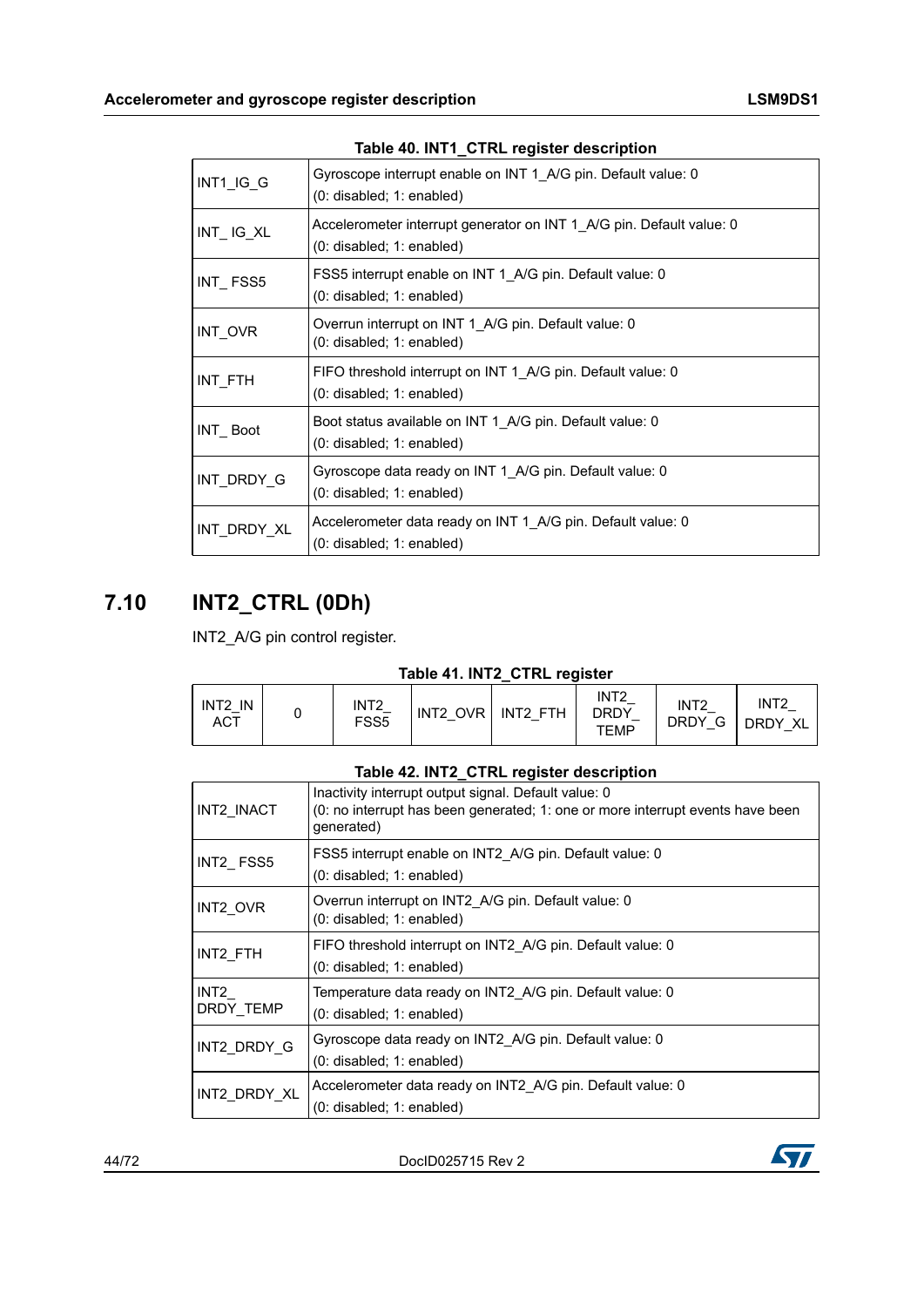### **7.11 WHO\_AM\_I (0Fh)**

Who AM I register.

| Table 43. WHO_AM_I register |  |  |  |  |  |  |  |  |  |  |
|-----------------------------|--|--|--|--|--|--|--|--|--|--|
|                             |  |  |  |  |  |  |  |  |  |  |

## **7.12 CTRL\_REG1\_G (10h)**

Angular rate sensor Control Register 1.

#### **Table 44. CTRL\_REG1\_G register**

|   | ODR G2   ODR G1   ODR G0   FS G1 |  | FS GO | n(1) | BW G1 | BW G0 |
|---|----------------------------------|--|-------|------|-------|-------|
| . | _____                            |  |       |      |       |       |

1. This bit must be set to '0' for the correct operation of the device.

#### **Table 45. CTRL\_REG1\_G register description**

| ODR G [2:0] | Gyroscope output data rate selection. Default value: 000<br>(Refer to Table 46 and Table 47)                     |
|-------------|------------------------------------------------------------------------------------------------------------------|
| FS G [1:0]  | Gyroscope full-scale selection. Default value: 00<br>(00: 245 dps; 01: 500 dps; 10: Not Available; 11: 2000 dps) |
| BW G [1:0]  | Gyroscope bandwidth selection. Default value: 00                                                                 |

ODR\_G [2:0] are used to set ODR selection when both the accelerometer and gyroscope are activated. BW\_G [1:0] are used to set gyroscope bandwidth selection.

The following table summarizes all frequencies available for each combination of the ODR\_G / BW\_G bits after LPF1 (see *[Table 46](#page-44-0)*) and LPF2 (see *[Table 47](#page-45-0)*) when both the accelerometer and gyroscope are activated. For more details regarding signal processing please refer to *[Figure 28](#page-46-0)*.

<span id="page-44-0"></span>

| ODR_G2<br>ODR_G1 |   | ODR_G0 | ODR [Hz]   | Cutoff $[Hz]^{(1)}$ |  |  |
|------------------|---|--------|------------|---------------------|--|--|
| $\Omega$         |   | 0      | Power-down | n.a.                |  |  |
| 0                | 0 |        | 14.9       | 5                   |  |  |
| 0                |   | 0      | 59.5       | 19                  |  |  |
| 0                |   |        | 119        | 38                  |  |  |
|                  | 0 | 0      | 238        | 76                  |  |  |
|                  | 0 |        | 476        | 100                 |  |  |
|                  |   | 0      | 952        | 100                 |  |  |
|                  |   |        | n.a.       | n.a.                |  |  |

#### **Table 46. ODR and BW configuration setting (after LPF1)**

1. Values in the table are indicative and can vary proportionally with the specific ODR value.

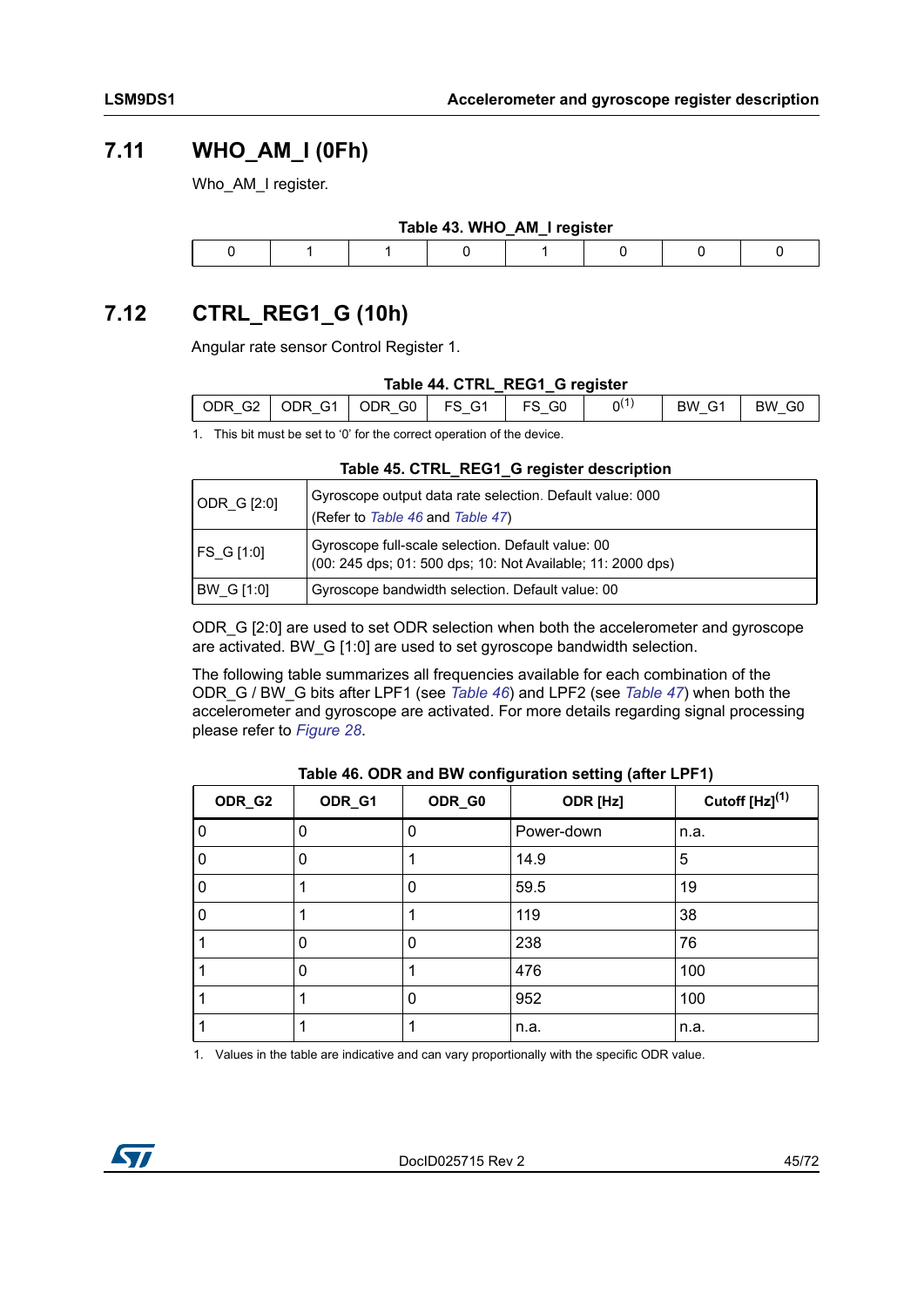<span id="page-45-0"></span>

|                    |                   | ◡<br>$\sim$ $\cdot$ |                     |  |  |
|--------------------|-------------------|---------------------|---------------------|--|--|
| <b>ODR_G [2:0]</b> | <b>BW_G</b> [1:0] | ODR [Hz]            | Cutoff $[Hz]^{(1)}$ |  |  |
| 000                | 00                | Power-down          | n.a.                |  |  |
| 000                | 01                | Power-down          | n.a.                |  |  |
| 000                | 10                | Power-down          | n.a.                |  |  |
| 000                | 11                | Power-down          | n.a.                |  |  |
| 001                | $00\,$            | 14.9                | n.a.                |  |  |
| 001                | 01                | 14.9                | n.a.                |  |  |
| 001                | 10                | 14.9                | n.a.                |  |  |
| 001                | 11                | 14.9                | n.a.                |  |  |
| 010                | 00                | 59.5                | 16                  |  |  |
| 010                | 01                | 59.5                | 16                  |  |  |
| 010                | 10                | 59.5                | 16                  |  |  |
| 010                | 11                | 59.5                | 16                  |  |  |
| 011                | $00\,$            | 119                 | 14                  |  |  |
| 011                | 01                | 119                 | 31                  |  |  |
| 011                | 10                | 119                 | 31                  |  |  |
| 011                | 11                | 119                 | 31                  |  |  |
| 100                | $00\,$            | 238                 | 14                  |  |  |
| 100                | 01                | 238                 | 29                  |  |  |
| 100                | 10                | 238                 | 63                  |  |  |
| 100                | 11                | 238                 | 78                  |  |  |
| 101                | 00                | 476                 | 21                  |  |  |
| 101                | 01                | 476                 | 28                  |  |  |
| 101                | 10                | 476                 | 57                  |  |  |
| 101                | 11                | 476                 | 100                 |  |  |
| 110                | $00\,$            | 952                 | 33                  |  |  |
| 110                | 01                | 952                 | 40                  |  |  |
| 110                | 10                | 952                 | 58                  |  |  |
| 110                | 11                | 952                 | 100                 |  |  |
| 111                | $00\,$            | n.a.                | n.a.                |  |  |
| 111                | 01                | n.a.                | n.a.                |  |  |
| 111                | 10                | n.a.                | n.a.                |  |  |
| 111                | 11                | n.a.                | n.a.                |  |  |

**Table 47. ODR and BW configuration setting (after LPF2)**

1. Values in the table are indicative and can vary proportionally with the specific ODR value.

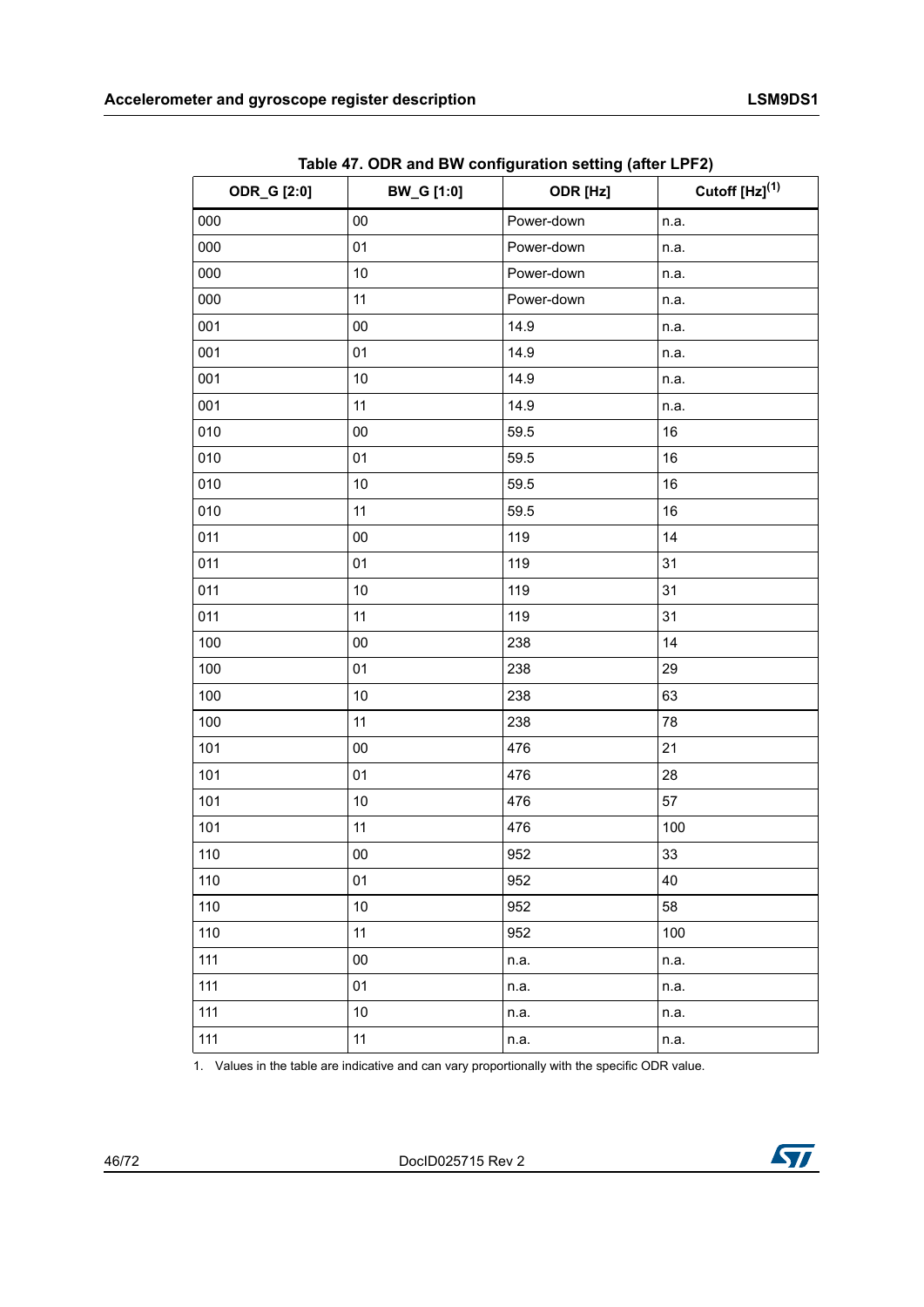## **7.13 CTRL\_REG2\_G (11h)**

Angular rate sensor Control Register 2.

### **Table 48. CTRL\_REG2\_G register**

| $\Omega(1)$ |  |  | INT SEL1 INT SEL0   OUT SEL1   OUT SEL0 |
|-------------|--|--|-----------------------------------------|
|             |  |  |                                         |

1. These bits must be set to '0' for the correct operation of the device

|  |  |  |  |  | Table 49. CTRL_REG2_G register description |  |
|--|--|--|--|--|--------------------------------------------|--|
|  |  |  |  |  |                                            |  |

| $N$ T SEL [1:0]  | INT selection configuration. Default value: 00<br>(Refer to Figure 28) |
|------------------|------------------------------------------------------------------------|
| $OUT\_SEL$ [1:0] | Out selection configuration. Default value: 00<br>(Refer to Figure 28) |

#### **Figure 28. INT\_SEL and OUT\_SEL configuration gyroscope block diagram**

<span id="page-46-0"></span>

### **7.14 CTRL\_REG3\_G (12h)**

Angular rate sensor Control Register 3.

#### **Table 50. CTRL\_REG3\_G register**

| mode | <b>FN</b><br>HP | n١ |  | HPCF3 G HPCF2 G HPCF1 G HPCF0 G |  |
|------|-----------------|----|--|---------------------------------|--|

1. These bits must be set to '0' for the correct operation of the device

#### **Table 51. CTRL\_REG3\_G register description**

| LP mode | Low-power mode enable. Default value: 0<br>(0: Low-power disabled; 1: Low-power enabled)                                       |
|---------|--------------------------------------------------------------------------------------------------------------------------------|
| HP EN   | High-pass filter enable. Default value: 0<br>(0: HPF disabled; 1: HPF enabled, refer to Figure 28)                             |
|         | Gyroscope high-pass filter cutoff frequency selection. Default value: 0000<br>$HPCF_G [3.0]  $ $\frac{Cy}{Cy}$ is to Table 52. |

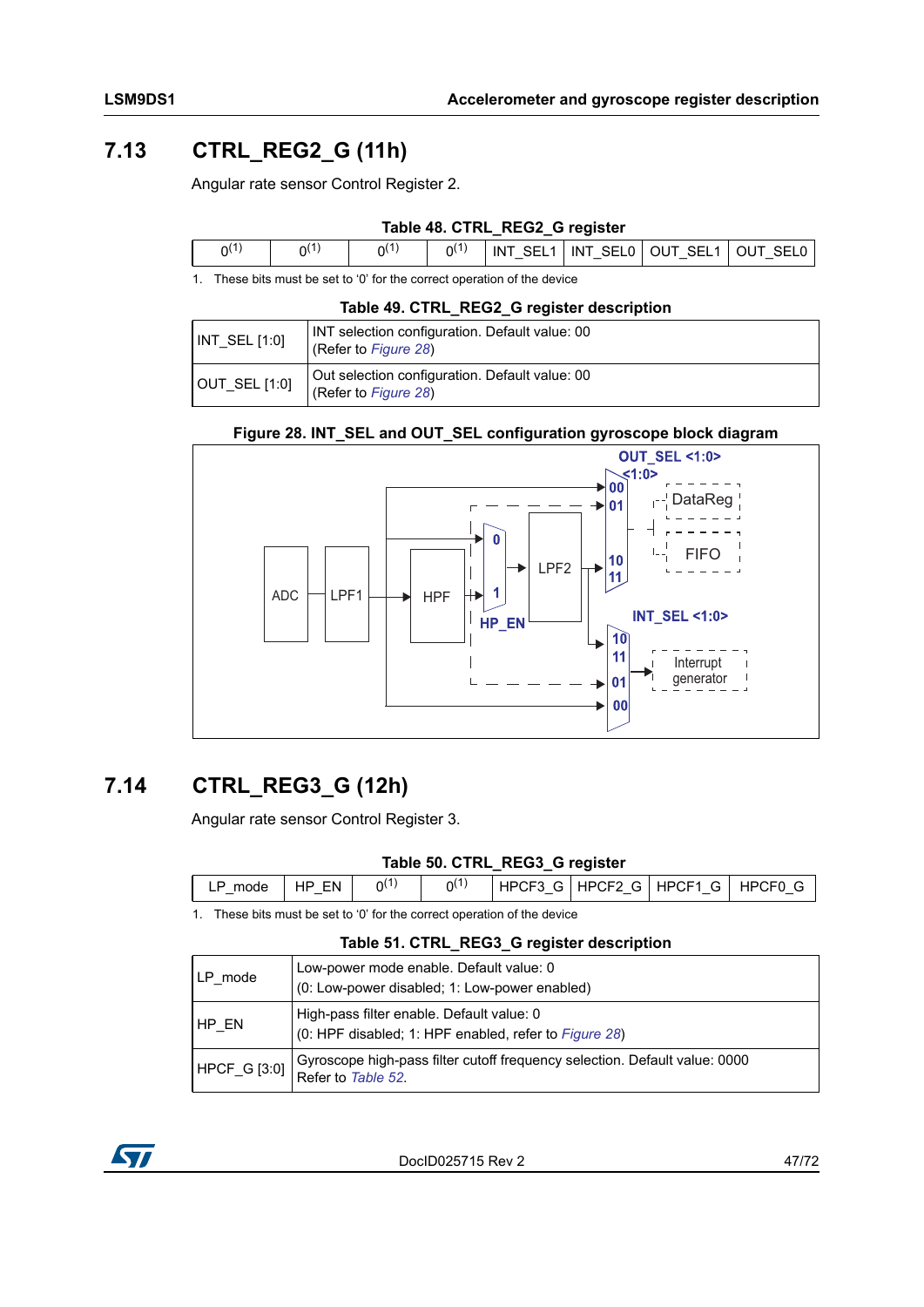<span id="page-47-0"></span>

|                     |                       |                       |                      | ------               |                      |                      |
|---------------------|-----------------------|-----------------------|----------------------|----------------------|----------------------|----------------------|
| <b>HPCF_G [3:0]</b> | <b>ODR=14.9</b><br>Hz | <b>ODR=59.5</b><br>Hz | <b>ODR=119</b><br>Hz | <b>ODR=238</b><br>Hz | <b>ODR=476</b><br>Hz | <b>ODR=952</b><br>Hz |
| 0000                |                       | 4                     | 8                    | 15                   | 30                   | 57                   |
| 0001                | 0.5                   | 2                     | $\overline{4}$       | 8                    | 15                   | 30                   |
| 0010                | 0.2                   | 1                     | $\overline{2}$       | 4                    | 8                    | 15                   |
| 0011                | 0.1                   | 0.5                   | -1                   | $\overline{2}$       | 4                    | 8                    |
| 0100                | 0.05                  | 0.2                   | 0.5                  | 1                    | 2                    | $\overline{4}$       |
| 0101                | 0.02                  | 0.1                   | 0.2                  | 0.5                  | 1                    | $\overline{2}$       |
| 0110                | 0.01                  | 0.05                  | 0.1                  | 0.2                  | 0.5                  | $\overline{1}$       |
| 0111                | 0.005                 | 0.02                  | 0.05                 | 0.1                  | 0.2                  | 0.5                  |
| 1000                | 0.002                 | 0.01                  | 0.02                 | 0.05                 | 0.1                  | 0.2                  |
| 1001                | 0.001                 | 0.005                 | 0.01                 | 0.02                 | 0.05                 | 0.1                  |

**Table 52. Gyroscope high-pass filter cutoff frequency configuration [Hz](1)**

1. Values in the table are indicative and can vary proportionally with the specific ODR value.

## **7.15 ORIENT\_CFG\_G (13h)**

Angular rate sensor sign and orientation register.

#### **Table 53. ORIENT\_CFG\_G register**

| 0١ | $\overline{A}$<br>∩∖ | ∴ Sian≚<br>l۶ | SianY<br>$\mathbf{G}$ | Sianz<br>G<br>ີ<br>- | -<br>Orient | Drient: | )rıent |
|----|----------------------|---------------|-----------------------|----------------------|-------------|---------|--------|
|    |                      |               |                       |                      |             |         |        |

1. These bits must be set to '0' for the correct operation of the device.

#### **Table 54. ORIENT\_CFG\_G register description**

| SignX G        | Pitch axis (X) angular rate sign. Default value: 0<br>(0: positive sign; 1: negative sign) |
|----------------|--------------------------------------------------------------------------------------------|
| SignY G        | Roll axis (Y) angular rate sign. Default value: 0<br>(0: positive sign; 1: negative sign)  |
| SignZ G        | Yaw axis (Z) angular rate sign. Default value: 0<br>(0: positive sign; 1: negative sign)   |
| Orient $[2:0]$ | Directional user orientation selection. Default value: 000                                 |

### **7.16 INT\_GEN\_SRC\_G (14h)**

Angular rate sensor interrupt source register.

### **Table 55. INT\_GEN\_SRC\_G register**

| $\Lambda$<br>$\mathbb{C}$ |  |                          |     |  |  |  |
|---------------------------|--|--------------------------|-----|--|--|--|
|                           |  | $\overline{\phantom{0}}$ | $-$ |  |  |  |

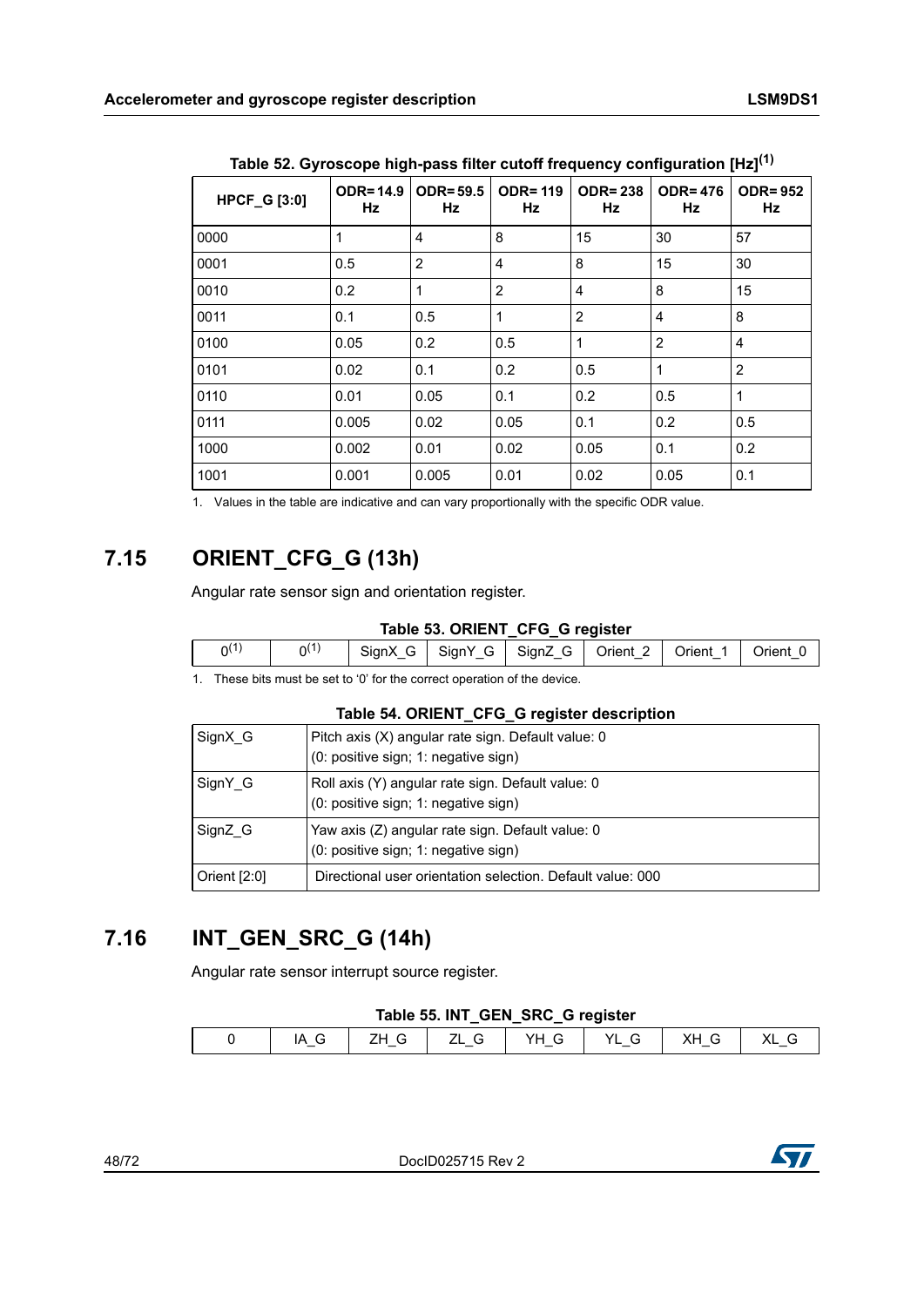| IA G   | Interrupt active. Default value: 0<br>(0: no interrupt has been generated; 1: one or more interrupts have been generated) |
|--------|---------------------------------------------------------------------------------------------------------------------------|
| $ZH_G$ | Yaw (Z) high. Default value: 0<br>(0: no interrupt, 1: Z high event has occurred)                                         |
| ZL G   | Yaw (Z) low. Default value: 0<br>(0: no interrupt; 1: Z low event has occurred)                                           |
| $YH_G$ | Roll (Y) high. Default value: 0<br>(0: no interrupt, 1: Y high event has occurred)                                        |
| YL_G   | Roll (Y) low. Default value: 0<br>(0: no interrupt, 1: Y low event has occurred)                                          |
| XH G   | Pitch (X) high. Default value: 0<br>$(0: no$ interrupt, 1: X high event has occurred)                                     |
| XL G   | Pitch (X) low. Default value: 0<br>$(0:$ no interrupt, 1: X low event has occurred)                                       |

## **7.17 OUT\_TEMP\_L (15h), OUT\_TEMP\_H (16h)**

Temperature data output register. L and H registers together express a 16-bit word in two's complement right-justified.

#### **Table 57. OUT\_TEMP\_L register**

| lempi | Temp6 | Temp5 | lemp4 | emp⊊<br>. | ' Iemp∠ | Temp: | lemp( |
|-------|-------|-------|-------|-----------|---------|-------|-------|
|       |       |       |       |           |         |       |       |

#### **Table 58. OUT\_TEMP\_H register**

|                                        |                  | . .    |       |       |
|----------------------------------------|------------------|--------|-------|-------|
| Temp11<br>i lemp <sup>1</sup><br>lemp1 | Temp11<br>lemp11 | Temp10 | lemp9 | lempa |

|             | Table 59. OUT TEMP register description                              |
|-------------|----------------------------------------------------------------------|
| Temp [11:0] | Temperature sensor output data.                                      |
|             | The value is expressed as two's complement sign extended on the MSB. |

### **7.18 STATUS\_REG (17h)**

Status register.

#### **Table 60. STATUS\_REG register**

| $\vee$<br>$\sim$<br>IG<br>v<br>_טו<br>ᄾᄂ | <b>INACT</b> | <b>BOOT</b><br>$\overline{\phantom{0}}$<br><b>STATUS</b> | TDA | <b>GDA</b> | <b>XLDA</b> |
|------------------------------------------|--------------|----------------------------------------------------------|-----|------------|-------------|
|------------------------------------------|--------------|----------------------------------------------------------|-----|------------|-------------|

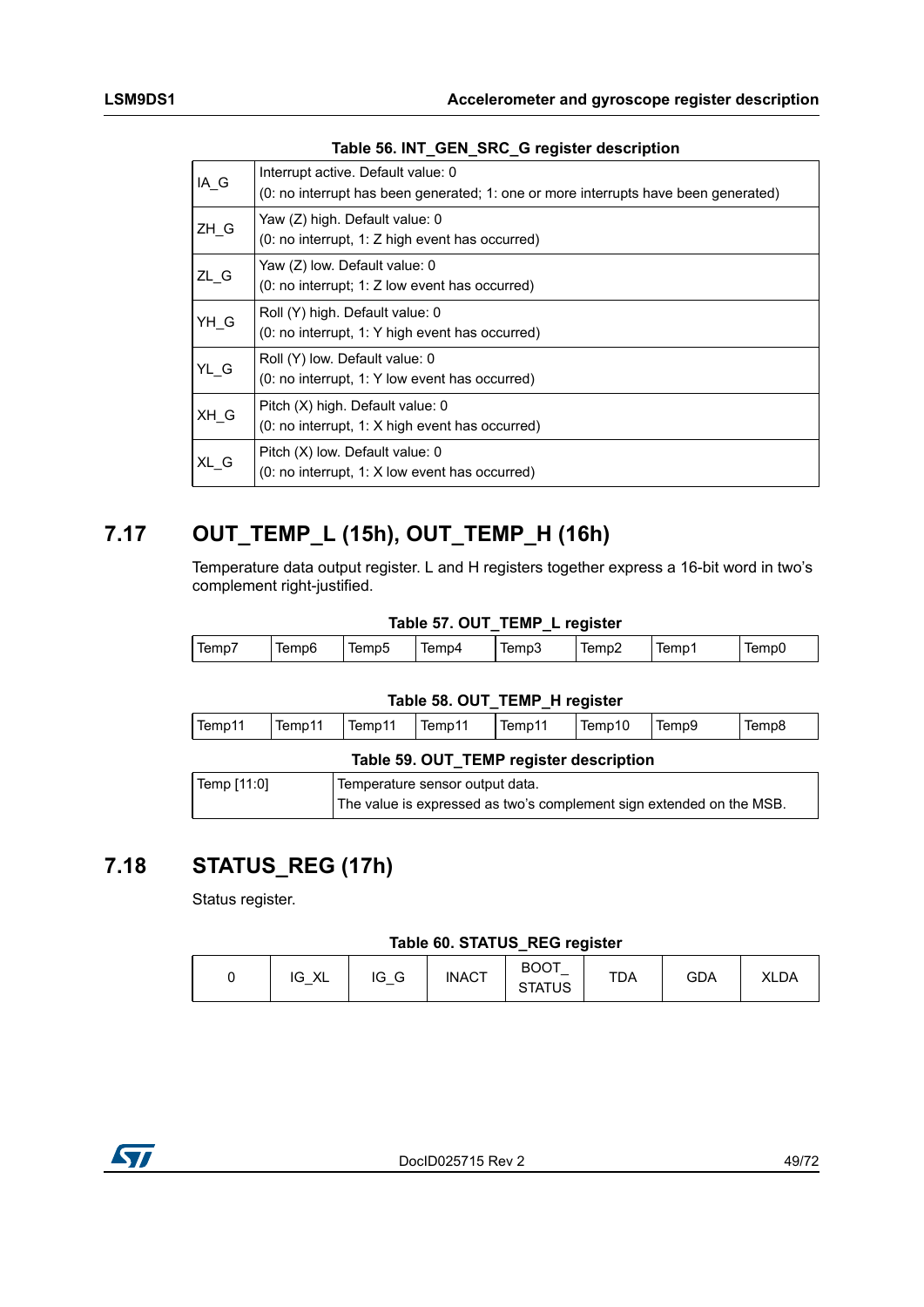| IG XL                        | Accelerometer interrupt output signal. Default value: 0<br>(0: no interrupt has been generated; 1: one or more interrupt events have been gener-<br>ated) |
|------------------------------|-----------------------------------------------------------------------------------------------------------------------------------------------------------|
| IG G                         | Gyroscope interrupt output signal. Default value: 0<br>(0: no interrupt has been generated; 1: one or more interrupt events have been gener-<br>ated)     |
| <b>INACT</b>                 | Inactivity interrupt output signal. Default value: 0<br>(0: no interrupt has been generated; 1: one or more interrupt events have been gener-<br>ated)    |
| <b>BOOT</b><br><b>STATUS</b> | Boot running flag signal. Default value: 0<br>(0: no boot running; 1: boot running)                                                                       |
| TDA                          | Temperature sensor new data available. Default value: 0<br>(0: new data is not yet available; 1: new data is available)                                   |
| <b>GDA</b>                   | Gyroscope new data available. Default value: 0<br>(0: a new set of data is not yet available; 1: a new set of data is available)                          |
| <b>XLDA</b>                  | Accelerometer new data available. Default value: 0<br>$(0)$ : a new set of data is not yet available; 1: a new set of data is available)                  |

### **Table 61. STATUS\_REG register description**

## **7.19 OUT\_X\_G (18h - 19h)**

Angular rate sensor pitch axis (X) angular rate output register. The value is expressed as a 16-bit word in two's complement.

## **7.20 OUT\_Y\_G (1Ah - 1Bh)**

Angular rate sensor roll axis (Y) angular rate output register. The value is expressed as a 16-bit word in two's complement.

### **7.21 OUT\_Z\_G (1Ch - 1Dh)**

Angular rate sensor Yaw axis (Z) angular rate output register. The value is expressed as a 16-bit word in two's complement.

### **7.22 CTRL\_REG4 (1Eh)**

Control register 4.

#### **Table 62. CTRL\_REG4 register**

| ω<br>n(<br>٦١<br>`on<br>$\sim$<br>$\sim$<br>v<br>╰<br>∼<br>$\overline{\phantom{0}}$<br>$\overline{\phantom{0}}$<br>$\overline{\phantom{0}}$ |  |  | --- |  |
|---------------------------------------------------------------------------------------------------------------------------------------------|--|--|-----|--|
|                                                                                                                                             |  |  |     |  |

1. These bits must be set to '0' for the correct operation of the device.

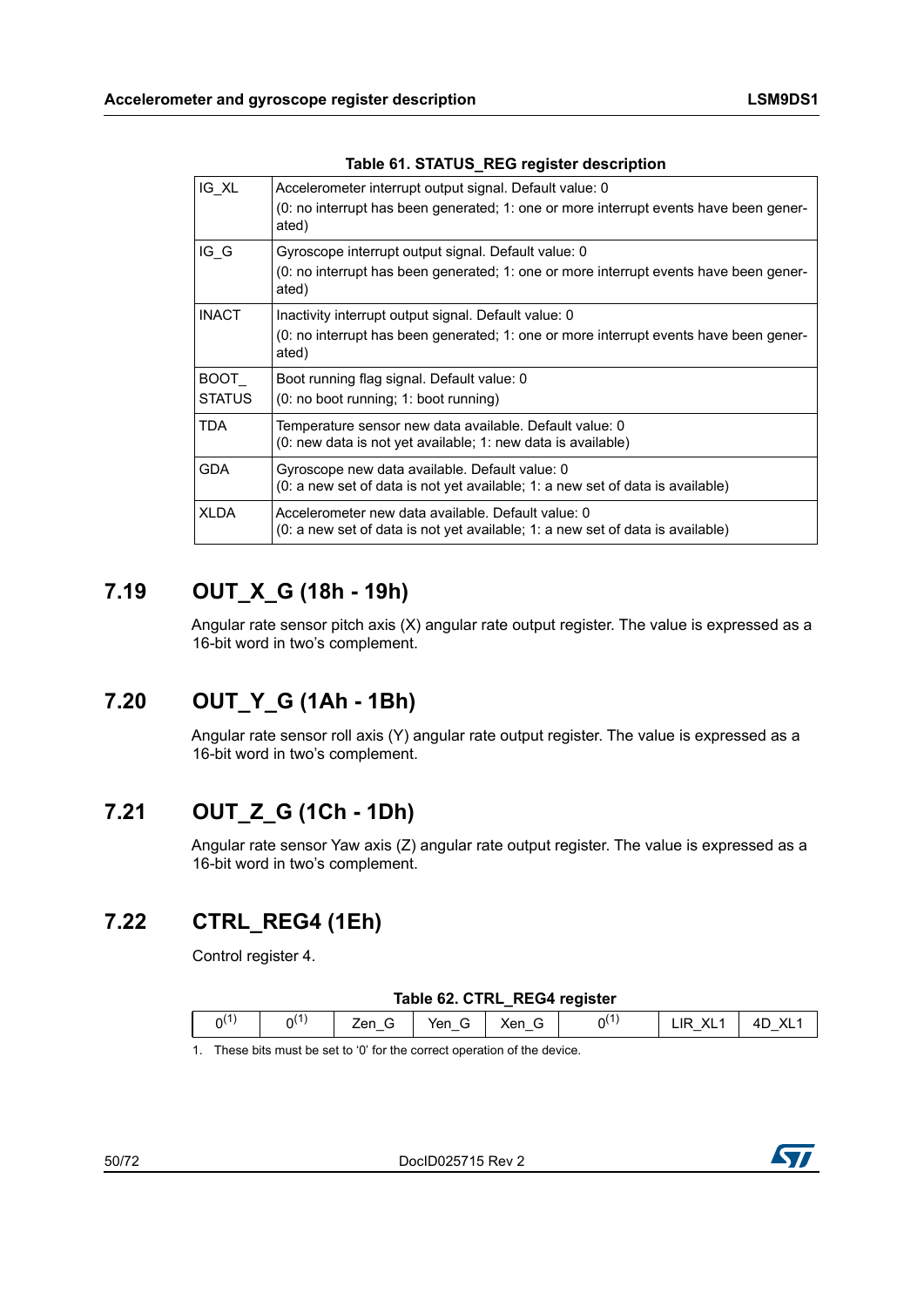| Zen G   | Gyroscope's Yaw axis (Z) output enable. Default value: 1<br>(0: Z-axis output disabled; 1: Z-axis output enabled)                                                         |
|---------|---------------------------------------------------------------------------------------------------------------------------------------------------------------------------|
| Yen G   | Gyroscope's roll axis (Y) output enable. Default value: 1<br>(0: Y-axis output disabled; 1: Y-axis output enabled)                                                        |
| Xen G   | Gyroscope's pitch axis (X) output enable. Default value: 1<br>$(0: X - x$ is output disabled; 1: X-axis output enabled)                                                   |
| LIR XL1 | Latched Interrupt. Default value: 0<br>(0: interrupt request not latched; 1: interrupt request latched)                                                                   |
| 4D XL1  | 4D option enabled on Interrupt. Default value: 0<br>(0: interrupt generator uses 6D for position recognition; 1: interrupt generator uses<br>4D for position recognition) |

### **Table 63. CTRL\_REG4 register description**

## **7.23 CTRL\_REG5\_XL (1Fh)**

Linear acceleration sensor Control Register 5.

#### **Table 64. CTRL\_REG5\_XL register**

| DEC 1 | DEC 0 | Zen XL   Yen XL | XL<br>∣ Xen ∶ | ่า( เ | nι | n( |
|-------|-------|-----------------|---------------|-------|----|----|
|       |       |                 |               |       |    |    |

1. These bits must be set to '0' for the correct operation of the device.

| DEC [0:1] | Decimation of acceleration data on OUT REG and FIFO. Default value: 00<br>(00: no decimation;<br>01: update every 2 samples;<br>10: update every 4 samples;<br>11: update every 8 samples) |
|-----------|--------------------------------------------------------------------------------------------------------------------------------------------------------------------------------------------|
| Zen XL    | Accelerometer's Z-axis output enable. Default value: 1<br>(0: Z-axis output disabled: 1: Z-axis output enabled)                                                                            |
| Yen XL    | Accelerometer's Y-axis output enable. Default value: 1<br>(0: Y-axis output disabled; 1: Y-axis output enabled)                                                                            |
| Xen XL    | Accelerometer's X-axis output enable. Default value: 1<br>(0: X-axis output disabled; 1: X-axis output enabled)                                                                            |

### **7.24 CTRL\_REG6\_XL (20h)**

Linear acceleration sensor Control Register 6.

#### **Table 66. CTRL\_REG6\_XL register**

| l ODR<br>$-$ | XL2   ODR XL1 | XLO<br>LODR.<br>$-$ | XL<br>FS <sub>1</sub> | XL<br>FS <sub>0</sub> | SCAL<br><b>BW</b><br>ODR | XL <sub>1</sub><br>BW. | <b>BW</b><br>XL <sub>C</sub> |
|--------------|---------------|---------------------|-----------------------|-----------------------|--------------------------|------------------------|------------------------------|
|--------------|---------------|---------------------|-----------------------|-----------------------|--------------------------|------------------------|------------------------------|

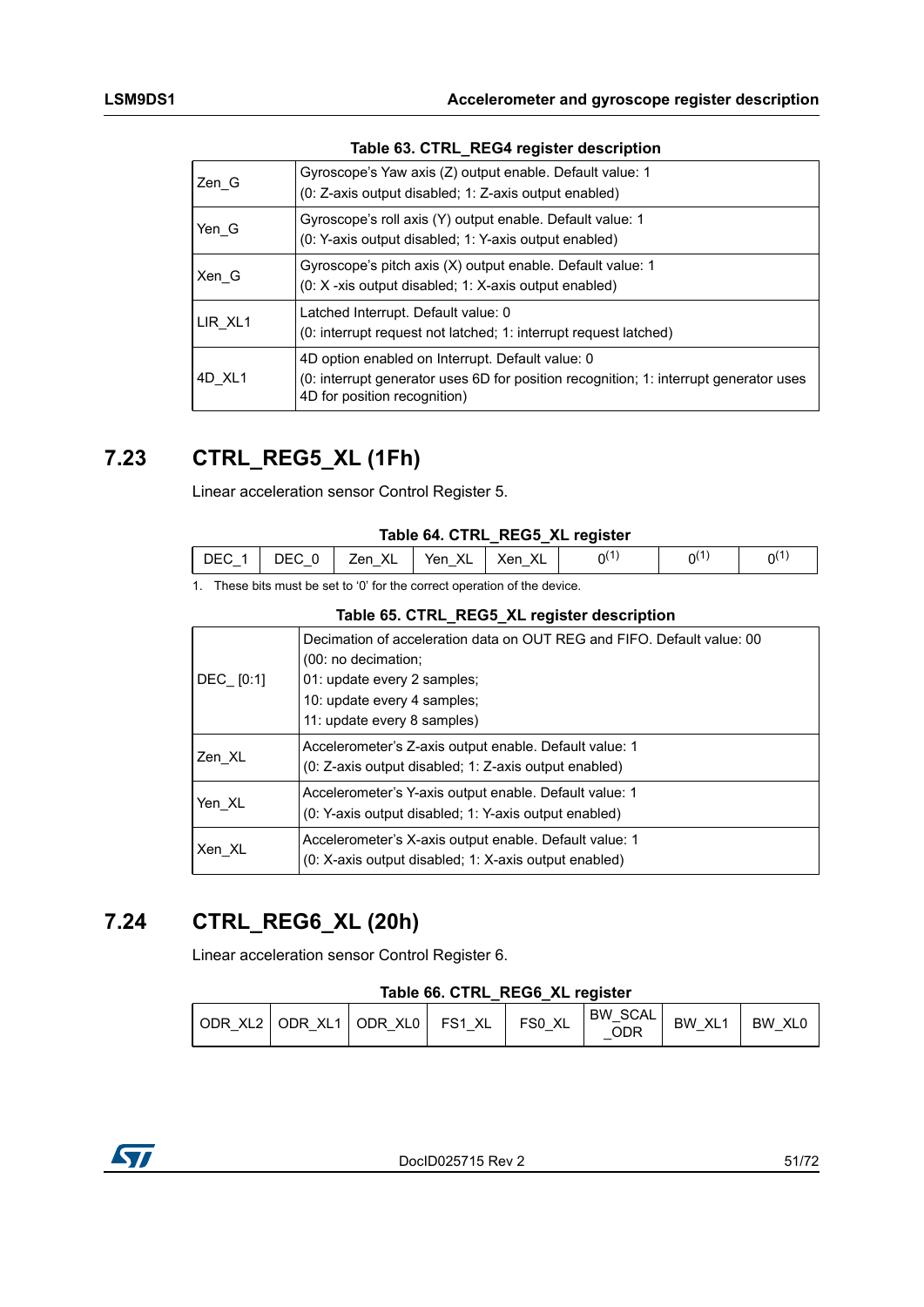| ODR XL<br>[2:0] | Output data rate and power mode selection. default value: 000 (see Table 68) |  |  |  |  |  |
|-----------------|------------------------------------------------------------------------------|--|--|--|--|--|
| FS XL           | Accelerometer full-scale selection. Default value: 00                        |  |  |  |  |  |
| [1:0]           | $(00: \pm 2g; 01: \pm 16g; 10: \pm 4g; 11: \pm 8g)$                          |  |  |  |  |  |
|                 | Bandwidth selection. Default value: 0                                        |  |  |  |  |  |
| BW SCAL<br>ODR. | (0: bandwidth determined by ODR selection:                                   |  |  |  |  |  |
|                 | - BW = 408 Hz when ODR = 952 Hz, 50 Hz, 10 Hz;                               |  |  |  |  |  |
|                 | - BW = 211 Hz when ODR = 476 Hz;                                             |  |  |  |  |  |
|                 | - BW = 105 Hz when ODR = 238 Hz:                                             |  |  |  |  |  |
|                 | - BW = 50 Hz when ODR = 119 Hz:                                              |  |  |  |  |  |
|                 | 1: bandwidth selected according to BW XL [2:1] selection)                    |  |  |  |  |  |
| BW XL           | Anti-aliasing filter bandwidth selection. Default value: 00                  |  |  |  |  |  |
| [1:0]           | (00: 408 Hz; 01: 211 Hz; 10: 105 Hz; 11: 50 Hz)                              |  |  |  |  |  |

### **Table 67. CTRL\_REG6\_XL register description**

ODR\_XL [2:0] is used to set power mode and ODR selection. *[Table 68](#page-51-0)* indicates all the frequencies available when only the accelerometer is activated.

<span id="page-51-0"></span>

| ODR_XL2 | ODR_XL1 | ODR_XL0 | <b>ODR selection [Hz]</b> |
|---------|---------|---------|---------------------------|
| 0       | 0       | 0       | Power-down                |
| 0       | 0       |         | 10 Hz                     |
| 0       |         | 0       | 50 Hz                     |
| 0       |         |         | 119 Hz                    |
|         | 0       | 0       | 238 Hz                    |
|         | 0       |         | 476 Hz                    |
|         |         | 0       | 952 Hz                    |
|         |         |         | n.a.                      |

### **7.25 CTRL\_REG7\_XL (21h)**

Linear acceleration sensor Control Register 7.

### **Table 69. CTRL\_REG7\_XL register**

|                        |            |           |                       | _              |        |         |  |
|------------------------|------------|-----------|-----------------------|----------------|--------|---------|--|
| $\blacksquare$<br>רו ו | $\sim$ $-$ | $- - - -$ | $\cdot$ $\cdot$<br>∩ı | .<br>, A<br>٦١ | $\sim$ | .<br>ำเ |  |
|                        |            |           |                       |                |        |         |  |

1. These bits must be set to '0' for the correct operation of the device



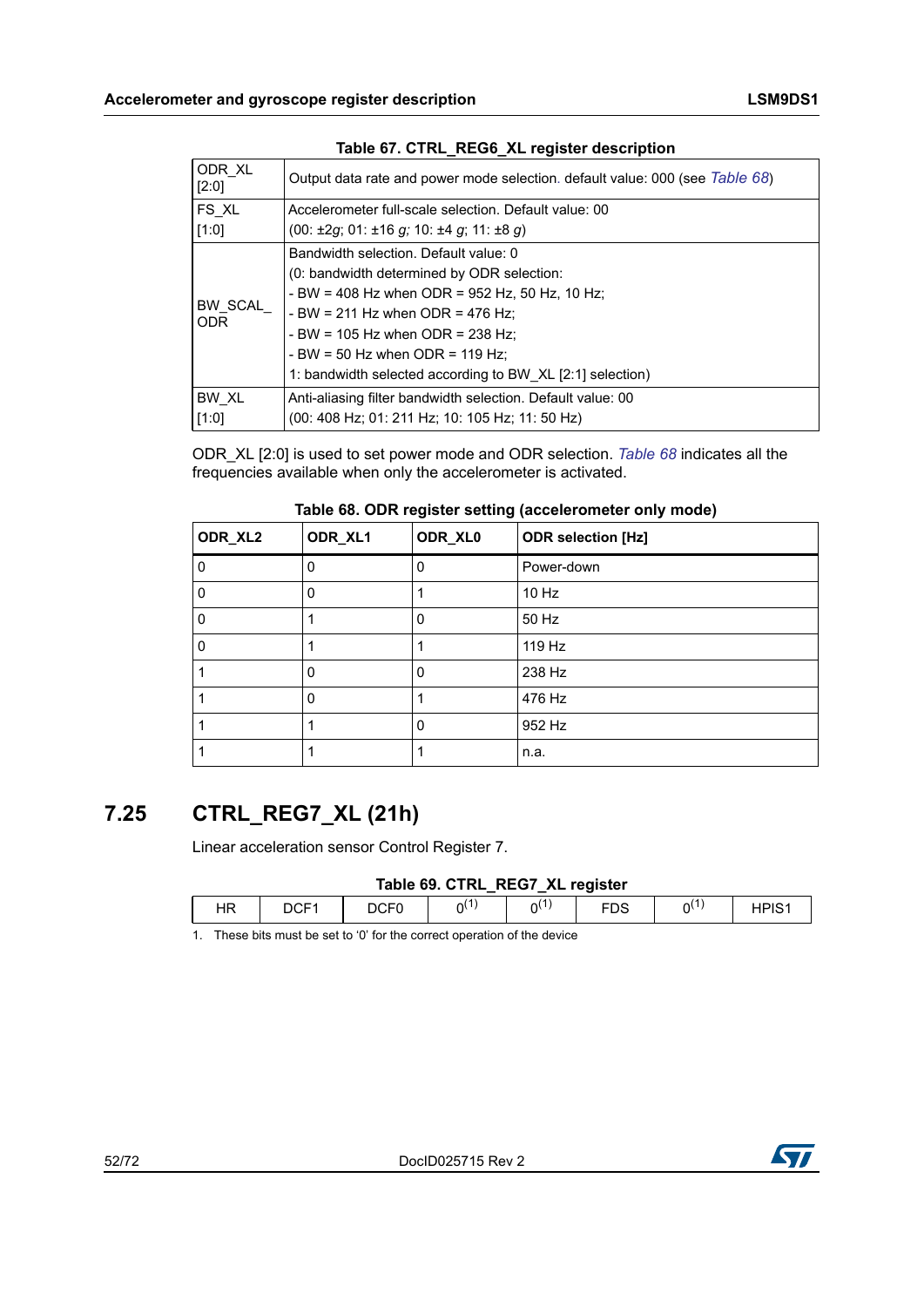| HR.               | High resolution mode for accelerometer enable. Default value: 0                              |
|-------------------|----------------------------------------------------------------------------------------------|
|                   | (0: disabled; 1: enabled). Refer to Table 71                                                 |
| DCF[1:0]          | Accelerometer digital filter (high pass and low pass) cutoff frequency selection: the band-  |
|                   | width of the high-pass filter depends on the selected ODR. Refer to Table 71                 |
| <b>FDS</b>        | Filtered data selection. Default value: 0                                                    |
|                   | (0: internal filter bypassed; 1: data from internal filter sent to output register and FIFO) |
| HPIS <sub>1</sub> | High-pass filter enabled for acceleration sensor interrupt function on Interrupt. Default    |
|                   | value: $0$                                                                                   |
|                   | (0: filter bypassed; 1: filter enabled)                                                      |

### **Table 70. CTRL\_REG7\_XL register description**

| Table 71. Low pass cutoff frequency in high resolution mode (HR = 1) |  |  |
|----------------------------------------------------------------------|--|--|
|----------------------------------------------------------------------|--|--|

<span id="page-52-0"></span>

| <b>HR</b> | <b>CTRL_REG7 (DCF [1:0])</b> | LP cutoff freq. [Hz] |
|-----------|------------------------------|----------------------|
|           | 00                           | ODR/50               |
|           | 01                           | ODR/100              |
|           | 10                           | ODR/9                |
|           | 11                           | ODR/400              |

## **7.26 CTRL\_REG8 (22h)**

Control register 8.

#### **Table 72. CTRL\_REG8 register**

| <b>BOOT</b><br>ADD INC <sup>I</sup><br>OD<br>SIM<br>' H LACTIVE I<br><b>BLE</b><br>SW<br>BDU<br>IF.<br>PP.<br><b>RESE</b> |  |  |  | ___ |  |
|---------------------------------------------------------------------------------------------------------------------------|--|--|--|-----|--|
|                                                                                                                           |  |  |  |     |  |

#### **Table 73. CTRL\_REG8 register description**

| <b>BOOT</b> | Reboot memory content. Default value: 0                                                                                                                                                                                         |
|-------------|---------------------------------------------------------------------------------------------------------------------------------------------------------------------------------------------------------------------------------|
|             | (0: normal mode; 1: reboot memory content <sup>(1)</sup> )                                                                                                                                                                      |
| <b>BDU</b>  | Block data update. Default value: 0                                                                                                                                                                                             |
|             | (0: continuous update; 1: output registers not updated until MSB and LSB read)                                                                                                                                                  |
| H LACTIVE   | Interrupt activation level. Default value: 0                                                                                                                                                                                    |
|             | (0: interrupt output pins active high; 1: interrupt output pins active low)                                                                                                                                                     |
| PP OD       | Push-pull/open-drain selection on the INT1 A/G pin and INT2 A/G pin.<br>Default value: 0                                                                                                                                        |
|             | (0: push-pull mode; 1: open-drain mode)                                                                                                                                                                                         |
| <b>SIM</b>  | SPI serial interface mode selection. Default value: 0                                                                                                                                                                           |
|             | (0: 4-wire interface: 1: 3-wire interface).                                                                                                                                                                                     |
| IF ADD INC  | Register address automatically incremented during a multiple byte access with a<br>serial interface (I <sup>2</sup> C or SPI). Default value: 1                                                                                 |
|             | (0: disabled; 1: enabled)                                                                                                                                                                                                       |
| <b>BLE</b>  | Big/Little Endian data selection. Default value 0<br>(0: data LSB @ lower address; 1: data MSB @ lower address)                                                                                                                 |
| SW RESET    |                                                                                                                                                                                                                                 |
|             | Software reset. Default value: 0                                                                                                                                                                                                |
|             | (0: normal mode; 1: reset device)                                                                                                                                                                                               |
|             | This bit is cleared by hardware after next flash boot.                                                                                                                                                                          |
|             | $\sim$ . The state of the state of the state of the state of the state of the state of the state of the state of the state of the state of the state of the state of the state of the state of the state of the state of the st |

1. Boot request is executed as soon as internal oscillator is turned-on. It is possible to set bit while in powerdown mode, in this case it will be served at the next normal mode or sleep mode.

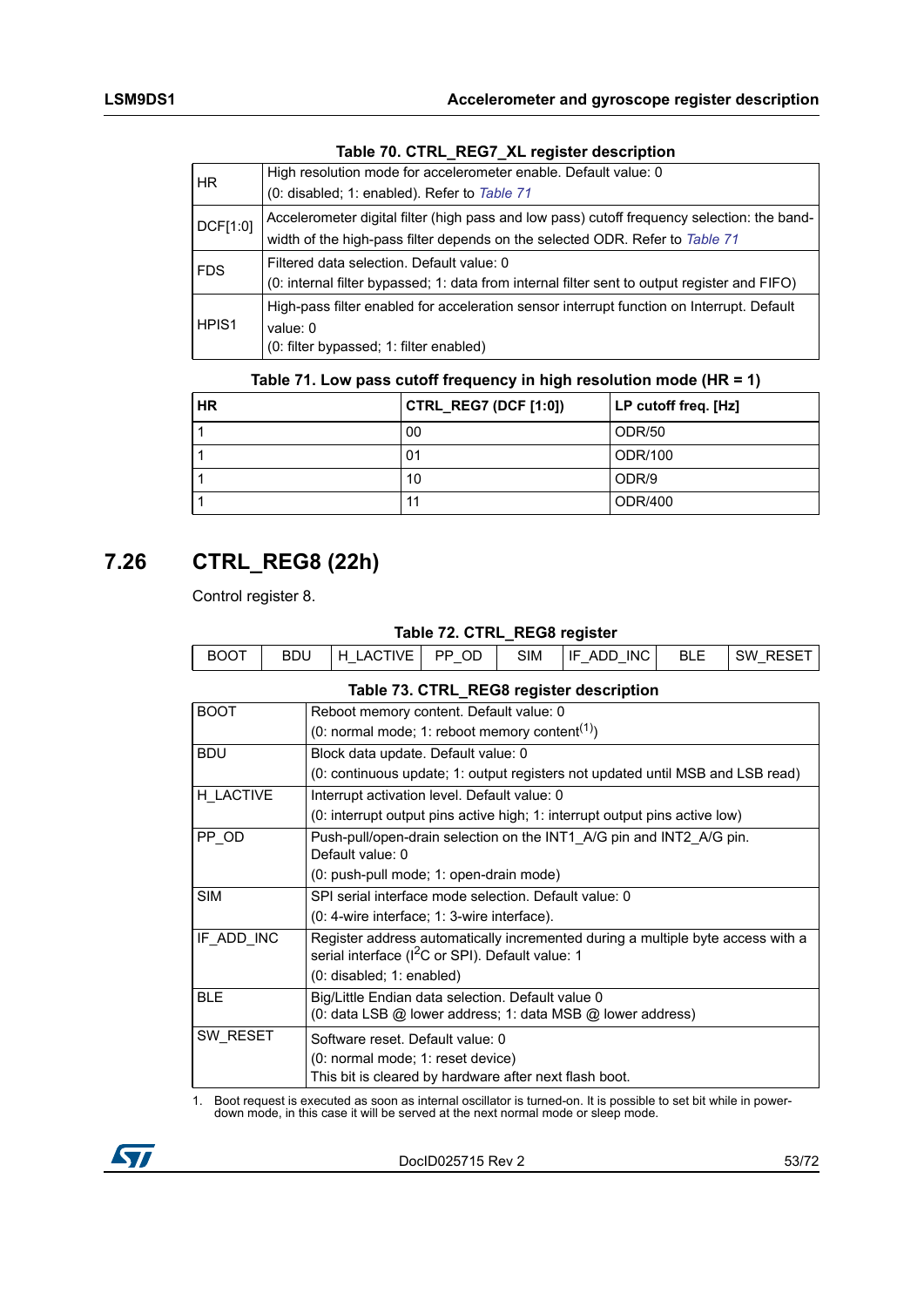## **7.27 CTRL\_REG9 (23h)**

Control register 9.

|  |  | Table 74. CTRL_REG9 register |
|--|--|------------------------------|
|  |  |                              |

| $n^{(1)}$ | <b>SLEEP</b><br>. –           | $\overline{1}$<br>่าเ | <b>FIFC</b>                           | <b>DRDY</b>                             | <b>DISAB</b><br>12C<br>$\overline{\phantom{0}}$ | <b>FIFO</b><br>EN | ON.<br>. STOP |
|-----------|-------------------------------|-----------------------|---------------------------------------|-----------------------------------------|-------------------------------------------------|-------------------|---------------|
|           | ◡<br>$\overline{\phantom{0}}$ |                       | EN<br>EMP<br>$\overline{\phantom{0}}$ | bit<br>mask<br>$\overline{\phantom{0}}$ | -<br>__                                         | ◡                 | - 61<br>_     |

1. These bits must be set to '0' for the correct operation of the device

|                    | Table 75. CTRL_REG9 register description                                                                                                  |
|--------------------|-------------------------------------------------------------------------------------------------------------------------------------------|
| SLEEP G            | Gyroscope sleep mode enable. Default value: 0<br>$(0:$ disabled; 1: enabled)                                                              |
| FIFO TEMP EN       | Temperature data storage in FIFO enable. Default value: 0<br>(0: temperature data not stored in FIFO; 1: temperature data stored in FIFO) |
| DRDY mask bit      | Data available enable bit. Default value: 0<br>(0: DA timer disabled: 1: DA timer enabled)                                                |
| <b>I2C DISABLE</b> | Disable <sup>2</sup> C interface. Default value: 0<br>(0: both $1^2C$ and SPI enabled; 1: $1^2C$ disabled, SPI only)                      |
| FIFO EN            | FIFO memory enable. Default value: 0<br>$(0:$ disabled; $1:$ enabled)                                                                     |
| STOP ON FTH        | Enable FIFO threshold level use. Default value: 0<br>(0: FIFO depth is not limited; 1: FIFO depth is limited to threshold level)          |

## **7.28 CTRL\_REG10 (24h)**

Control register 10.

#### **Table 76. CTRL\_REG10 register**

|  |  | <b>TADIO TO: OTIVE INEQTO IOGIOLOI</b> |  |  |
|--|--|----------------------------------------|--|--|
|  |  |                                        |  |  |
|  |  |                                        |  |  |

1. These bits must be set to '0' for the correct operation of the device

#### **Table 77. CTRL\_REG10 register description**

| IST G  | Angular rate sensor self-test enable. Default value: 0<br>(0: Self-test disabled; 1: Self-test enabled)        |
|--------|----------------------------------------------------------------------------------------------------------------|
| IST XL | Linear acceleration sensor self-test enable. Default value: 0<br>(0: Self-test disabled; 1: Self-test enabled) |

## **7.29 INT\_GEN\_SRC\_XL (26h)**

Linear acceleration sensor interrupt source register.

| Table 78. INT_GEN_SRC_XL register |  |  |  |
|-----------------------------------|--|--|--|
|                                   |  |  |  |

| $\epsilon$                                                                |  |  | __ | --- |  |
|---------------------------------------------------------------------------|--|--|----|-----|--|
| $-$<br>$\overline{\phantom{0}}$<br>$-$<br>$-$<br>$\overline{\phantom{a}}$ |  |  |    |     |  |

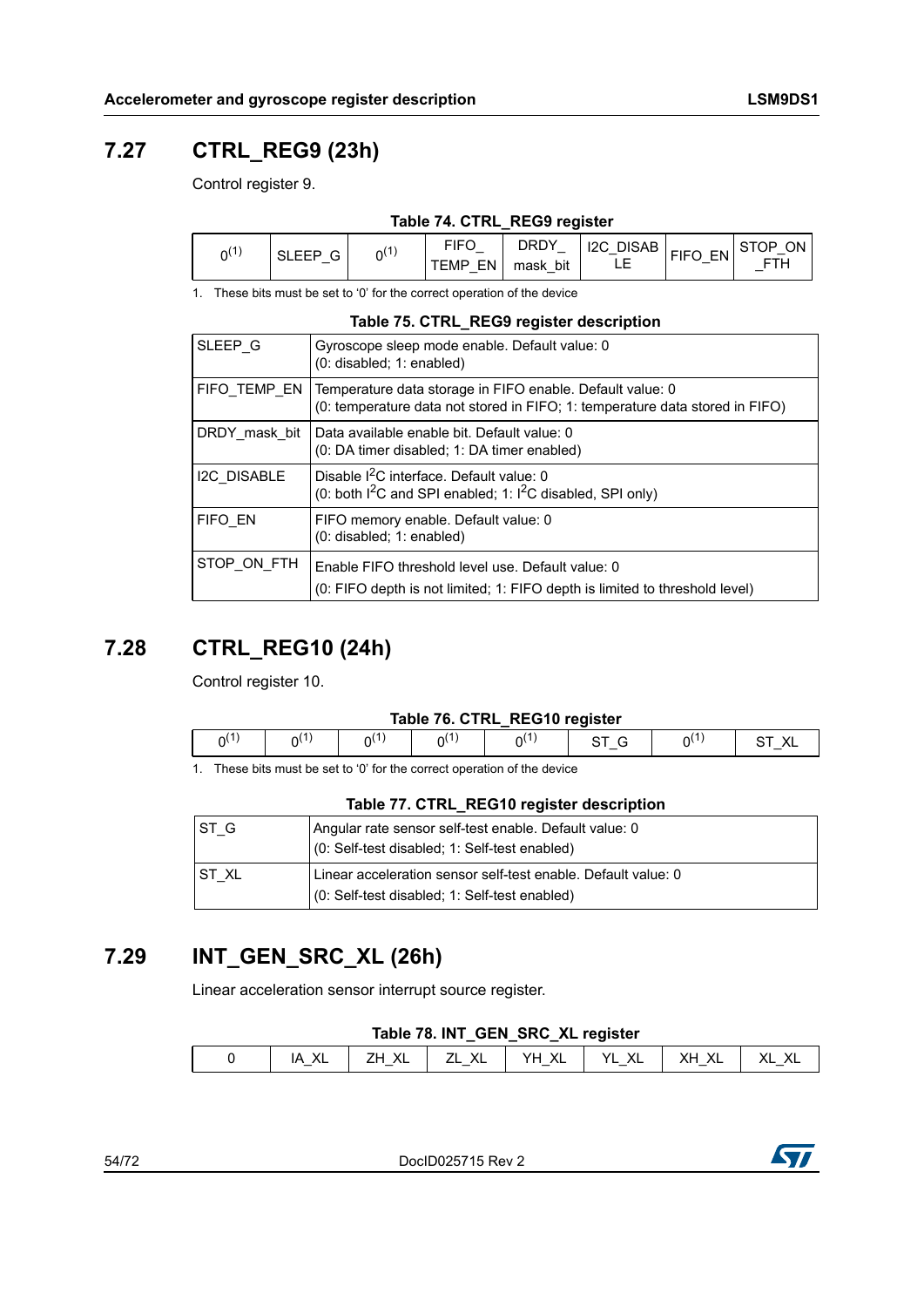| IA XL | Interrupt active. Default value: 0.                                                 |
|-------|-------------------------------------------------------------------------------------|
|       | (0: no interrupt has been generated; 1: one or more interrupts have been generated) |
|       | Accelerometer's Z high event. Default value: 0                                      |
| ZH_XL | (0: no interrupt, 1: Z high event has occurred)                                     |
|       | Accelerometer's Z low event. Default value: 0                                       |
| ZL XL | $(0: no$ interrupt; 1: Z low event has occurred)                                    |
|       | Accelerometer's Y high event. Default value: 0                                      |
| YH XL | (0: no interrupt, 1: Y high event has occurred)                                     |
|       | Accelerometer's Y low event. Default value: 0                                       |
| YL XL | $(0: no$ interrupt, 1: Y low event has occurred)                                    |
|       | Accelerometer's X high event. Default value: 0                                      |
| XH XL | $(0: no$ interrupt, 1: X high event has occurred)                                   |
|       | Accelerometer's X low, event, Default value: 0                                      |
| XL XL | $(0: no$ interrupt, 1: X low event has occurred)                                    |

### **Table 79. INT\_GEN\_SRC\_XL register description**

### **7.30 STATUS\_REG (27h)**

Status register.

**Table 80. STATUS\_REG register**

|  | $\mathcal{L}$<br>טו<br>୵⊾ | $\sim$<br>IG<br>G | <b>INACT</b> | <b>BOOT</b><br>-<br><b>STATUS</b> | TDA | <b>GDA</b> | <b>XLDA</b> |
|--|---------------------------|-------------------|--------------|-----------------------------------|-----|------------|-------------|
|--|---------------------------|-------------------|--------------|-----------------------------------|-----|------------|-------------|

#### **Table 81. STATUS\_REG register description**

| IG XL                 | Accelerometer interrupt output signal. Default value: 0<br>(0: no interrupt has been generated; 1: one or more interrupt events have been gener-<br>ated) |
|-----------------------|-----------------------------------------------------------------------------------------------------------------------------------------------------------|
| IG G                  | Gyroscope interrupt output signal. Default value: 0<br>(0: no interrupt has been generated; 1: one or more interrupt events have been gener-<br>ated)     |
| <b>INACT</b>          | Inactivity interrupt output signal. Default value: 0<br>(0: no interrupt has been generated; 1: one or more interrupt events have been gener-<br>ated)    |
| BOOT<br><b>STATUS</b> | Boot running flag signal. Default value: 0<br>(0: no boot running; 1: boot running)                                                                       |
| TDA                   | Temperature sensor new data available. Default value: 0<br>(0: a new data is not yet available; 1: a new data is available)                               |
| <b>GDA</b>            | Gyroscope new data available. Default value: 0<br>(0: a new set of data is not yet available; 1: a new set of data is available)                          |
| <b>XLDA</b>           | Accelerometer new data available. Default value: 0<br>$(0: a new set of data is not yet available; 1: a new set of data is available)$                    |

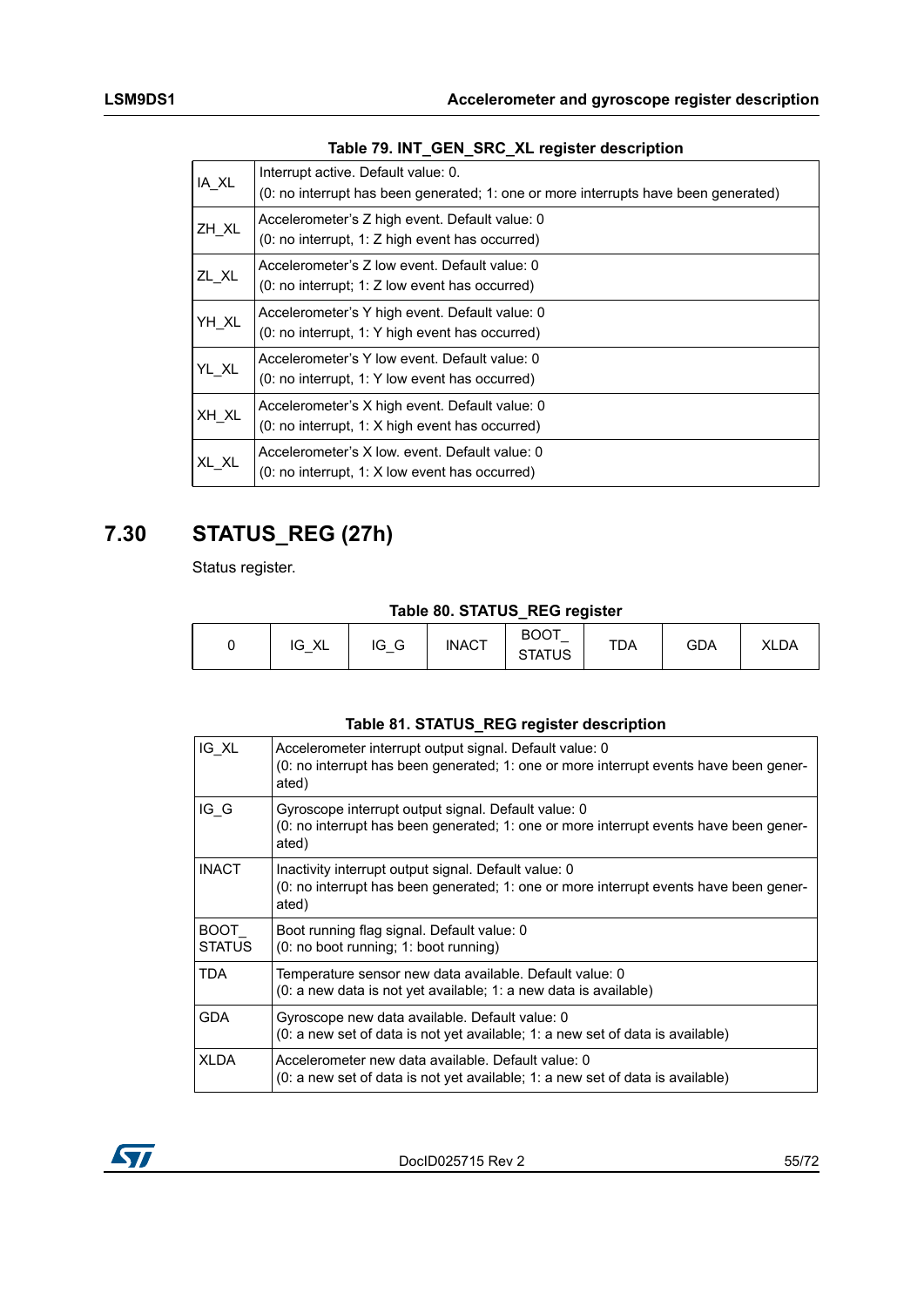### **7.31 OUT\_X\_XL (28h - 29h)**

Linear acceleration sensor X-axis output register. The value is expressed as a 16-bit word in two's complement.

## **7.32 OUT\_Y\_XL (2Ah - 2Bh)**

Linear acceleration sensor Y-axis output register. The value is expressed as a 16-bit word in two's complement.

## **7.33 OUT\_Z\_XL (2Ch - 2Dh)**

Linear acceleration sensor Z-axis output register. The value is expressed as a 16-bit word in two's complement.

## <span id="page-55-1"></span>**7.34 FIFO\_CTRL (2Eh)**

FIFO Control Register.

#### **Table 82. FIFO\_CTRL register**

|                                     |              | __<br>__<br>__                               |    | - - -<br>___                 |         |        |                 |
|-------------------------------------|--------------|----------------------------------------------|----|------------------------------|---------|--------|-----------------|
| $1000 - 120$<br><b>FM</b><br>י∠∟∪י״ | <b>FMODE</b> | $\overline{}$<br>-. .<br><b>FMC</b><br>OUE0. | H4 | $\overline{16}$<br>-<br>. ان | _<br>14 | _<br>_ | -<br>. <u>.</u> |
|                                     |              |                                              |    |                              |         |        |                 |

#### **Table 83. FIFO\_CTRL register description**

| FMODE [2:0] | FIFO mode selection bits. Default value: 000<br>For further details refer to Table 84. |
|-------------|----------------------------------------------------------------------------------------|
| FTH [4:0]   | FIFO threshold level setting. Default value: 0 0000                                    |

#### **Table 84. FIFO mode selection**

<span id="page-55-0"></span>

| <b>FMODE2</b> | <b>FMODE1</b> | <b>FMODE0</b> | Mode                                                                                   |
|---------------|---------------|---------------|----------------------------------------------------------------------------------------|
|               | 0             |               | Bypass mode. FIFO turned off                                                           |
|               | 0             |               | FIFO mode. Stops collecting data when FIFO is full.                                    |
|               |               | 0             | Reserved                                                                               |
|               |               |               | Continuous mode until trigger is deasserted, then FIFO<br>mode.                        |
|               | 0             | 0             | Bypass mode until trigger is deasserted, then Continuous<br>mode.                      |
|               |               | 0             | Continuous mode. If the FIFO is full, the new sample over-<br>writes the older sample. |

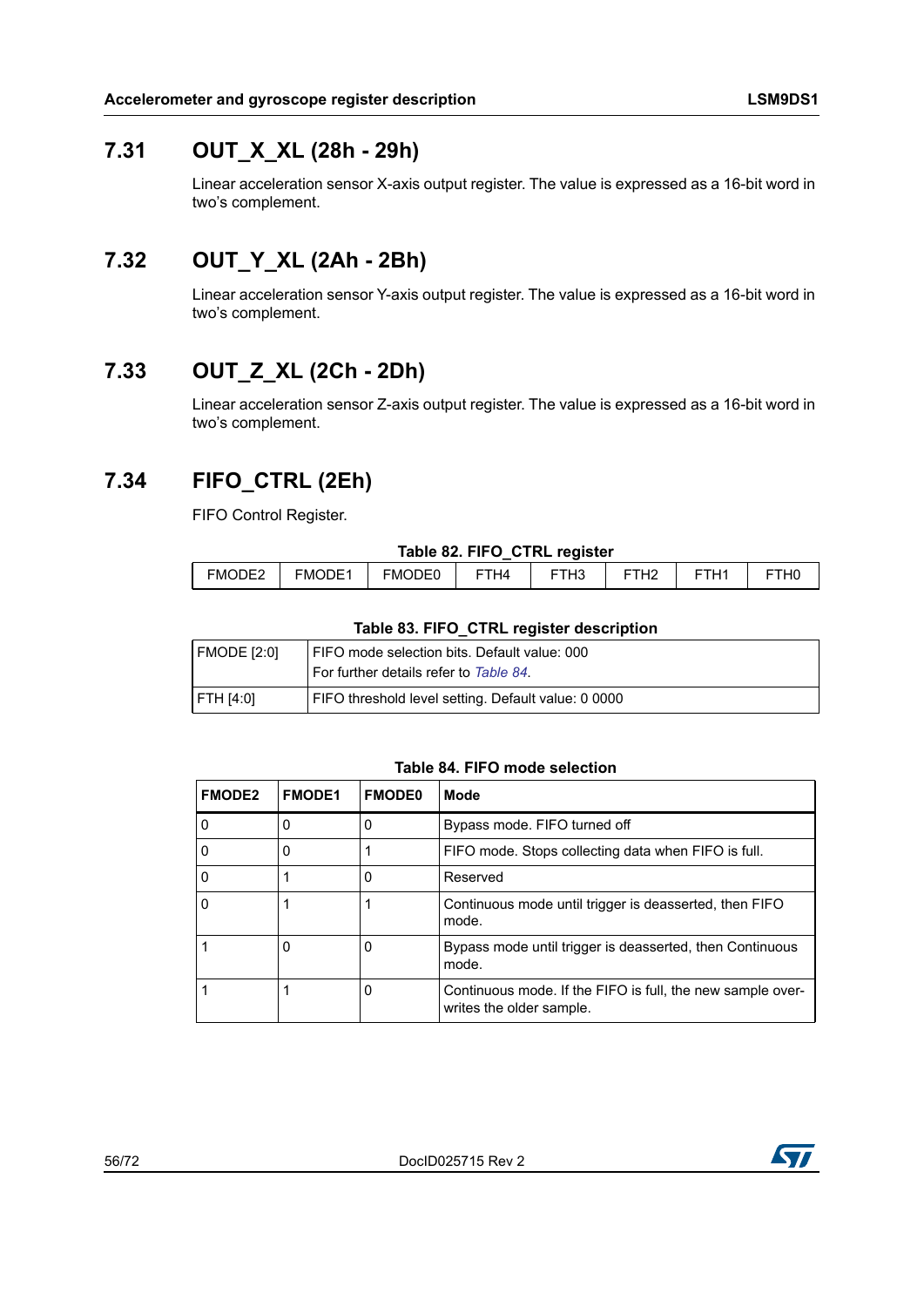## **7.35 FIFO\_SRC (2Fh)**

FIFO status control register.

| Table 85. FIFO SRC register |             |                  |      |      |                  |                  |                  |
|-----------------------------|-------------|------------------|------|------|------------------|------------------|------------------|
| <b>FTH</b>                  | <b>OVRN</b> | FSS <sub>5</sub> | FSS4 | FSS3 | FSS <sub>2</sub> | FSS <sub>1</sub> | FSS <sub>0</sub> |

### **Table 86. FIFO\_SRC register description**

| <b>FTH</b>       | FIFO threshold status.<br>(0: FIFO filling is lower than threshold level; 1: FIFO filling is equal or higher than<br>threshold level                                                |
|------------------|-------------------------------------------------------------------------------------------------------------------------------------------------------------------------------------|
| <b>OVRN</b>      | FIFO overrun status.<br>(0: FIFO is not completely filled; 1: FIFO is completely filled and at least one samples<br>has been overwritten)<br>For further details refer to Table 87. |
| <b>FSS [5:0]</b> | Number of unread samples stored into FIFO.<br>(000000: FIFO empty; 100000: FIFO full, 32 unread samples)<br>For further details refer to Table 87.                                  |

#### **Table 87. FIFO\_SRC example: OVR/FSS details**

<span id="page-56-0"></span>

| <b>FTH</b> | <b>OVRN</b> | <b>FSS5</b> | <b>FSS4</b> | <b>FSS3</b> | <b>FSS2</b> | FSS <sub>1</sub> | <b>FSS0</b> | <b>Description</b>                          |
|------------|-------------|-------------|-------------|-------------|-------------|------------------|-------------|---------------------------------------------|
| 0          | 0           | 0           | 0           | 0           | 0           | 0                | 0           | FIFO empty                                  |
| $-$ (1)    | 0           | 0           | 0           | 0           | 0           | 0                |             | 1 unread sample                             |
| $\cdots$   |             |             |             |             |             |                  |             |                                             |
| (1)        | 0           |             | 0           | 0           | 0           | 0                | 0           | 32 unread samples                           |
|            |             |             | 0           | 0           | 0           | 0                | 0           | At least one sample has<br>been overwritten |

1. When the number of unread samples in FIFO is greater than the threshold level set in register *[FIFO\\_CTRL](#page-55-1)  [\(2Eh\)](#page-55-1)*, FTH value is '1'.

## **7.36 INT\_GEN\_CFG\_G (30h)**

Angular rate sensor interrupt generator configuration register.

#### **Table 88. INT\_GEN\_CFG\_G register**

|  | AOIG   LIR G   ZHIE G   ZLIE G   YHIE G   YLIE G   XHIE G   XLIE G |  |  |  |
|--|--------------------------------------------------------------------|--|--|--|

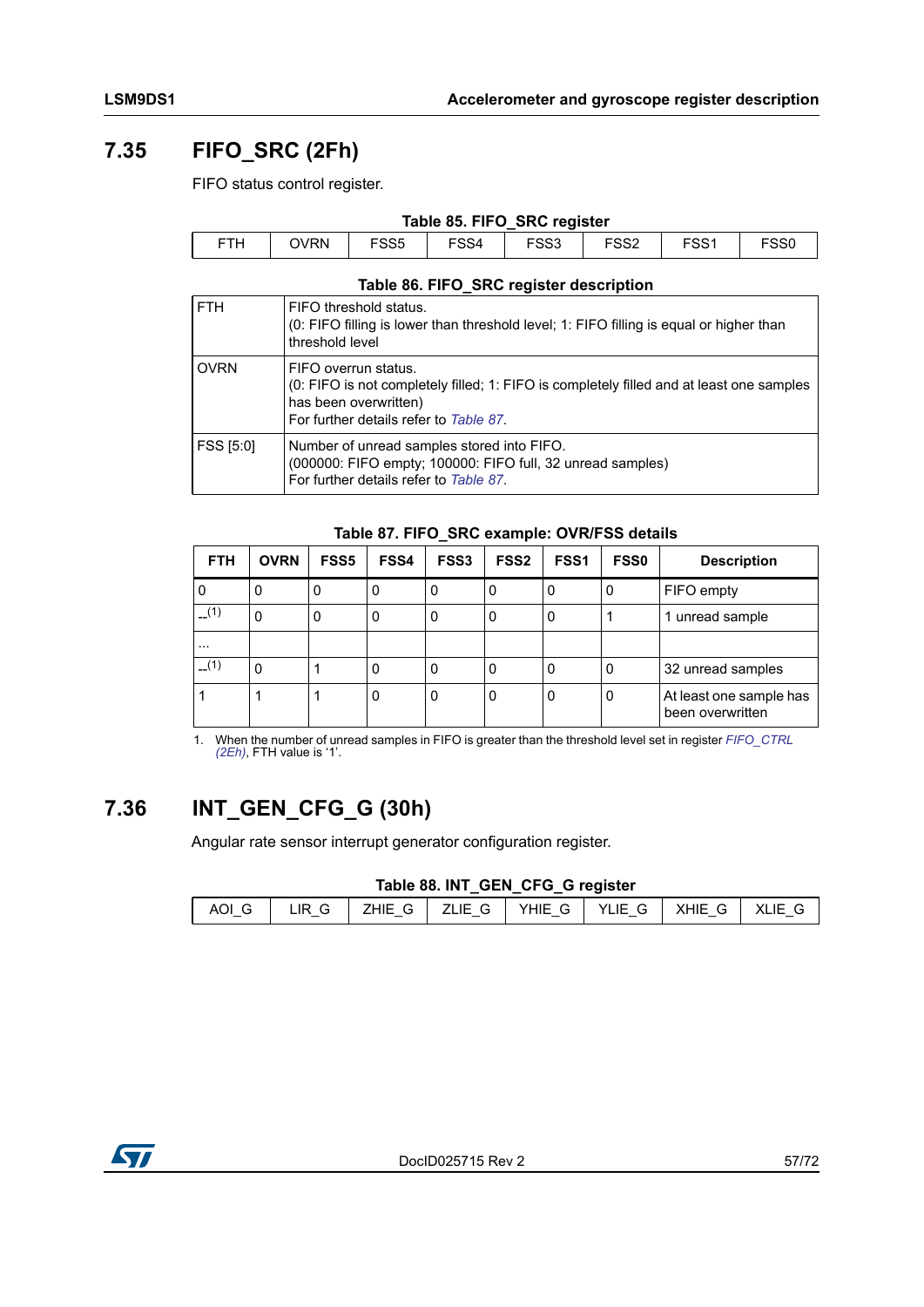| AOIG   | AND/OR combination of gyroscope's interrupt events. Default value: 0<br>(0: OR combination; 1: AND combination)                                                                                               |
|--------|---------------------------------------------------------------------------------------------------------------------------------------------------------------------------------------------------------------|
| LIR G  | Latch Gyroscope interrupt request. Default value: 0.<br>(0: interrupt request not latched; 1: interrupt request latched)                                                                                      |
| ZHIE G | Enable interrupt generation on gyroscope's yaw (Z) axis high event. Default value: 0<br>(0: disable interrupt request; 1: interrupt request on measured angular rate value<br>higher than preset threshold)   |
| ZLIE_G | Enable interrupt generation on gyroscope's yaw (Z) axis low event. Default value: 0<br>(0: disable interrupt request; 1: interrupt request on measured angular rate value<br>lowerthan preset threshold)      |
| YHIE G | Enable interrupt generation on gyroscope's roll (Y) axis high event. Default value: 0<br>(0: disable interrupt request; 1: interrupt request on measured angular rate value<br>higher than preset threshold)  |
| YLIE G | Enable interrupt generation on gyroscope's roll (Y) axis low event. Default value: 0<br>(0: disable interrupt request; 1: interrupt request on measured angular rate value lower<br>than preset threshold)    |
| XHIE G | Enable interrupt generation on gyroscope's pitch (X) axis high event. Default value: 0<br>(0: disable interrupt request; 1: interrupt request on measured angular rate value<br>higher than preset threshold) |
| XLIE_G | Enable interrupt generation on gyroscope's pitch (X) axis low event. Default value: 0.<br>(0: disable interrupt request; 1: interrupt request on measured angular rate value lower<br>than preset threshold)  |

#### **Table 89. INT\_GEN\_CFG\_G register description**

## **7.37 INT\_GEN\_THS\_X\_G (31h - 32h)**

Angular rate sensor interrupt generator threshold registers. The value is expressed as a 15 bit word in two's complement.

|                                                        |            |                             | 14000000000111100011000001 |                  |                                             |           |            |
|--------------------------------------------------------|------------|-----------------------------|----------------------------|------------------|---------------------------------------------|-----------|------------|
| <b>DCRM</b><br>$\sim$<br>◡<br>$\overline{\phantom{0}}$ | THS<br>X14 | THS<br>G<br>X <sub>13</sub> | THS<br>G<br>X12            | THS.<br>G<br>X11 | THS<br>G<br>$\overline{\phantom{0}}$<br>X10 | THS<br>X9 | THS.<br>X8 |
|                                                        |            |                             |                            |                  |                                             |           |            |

### **Table 90. INT\_GEN\_THS\_XH\_G register**

#### **Table 91. INT\_GEN\_THS\_XL\_G register**

| THS<br>G<br>-_ - _ | THS<br>$\sim$<br>G<br><u>- — </u><br>$\overline{\phantom{0}}$ | G<br>THS<br>- | THS<br>G<br>$-$<br>- - | G<br>THS.<br><u> — – — </u> | G<br>THS<br>$\overline{\phantom{0}}$<br>$\overline{\phantom{0}}$ | THS<br>G<br>$\overline{\phantom{0}}$ | НS<br>G |
|--------------------|---------------------------------------------------------------|---------------|------------------------|-----------------------------|------------------------------------------------------------------|--------------------------------------|---------|
| V<br>^′            | X6                                                            | X5            | X4                     | X3                          | vn<br>ᇨ                                                          | v<br>$\sim$ 1                        | X0      |

### **Table 92. INT\_GEN\_THS\_X\_G register description**

| DCRM G         | Decrement or reset counter mode selection. Default value: 0                                 |
|----------------|---------------------------------------------------------------------------------------------|
|                | (0: Reset; 1: Decrement, as per counter behavior in <i>Figure 29</i> and <i>Figure 30</i> ) |
| THS_G_X [14:0] | Angular rate sensor interrupt threshold on pitch (X) axis.                                  |
|                | Default value: 0000000 00000000                                                             |

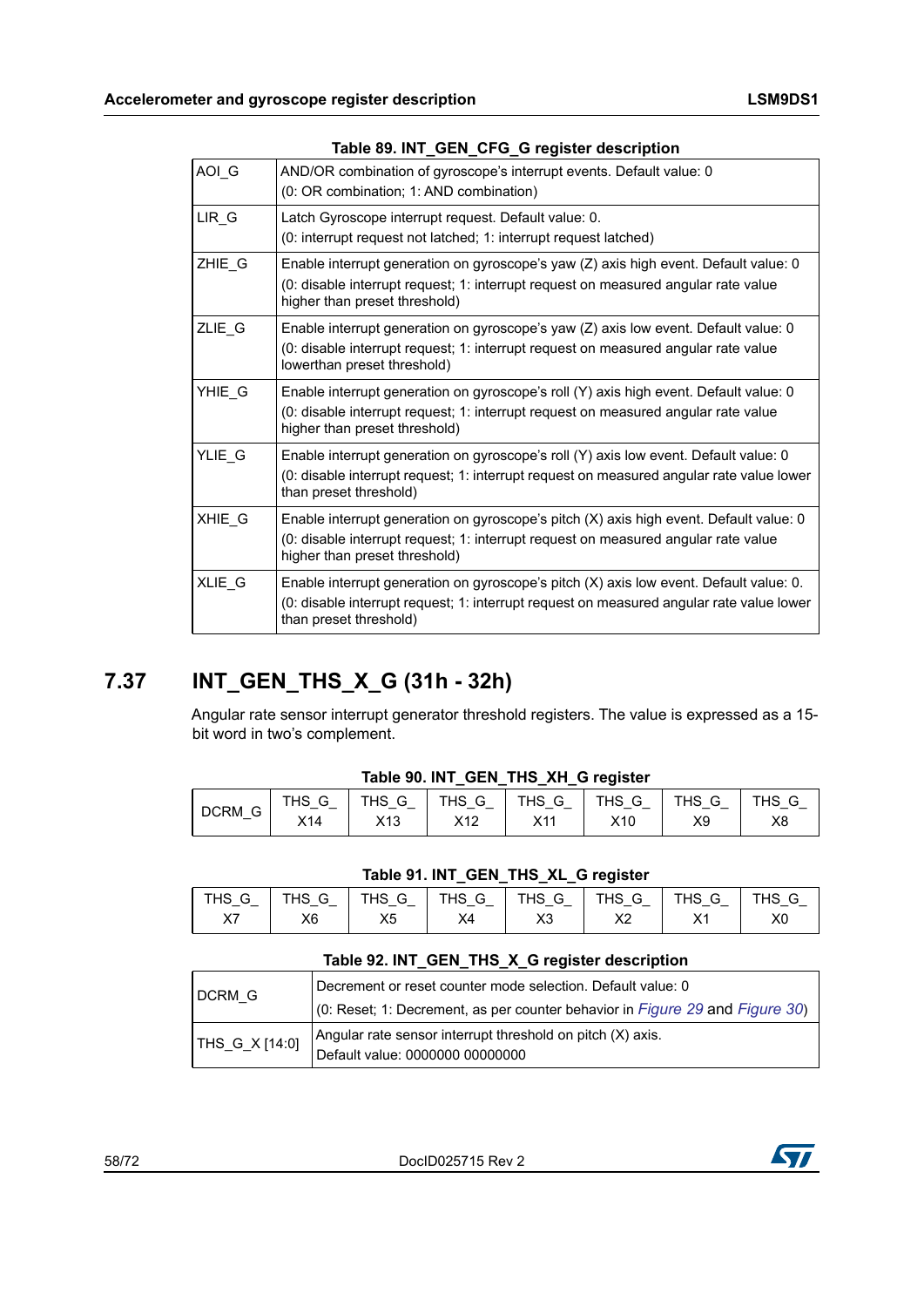### **7.38 INT\_GEN\_THS\_Y\_G (33h - 34h)**

Angular rate sensor interrupt generator threshold registers. The value is expressed as a 15-bit word in two's complement.

|           |                 |                 |                 | <b>IGUIG 30. INT GLN THO THE GIGGISTER</b> |                           |           |          |
|-----------|-----------------|-----------------|-----------------|--------------------------------------------|---------------------------|-----------|----------|
| $0^{(1)}$ | THS<br>v<br>Y14 | THS<br>G<br>Y13 | THS<br>G<br>v10 | THS<br>⌒<br>G<br>Y11                       | THS<br>G<br>$\sim$<br>Y10 | THS<br>Y9 | пэ<br>Y8 |

**Table 93. INT\_GEN\_THS\_YH\_G register**

1. This bit must be set to '0' for the correct operation of the device.

#### **Table 94. INT\_GEN\_THS\_YL\_G register**

|                                                       |                    |                                             |                           |                             | __        |                                                |               |
|-------------------------------------------------------|--------------------|---------------------------------------------|---------------------------|-----------------------------|-----------|------------------------------------------------|---------------|
| THS<br>G<br>$\overline{\phantom{0}}$<br>$\sim$ $\sim$ | THS .<br>G<br>.  . | G<br>THS<br>$\overline{\phantom{0}}$<br>. – | THS<br>$\sim$<br>G<br>— — | <b>THS</b><br>⌒<br>◡<br>- - | THS<br>G  | THS<br>$\sim$<br>G<br>$\overline{\phantom{0}}$ | THS<br>$\sim$ |
| <u>、ノフ</u>                                            | Y6                 | VF.<br>N                                    | Y4                        | v?<br>ں ،                   | vn<br>' 4 | $\sqrt{4}$                                     | Y0            |

#### **Table 95. INT\_GEN\_THS\_Y\_G register description**

| $\text{THS}_{\text{G}}$ [14:0] $\text{Angular rate sensor interrupt threshold on roll (Y) axis.}$ |
|---------------------------------------------------------------------------------------------------|
| Default value: 0000000 00000000.                                                                  |

### **7.39 INT\_GEN\_THS\_Z\_G (35h - 36h)**

Angular rate sensor interrupt generator threshold registers. The value is expressed as a 15-bit word in two's complement.

### **Table 96. INT\_GEN\_THS\_ZH\_G register**

|      |               |                                           |                                         | __                                 | _               |                                      |         |
|------|---------------|-------------------------------------------|-----------------------------------------|------------------------------------|-----------------|--------------------------------------|---------|
| n(1) | THS<br>$\sim$ | THS<br>⌒<br>G<br>$\overline{\phantom{0}}$ | ⊤ப்ெ<br>G<br>no.<br>— <sup>—</sup><br>- | <b>TLIC</b><br>⌒<br>G<br>пэ<br>- - | THS<br>G        | THS<br>u<br>$\overline{\phantom{0}}$ | ΉS<br>G |
|      | Z14           | Z <sub>13</sub>                           | 710<br>∠⊥∠                              | 744                                | Z <sub>10</sub> | 70<br>∠ರ                             | Z8      |

1. This bit must be set to '0' for the correct operation of the device.

### **Table 97. INT\_GEN\_THS\_ZL\_G register**

| THS<br>_ | G<br>THS<br>- -<br>- | <b>THS</b><br>G<br>-- <del>-</del> -- | THS<br>G<br>$\overline{\phantom{0}}$ | THS.<br>G | <b>THS</b><br>G<br><u>- — </u> | THS<br>G | НS<br>G |
|----------|----------------------|---------------------------------------|--------------------------------------|-----------|--------------------------------|----------|---------|
|          | Z6                   | 25                                    |                                      | →<br>ںے   | ᅩ                              |          | ∠៶      |

#### **Table 98. INT\_GEN\_THS\_Z\_G register description**

| THS_G_Z [14:0] | Angular rate sensor interrupt thresholds on yaw (Z) axis. |
|----------------|-----------------------------------------------------------|
|                | Default value: 0000000 00000000.                          |

### **7.40 INT\_GEN\_DUR\_G (37h)**

Angular rate sensor interrupt generator duration register.

#### **Table 99. INT\_GEN\_DUR\_G register**

|  | WAIT G   DUR G6   DUR G5   DUR G4   DUR G3   DUR G2   DUR G1   DUR G0 |  |  |  |
|--|-----------------------------------------------------------------------|--|--|--|

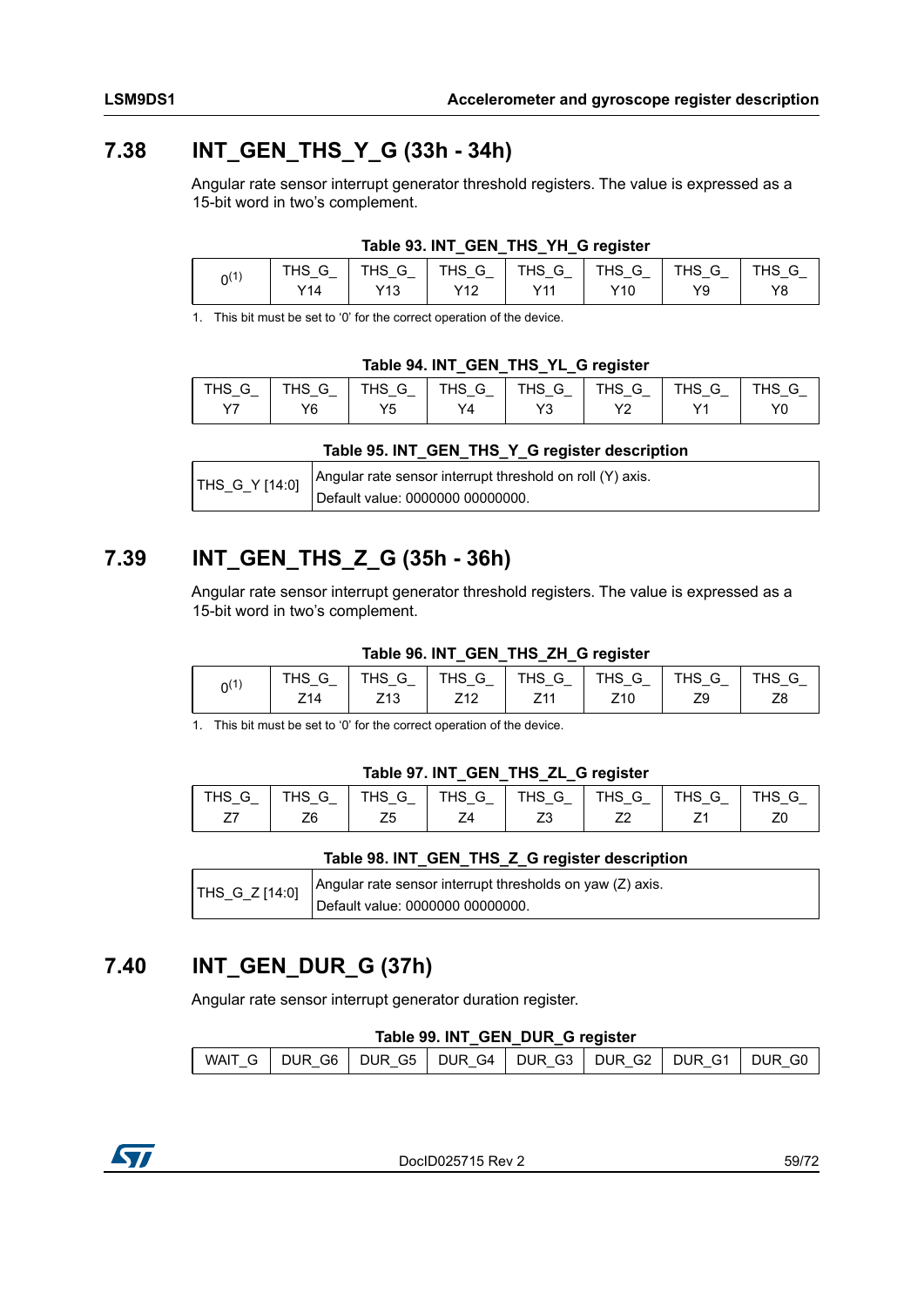|           | rable Too. INT_OEN_DOIN_O register acscription                                           |  |  |  |  |  |  |  |  |
|-----------|------------------------------------------------------------------------------------------|--|--|--|--|--|--|--|--|
| WAIT G    | Exit from interrupt wait function enable. Default value: 0                               |  |  |  |  |  |  |  |  |
|           | $\vert$ (0: wait function off; 1: wait for DUR G [6:0] samples before exiting interrupt) |  |  |  |  |  |  |  |  |
| DURG16:01 | Enter/exit interrupt duration value. Default Value: 000 0000                             |  |  |  |  |  |  |  |  |

### **Table 100. INT\_GEN\_DUR\_G register description**

The **DUR G [6:0]** bits set the minimum duration of the interrupt event to be recognized. Duration steps and maximum values depend on the ODR chosen.

The **WAIT\_G** bit has the following meaning:

'0': the interrupt falls immediately if the signal crosses the selected threshold

'1': if the signal crosses the selected threshold, the interrupt falls after a number of samples equal to the value of the duration counter register.

For further details refer to *[Figure 29](#page-59-0)* and *[Figure 30](#page-60-0)*.

<span id="page-59-0"></span>



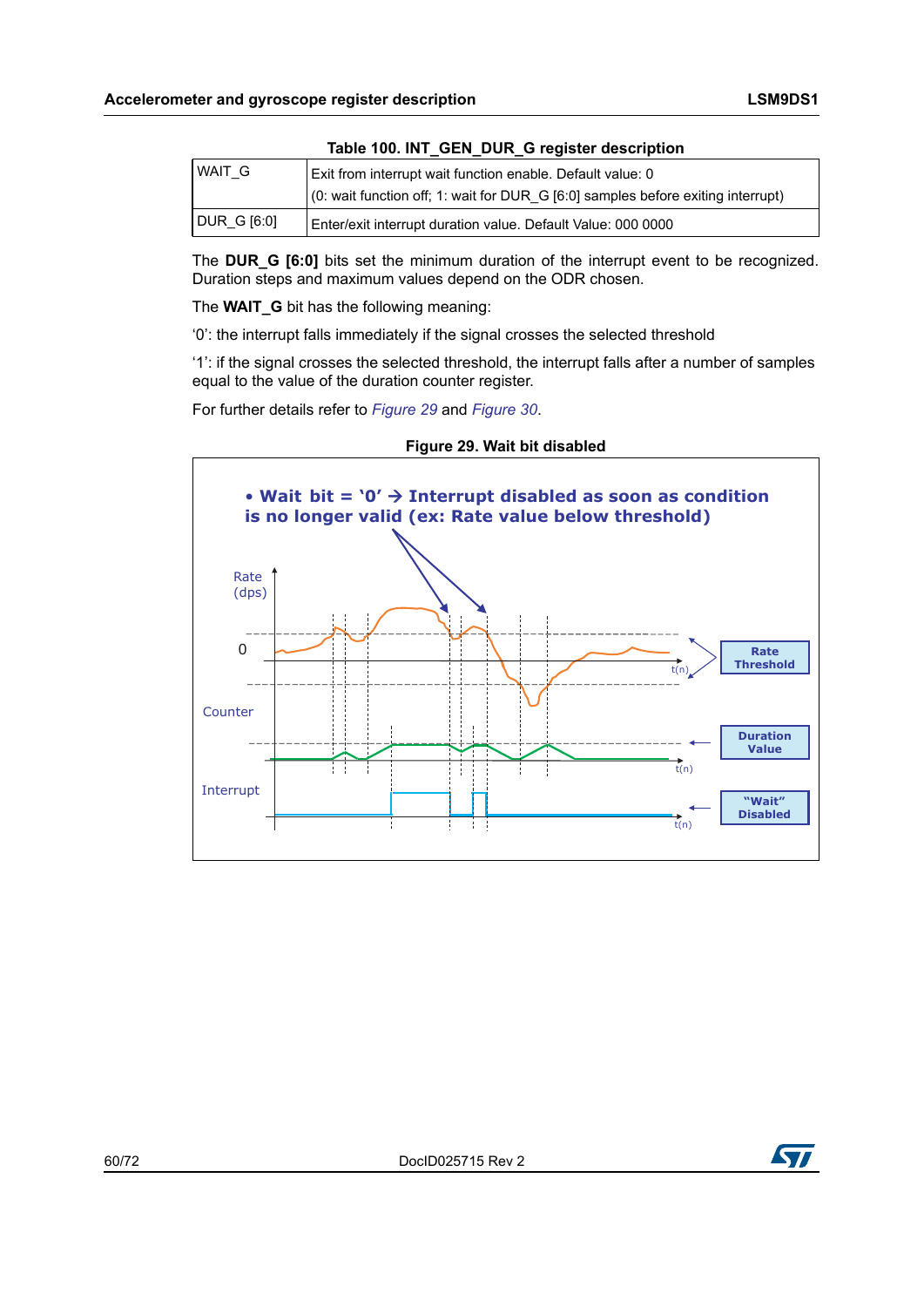

<span id="page-60-0"></span>

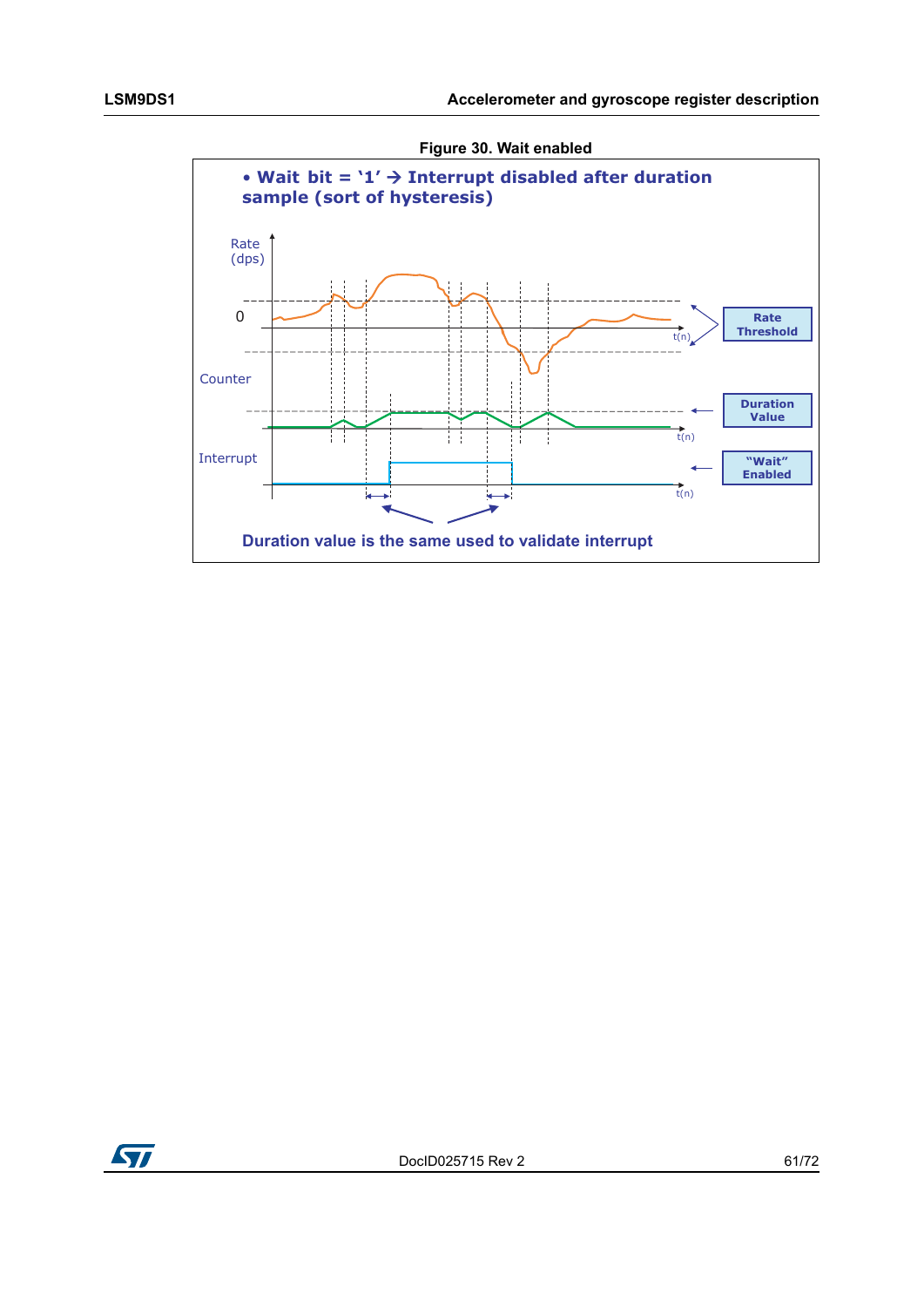## **8 Magnetometer register description**

### **8.1 OFFSET\_X\_REG\_L\_M (05h), OFFSET\_X\_REG\_H\_M (06h)**

This register is a 16-bit register and represents the X offset used to compensate environmental effects (data is expressed as two's complement). This value acts on the magnetic output data value in order to subtract the environmental offset.

Default value: 0

### **Table 101. OFFSET\_X\_REG\_L\_M register**

| OF'<br>` ال.<br>()<br>)⊢ | l OFXM7 | "XM6 | OFXM5 | FXM4 | XM3 | )FXM2 | `XM1 | XMO |
|--------------------------|---------|------|-------|------|-----|-------|------|-----|
|--------------------------|---------|------|-------|------|-----|-------|------|-----|

### **Table 102. OFFSET\_X\_REG\_H\_M register**

| $\overline{O}$ FXM15<br>OFXM12 OFXM11 |  |        |                 |  |        |               |       |
|---------------------------------------|--|--------|-----------------|--|--------|---------------|-------|
|                                       |  | OFXM14 | $\cdot$ IOFXM13 |  | OFXM10 | <b>LOFXM9</b> | OFXM8 |

## **8.2 OFFSET\_Y\_REG\_L\_M (07h), OFFSET\_Y\_REG\_H\_M (08h)**

This register is a 16-bit register and represents the Y offset used to compensate environmental effects (data is expressed as two's complement). This value acts on the magnetic output data value in order to subtract the environmental offset.

Default value: 0

#### **Table 103. OFFSET\_Y\_REG\_L\_M register**

|       |             |           |                     | __          | -         |                          |          |
|-------|-------------|-----------|---------------------|-------------|-----------|--------------------------|----------|
| OFYM7 | )FYM6<br>℩∟ | YM5<br>OF | $^{\prime}$ M4<br>ີ | FYM3<br>JF` | YM2<br>J٣ | YM <sup>.</sup><br>. പ⊢` | YMC<br>ັ |
|       |             |           |                     |             |           |                          |          |

#### **Table 104. OFFSET\_Y\_REG\_H\_M register**

| LOFYM15 | OFYM14 | l OFYM13 | OFYM12 OFYM11 | OFYM <sub>10</sub> | <b>IOFYM9</b> | OFYM8 |
|---------|--------|----------|---------------|--------------------|---------------|-------|

# **8.3 OFFSET\_Z\_REG\_L\_M (09h), OFFSET\_Z\_REG\_H\_M (0Ah)**

This register is a 16-bit register and represents the Z offset used to compensate environmental effects (data is expressed as two's complement). This value acts on the magnetic output data value in order to subtract the environmental offset.

Default value: 0.

### **Table 105. OFFSET\_Z\_REG\_L\_M register**

|               |           |           | --          |                        |           |           |           |
|---------------|-----------|-----------|-------------|------------------------|-----------|-----------|-----------|
| l OF.<br>∙∠M. | ZM6<br>۱⊢ | ℩⊢<br>∠M5 | ℩⊢<br>'N/I4 | <sup>=</sup> ZM3<br>)⊢ | ZM2<br>)⊢ | –M.<br>℩⊢ | ZMC<br>⊣נ |
|               |           |           |             |                        |           |           |           |

### **Table 106. OFFSET\_Z\_REG\_H\_M register**

| OFZM <sub>15</sub><br>OFZM <sub>10</sub><br>OFZM13<br>OFZM9<br>OFZM11<br><b>OFZM12</b><br><sup>-</sup> ZM8<br>OFZM14<br>⊣∪ |
|----------------------------------------------------------------------------------------------------------------------------|
|----------------------------------------------------------------------------------------------------------------------------|

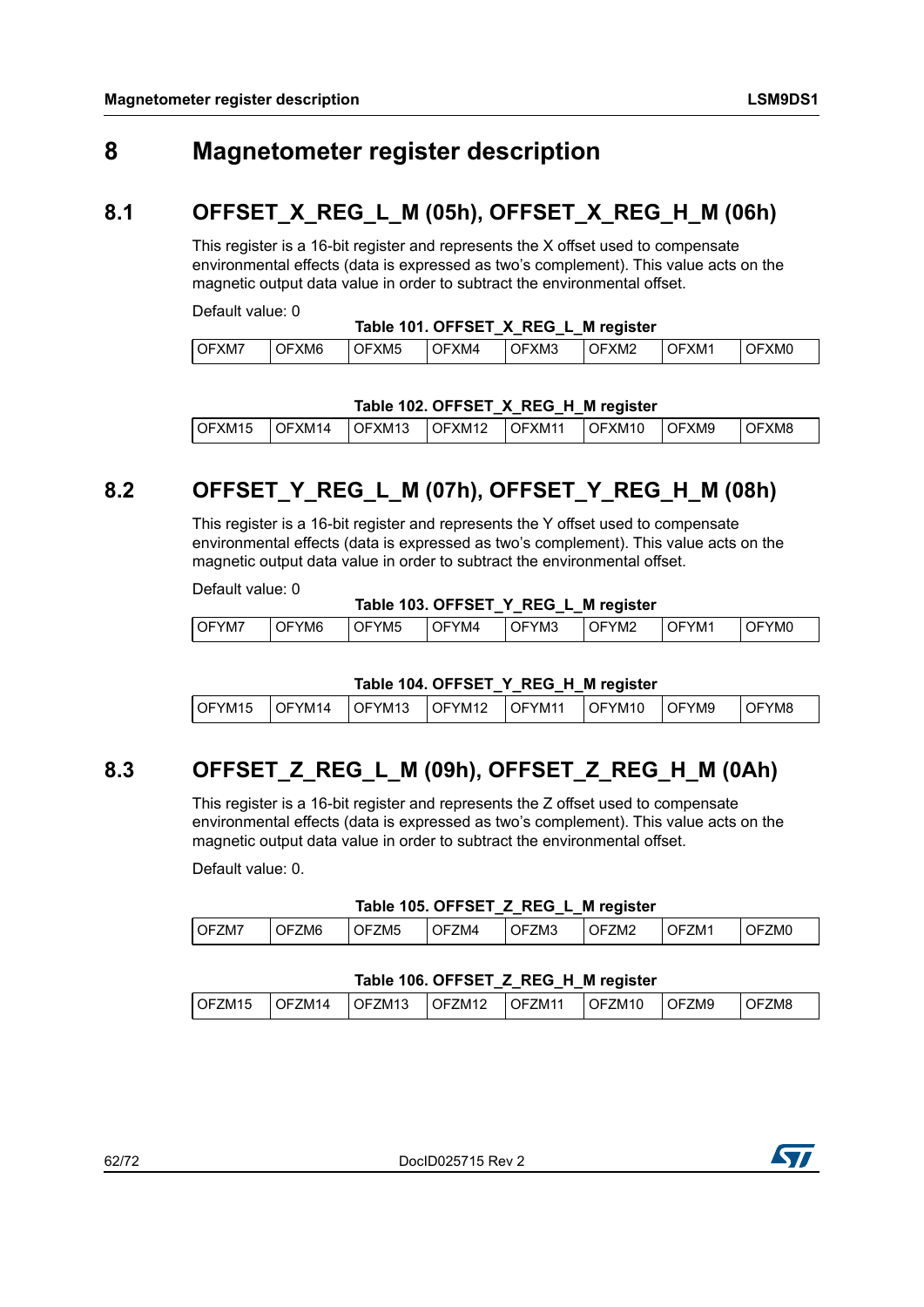### **8.4 WHO\_AM\_I\_M (0Fh)**

Device identification register.

|  |  | Table 107. WHO_AM_I_M register |  |  |
|--|--|--------------------------------|--|--|
|  |  |                                |  |  |

## <span id="page-62-2"></span>**8.5 CTRL\_REG1\_M (20h)**

### **Table 108. CTRL\_REG1\_M register**

| TEMP<br>$\overline{\phantom{a}}$<br><b>COMP</b> | OM1 | OM0 | DO <sub>2</sub> | DO <sub>1</sub> | DO <sub>0</sub> | $\overline{A}$<br>0 | ⌒⊤<br>. U |
|-------------------------------------------------|-----|-----|-----------------|-----------------|-----------------|---------------------|-----------|
|-------------------------------------------------|-----|-----|-----------------|-----------------|-----------------|---------------------|-----------|

1. This bit must be set to '0' for the correct operation of the device

#### **Table 109. CTRL\_REG1\_M register description**

| TEMP COMP | Temperature compensation enable. Default value: 0<br>(0: temperature compensation disabled; 1: temperature compensation enabled) |
|-----------|----------------------------------------------------------------------------------------------------------------------------------|
| OM[1:0]   | X and Y axes operative mode selection. Default value: 00<br>(Refer to Table 110)                                                 |
| DO[2:0]   | Output data rate selection. Default value: 100<br>(Refer to Table 111)                                                           |
| l ST      | Self-test enable. Default value: 0<br>(0: self-test disabled; 1: self-test enabled)                                              |

### **Table 110. X and Y axes operative mode selection**

<span id="page-62-0"></span>

| OM1 | OM0 | Operative mode for X and Y axes |
|-----|-----|---------------------------------|
|     |     | Low-power mode                  |
|     |     | Medium-performance mode         |
|     |     | High-performance mode           |
|     |     | Ultra-high performance mode     |

### **Table 111. Output data rate configuration**

<span id="page-62-1"></span>

| DO <sub>2</sub> | DO <sub>1</sub> | DO <sub>0</sub> | ODR [Hz] |
|-----------------|-----------------|-----------------|----------|
|                 | 0               | 0               | 0.625    |
|                 | 0               |                 | 1.25     |
|                 |                 | 0               | 2.5      |
|                 |                 |                 | 5        |
|                 | 0               | 0               | 10       |
|                 | $\mathbf 0$     |                 | 20       |
|                 |                 | ŋ               | 40       |
|                 |                 |                 | 80       |

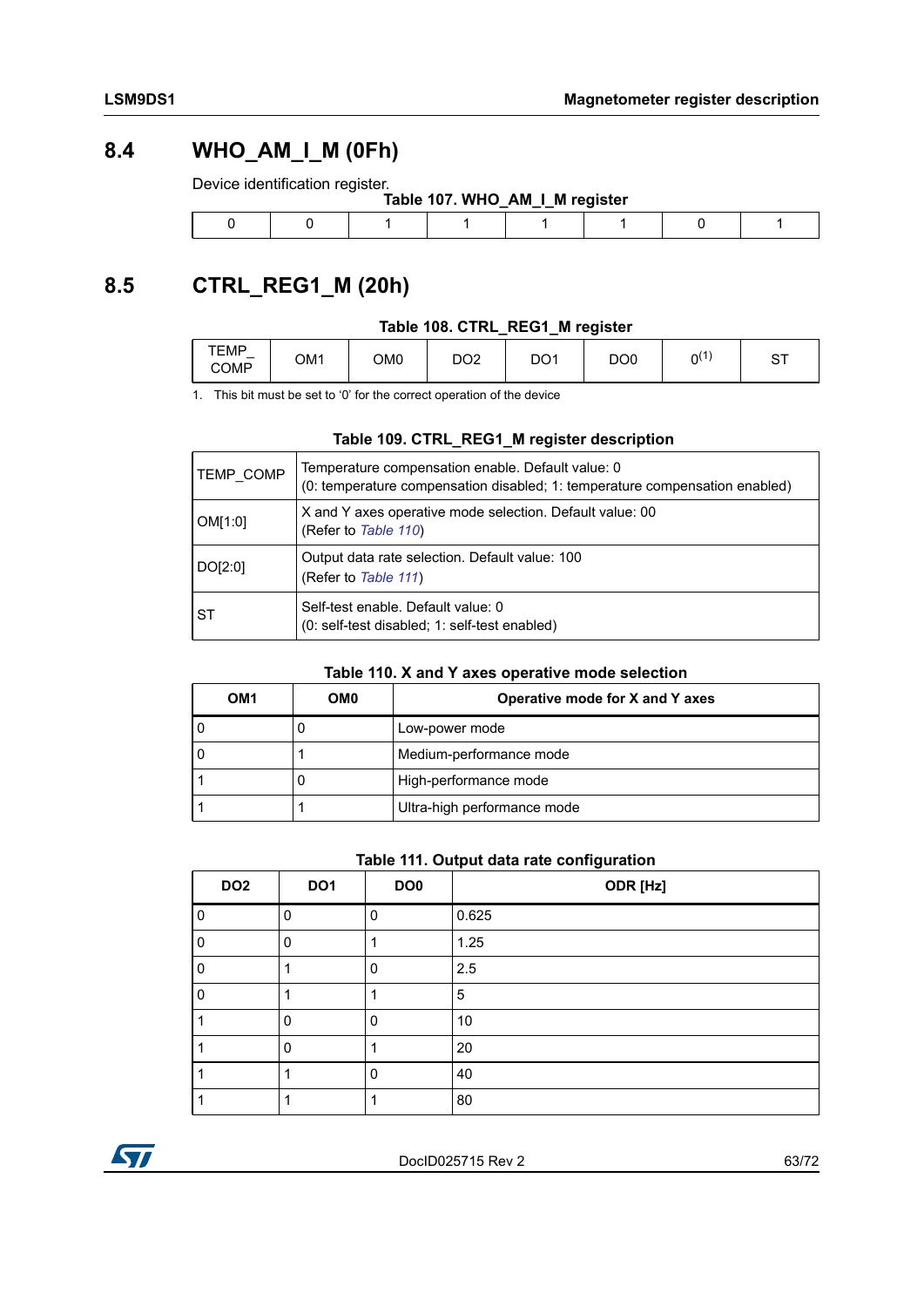## **8.6 CTRL\_REG2\_M (21h)**

### **Table 112. CTRL\_REG2\_M register**

|  | ບປ | .<br>יר | $\overline{\phantom{0}}$<br>$\ddot{\phantom{0}}$<br>$\overline{\phantom{0}}$ | $\epsilon$ . | Α٢. |
|--|----|---------|------------------------------------------------------------------------------|--------------|-----|
|  |    |         |                                                                              |              |     |

1. These bits must be set to '0' for the correct operation of the device.

#### **Table 113. CTRL\_REG2\_M register description**

| FS[1:0]         | Full-scale configuration. Default value: 00<br>Refer to Table 114                                   |
|-----------------|-----------------------------------------------------------------------------------------------------|
| <b>REBOOT</b>   | Reboot memory content. Default value: 0<br>(0: normal mode; 1: reboot memory content)               |
| <b>SOFT RST</b> | Configuration registers and user register reset function.<br>(0: default value; 1: reset operation) |

#### **Table 114. Full-scale selection**

<span id="page-63-1"></span>

| FS <sub>1</sub> | FS <sub>0</sub> | <b>Full scale</b> |
|-----------------|-----------------|-------------------|
| 0               | 0               | $±$ 4 gauss       |
| 0               |                 | $± 8$ gauss       |
|                 | υ               | $± 12$ gauss      |
|                 |                 | $± 16$ gauss      |

### <span id="page-63-0"></span>**8.7 CTRL\_REG3\_M (22h)**

#### **Table 115. CTRL\_REG3\_M register**

| $12C_$<br>$\Omega(1)$<br>D<br><b>DISABLE</b><br>-- | $0^{(1)}$<br>$0^{(1)}$ | <b>SIM</b> | MD <sup>1</sup> | MD <sub>0</sub> |
|----------------------------------------------------|------------------------|------------|-----------------|-----------------|
|----------------------------------------------------|------------------------|------------|-----------------|-----------------|

1. These bits must be set to '0' for the correct operation of the device.

#### **Table 116. CTRL\_REG3\_M register description**

| I2C DISABLE | Disable <sup>2</sup> C interface. Default value 0. (0: 1 <sup>2</sup> C enable; 1: 1 <sup>2</sup> C disable)                                                                                                                                                                                             |
|-------------|----------------------------------------------------------------------------------------------------------------------------------------------------------------------------------------------------------------------------------------------------------------------------------------------------------|
| ΙP          | Low-power mode configuration. Default value: 0<br>If this bit is '1', the DO[2:0] is set to 0.625 Hz and the system performs, for each<br>channel, the minimum number of averages. Once the bit is set to '0', the magnetic<br>data rate is configured by the DO bits in the CTRL_REG1_M (20h) register. |
| <b>SIM</b>  | SPI Serial Interface mode selection. Default value: 0<br>(0: SPI only write operations enabled; 1: SPI read and write operations enable).                                                                                                                                                                |
| MD[1:0]     | Operating mode selection. Default value: 11<br>Refer to Table 117.                                                                                                                                                                                                                                       |

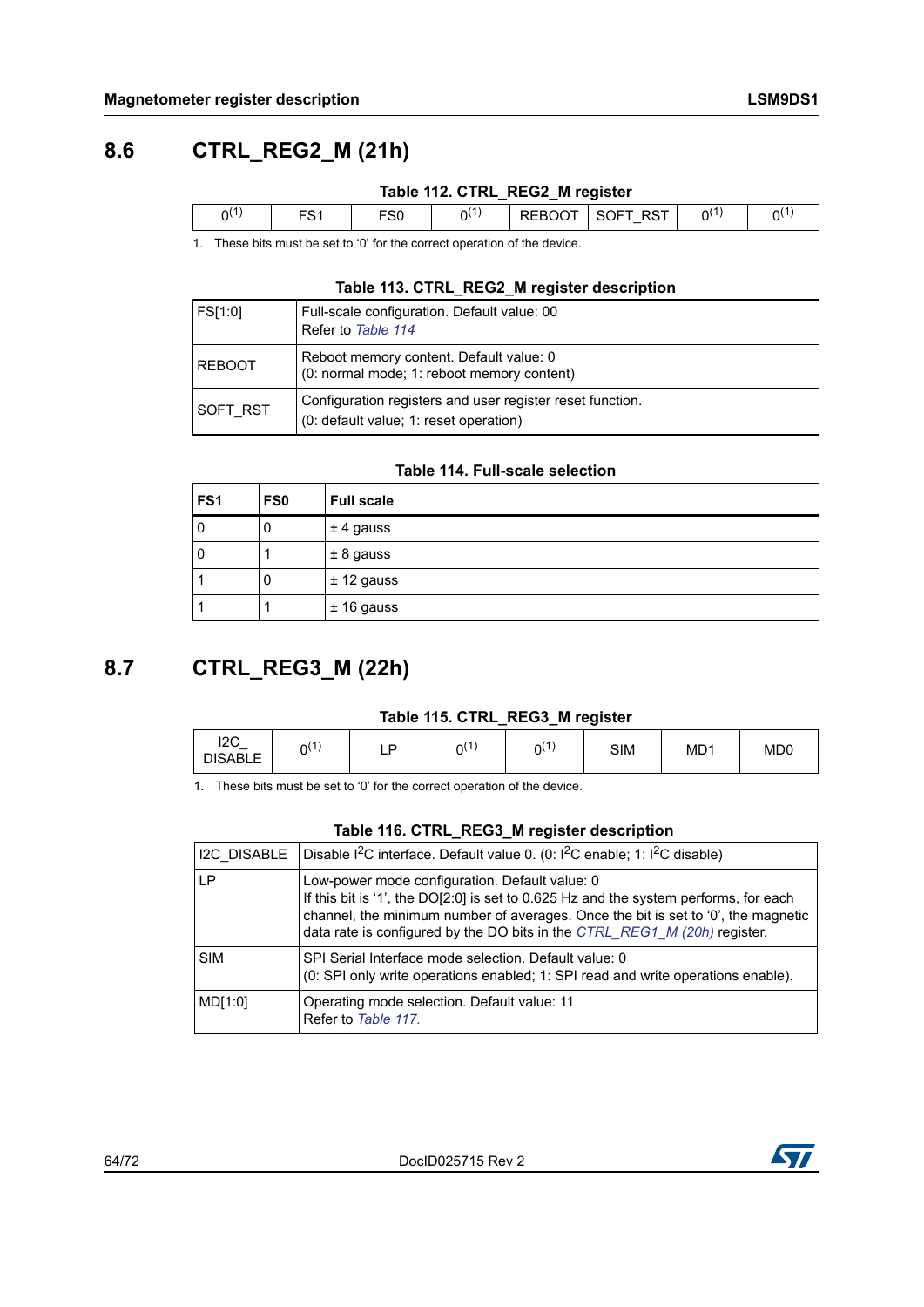<span id="page-64-0"></span>

| MD <sub>1</sub> | MD <sub>0</sub> | Mode                       |
|-----------------|-----------------|----------------------------|
|                 | υ               | Continuous-conversion mode |
|                 |                 | Single-conversion mode     |
|                 | O               | Power-down mode            |
|                 |                 | Power-down mode            |

**Table 117. System operating mode selection**

## **8.8 CTRL\_REG4\_M (23h)**

#### **Table 118. CTRL\_REG4\_M register**

|   |   | _   | __<br>__                                      |                |                |  |
|---|---|-----|-----------------------------------------------|----------------|----------------|--|
| . | м | ו נ | $\overline{\phantom{a}}$<br>JM∠1<br>- - - - - | эM<br>$\cdots$ | -<br>--<br>--- |  |
|   |   |     |                                               |                |                |  |

1. These bits must be set to '0' for the correct operation of the device

#### **Table 119. CTRL\_REG4\_M register description**

| OMZ[1:0] | Z-axis operative mode selection.<br>Default value: 00. Refer to Table 120.                                         |
|----------|--------------------------------------------------------------------------------------------------------------------|
| I BI F   | Big/Little Endian data selection. Default value: 0<br>(0: data LSb at lower address; 1: data MSb at lower address) |

#### **Table 120. Z-axis operative mode selection**

<span id="page-64-1"></span>

| OMZ <sub>1</sub> | OMZ0 | <b>Operative mode for Z-axis</b> |
|------------------|------|----------------------------------|
|                  |      | Low-power mode                   |
|                  |      | Medium-performance mode          |
|                  |      | High-performance mode            |
|                  |      | Ultra-high performance mode      |

### **8.9 CTRL\_REG5\_M (24h)**

#### **Table 121. CTRL\_REG5\_M register**

|    |    |   | -              | ___ |    |  |
|----|----|---|----------------|-----|----|--|
| n( | ◡◡ | ω | $\Omega^{(1)}$ | n(  | ٦١ |  |
|    |    |   |                |     |    |  |

1. These bits must be set to '0' for the correct operation of the device.

#### **Table 122. CTRL\_REG5\_M register description**

| l BDU | Block data update for magnetic data. Default value: 0                         |
|-------|-------------------------------------------------------------------------------|
|       | (0: continuous update; 1: output registers not updated until MSB and LSB have |
|       | been read)                                                                    |

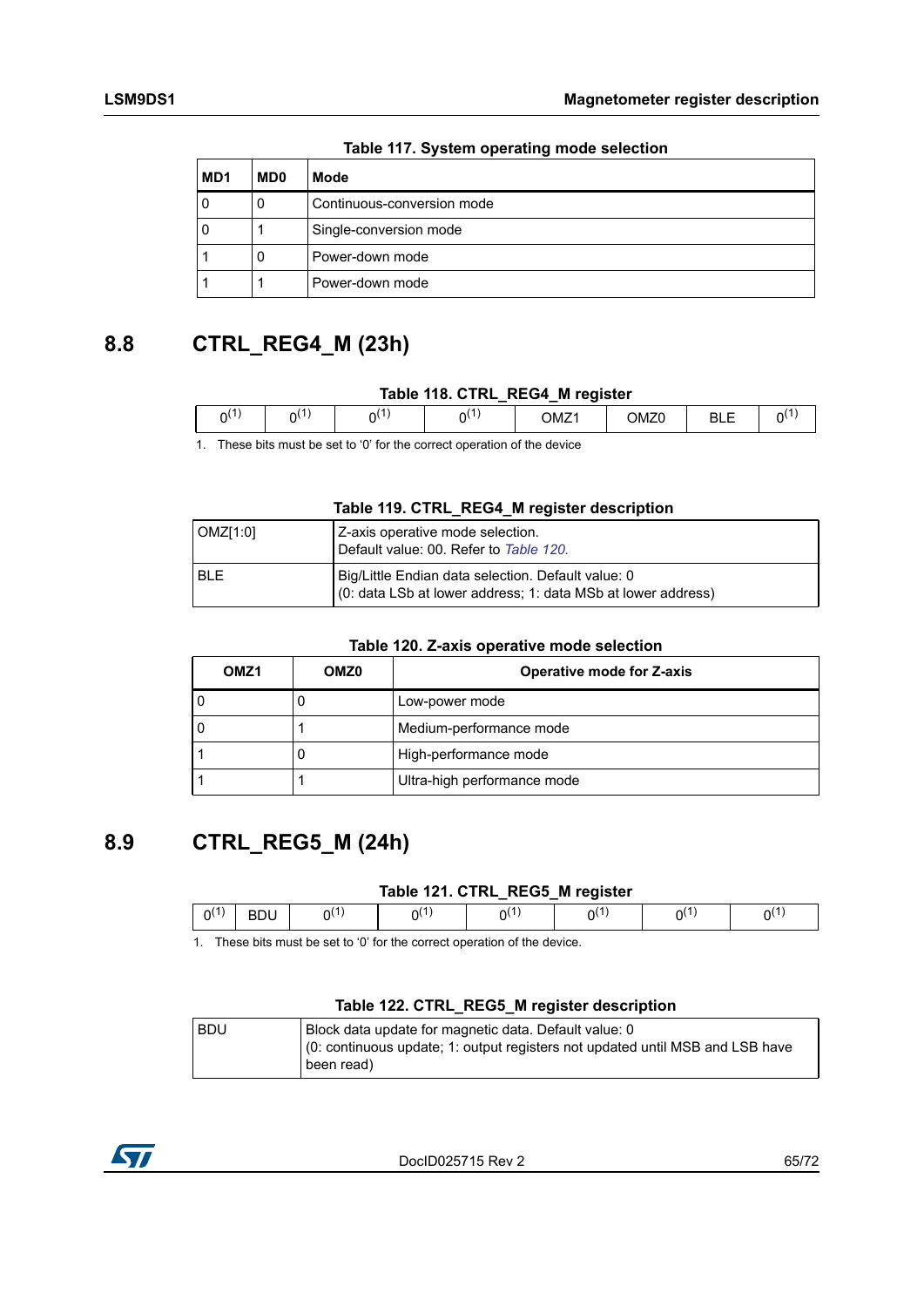## **8.10 STATUS\_REG\_M (27h)**

|       |      |     | Table 123. STATUS REG M register |              |            |     |            |
|-------|------|-----|----------------------------------|--------------|------------|-----|------------|
| ZYXOR | 1ZOR | YOR | XOR                              | <b>ZYXDA</b> | <b>ZDA</b> | YDA | <b>XDA</b> |

### **Table 124. STATUS\_REG\_M register description**

| <b>7YXOR</b> | X, Y and Z-axis data overrun. Default value: 0<br>(0: no overrun has occurred;<br>1: a new set of data has overwritten the previous set)         |
|--------------|--------------------------------------------------------------------------------------------------------------------------------------------------|
| <b>ZOR</b>   | Z-axis data overrun. Default value: 0<br>(0: no overrun has occurred;<br>1: new data for the Z-axis has overwritten the previous data)           |
| <b>YOR</b>   | Y-axis data overrun. Default value: 0<br>(0: no overrun has occurred;<br>1: new data for the Y-axis has overwritten the previous data)           |
| <b>XOR</b>   | X-axis data overrun. Default value: 0<br>(0: no overrun has occurred;<br>1: new data for the X-axis has overwritten the previous data)           |
| <b>ZYXDA</b> | X, Y and Z-axis new data available. Default value: 0<br>(0: a new set of data is not yet available;<br>1: a new set of data is available)        |
| <b>ZDA</b>   | Z-axis new data available. Default value: 0<br>(0: new data for the Z-axis is not yet available;<br>1: new data for the Z-axis is available)     |
| <b>YDA</b>   | Y-axis new data available. Default value: 0<br>(0: new data for the Y-axis is not yet available;<br>1: new data for the Y-axis is available)     |
| <b>XDA</b>   | X-axis new data available. Default value: 0<br>(0: a new data for the X-axis is not yet available;<br>1: a new data for the X-axis is available) |

## **8.11 OUT\_X\_L\_M (28h), OUT\_X\_H\_M(29h)**

Magnetometer X-axis data output. The value of the magnetic field is expressed as two's complement.

# **8.12 OUT\_Y\_L\_M (2Ah), OUT\_Y\_H\_M (2Bh)**

Magnetometer Y-axis data output. The value of the magnetic field is expressed as two's complement.

## **8.13 OUT\_Z\_L\_M (2Ch), OUT\_Z\_H\_M (2Dh)**

Magnetometer Z-axis data output. The value of the magnetic field is expressed as two's complement.

66/72 DocID025715 Rev 2

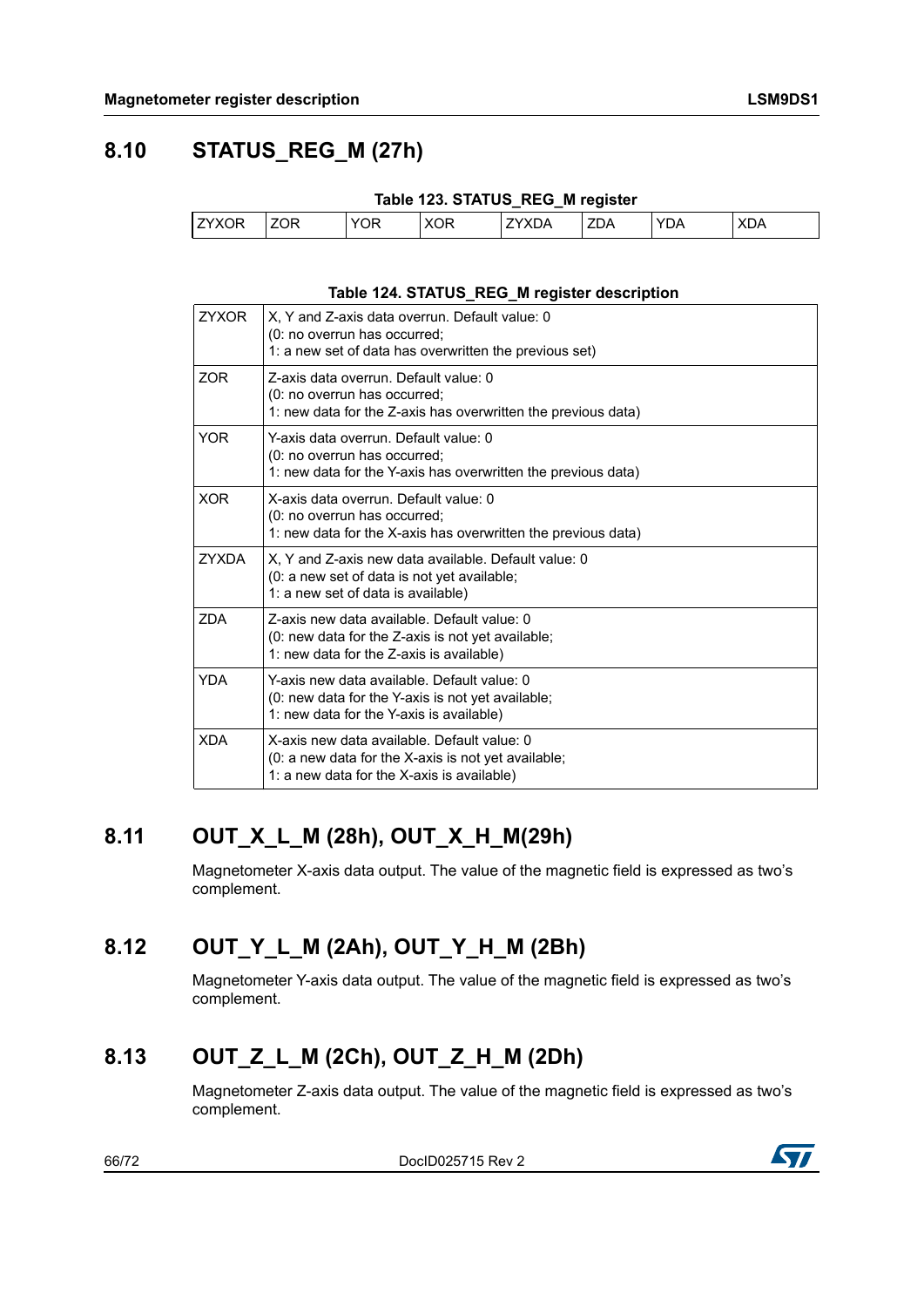### <span id="page-66-1"></span>**8.14 INT\_CFG\_M (30h)**

|             |             |      |   | Table 125. INT_CFG_M register |       |     |            |
|-------------|-------------|------|---|-------------------------------|-------|-----|------------|
| <b>XIEN</b> | <b>YIFN</b> | ZIEN | ി | ω                             | ' IEA | IEL | <b>IEN</b> |

1. This bit must be set to '0' for the correct operation of the device.

#### **Table 126. INT\_CFG\_M register description**

| <b>XIEN</b> | Enable interrupt generation on X-axis. Default value: 0<br>0: disable interrupt request; 1: enable interrupt request                                                                                        |
|-------------|-------------------------------------------------------------------------------------------------------------------------------------------------------------------------------------------------------------|
| YIEN        | Enable interrupt generation on Y-axis. Default value: 0<br>0: disable interrupt request; 1: enable interrupt request                                                                                        |
| <b>ZIEN</b> | Enable interrupt generation on Z-axis. Default value: 0<br>0: disable interrupt request; 1: enable interrupt request                                                                                        |
| <b>IEA</b>  | Interrupt active configuration on INT MAG. Default value: 0<br>$0:$ low; 1: high                                                                                                                            |
| IEL         | Latch interrupt request. Default value: 0<br>0: interrupt request latched; 1: interrupt request not latched)<br>Once latched, the INT M pin remains in the same state until $INT\_SRC$ M (31h)) is<br>read. |
| <b>IEN</b>  | Interrupt enable on the INT M pin. Default value: 0<br>0: disable; 1: enable                                                                                                                                |

## <span id="page-66-0"></span>**8.15 INT\_SRC\_M (31h)**

#### **Table 127. INT\_SRC\_M register**

| דכו<br>$\overline{\phantom{0}}$ | $\overline{\phantom{0}}$ | -N-<br>$\overline{\phantom{0}}$ | -Ni | ж<br>MRC | ΙN |
|---------------------------------|--------------------------|---------------------------------|-----|----------|----|
|                                 |                          |                                 |     |          |    |

1. This functionality can be enabled only if the IEN bit in *[INT\\_CFG\\_M \(30h\)](#page-66-1)* is enabled.

#### **Table 128. INT\_SRC\_M register description**

| PTH X       | Value on X-axis exceeds the threshold on the positive side.<br>Default value: 0 |
|-------------|---------------------------------------------------------------------------------|
| PTH Y       | Value on Y-axis exceeds the threshold on the positive side.<br>Default value: 0 |
| PTH Z       | Value on Z-axis exceeds the threshold on the positive side.<br>Default value: 0 |
| NTH X       | Value on X-axis exceeds the threshold on the negative side.<br>Default value: 0 |
| NTH Y       | Value on Y-axis exceeds the threshold on the negative side.<br>Default value: 0 |
| NTH Z       | Value on Z-axis exceeds the threshold on the negative side.<br>Default value: 0 |
| <b>MROI</b> | Internal measurement range overflow on magnetic value.<br>Default value: 0      |
| <b>INT</b>  | This bit signals when the interrupt event occurs.                               |
|             |                                                                                 |

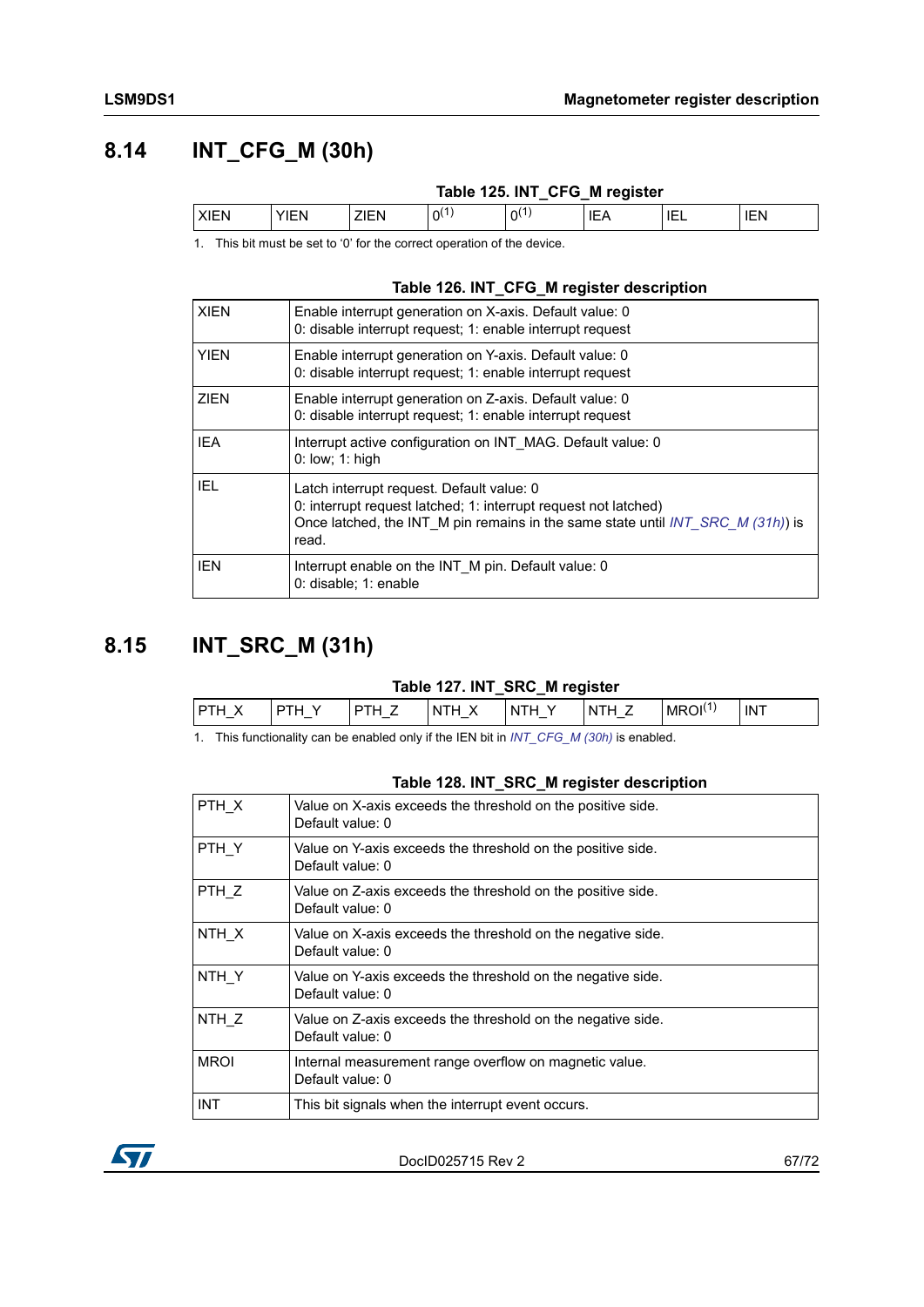### **8.16 INT\_THS\_L(32h), INT\_THS\_H(33h)**

Interrupt threshold. Default value: 0.

The value is expressed in 15-bit unsigned.

Even if the threshold is expressed in absolute value, the device detects both positive and negative thresholds.

#### **Table 129. INT\_THS\_L\_M register**

|                    |     |   | __ | _   |    |     |
|--------------------|-----|---|----|-----|----|-----|
| $T = T + T$<br>، ت | 155 | ∼ | ∽ب | אסר | د١ | טכו |
|                    |     |   |    |     |    |     |

#### **Table 130. INT\_THS\_H\_M register**

| $ 0^{(1)}$<br>HS <sub>13</sub><br>HS8<br>`HS11<br>THS9<br>THS <sub>10</sub><br>THS <sub>12</sub><br>4S14 |  |  | _<br>__ | __ |  |
|----------------------------------------------------------------------------------------------------------|--|--|---------|----|--|
|                                                                                                          |  |  |         |    |  |

1. This bit must be set to '0' for the correct operation of the device.

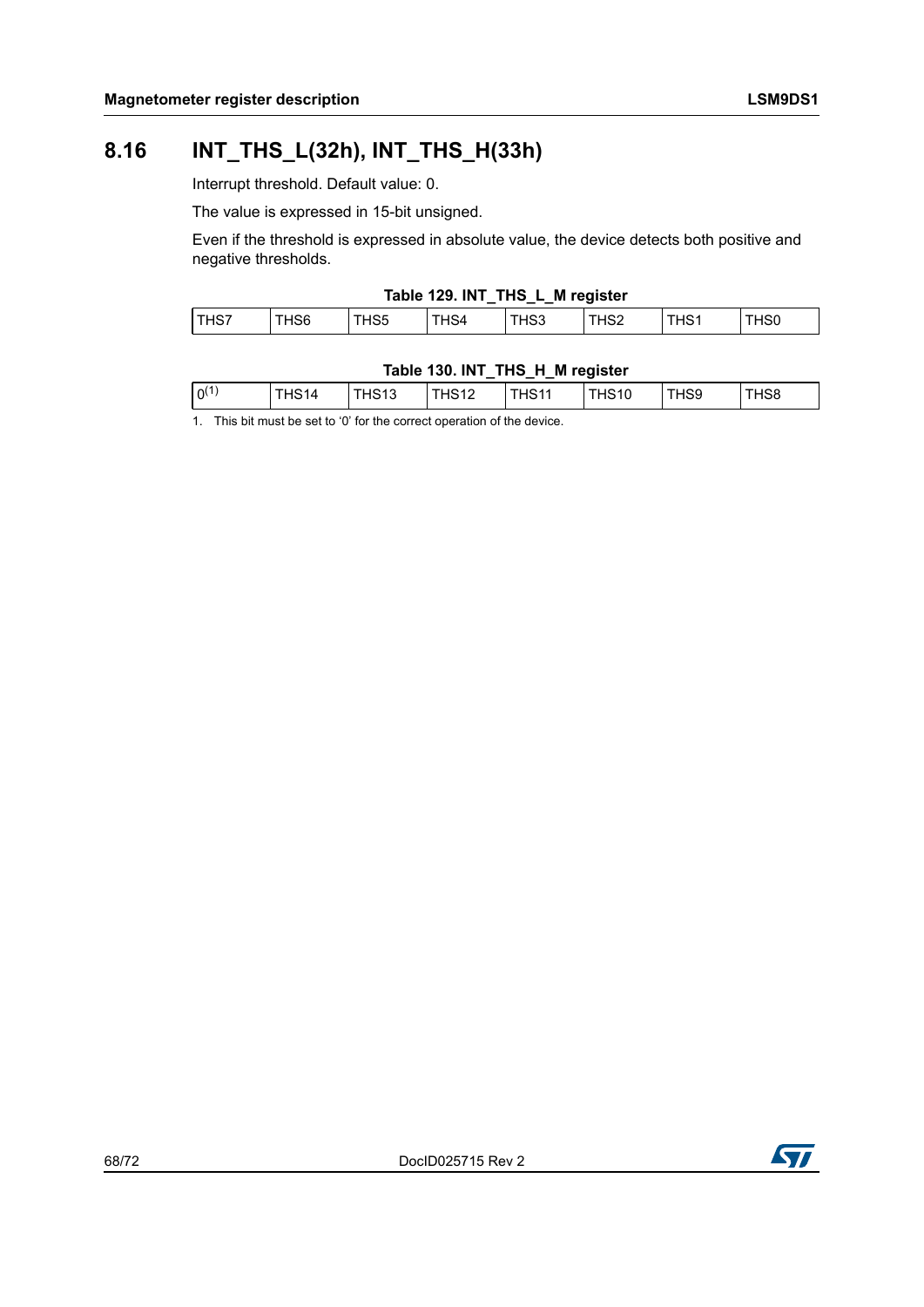# **9 Package information**

In order to meet environmental requirements, ST offers these devices in different grades of ECOPACK® packages, depending on their level of environmental compliance. ECOPACK® specifications, grade definitions and product status are available at: *www.st.com*. ECOPACK is an ST trademark.

| Dim.           | mm    |              |       |  |  |  |
|----------------|-------|--------------|-------|--|--|--|
|                | Min.  | Typ.         | Max.  |  |  |  |
| A1             |       | 1.000        | 1.027 |  |  |  |
| A <sub>3</sub> |       | 0.130        |       |  |  |  |
| D <sub>1</sub> | 2.850 | 3.000        | 3.150 |  |  |  |
| E1             | 3.350 | 3.500        | 3.650 |  |  |  |
| L1             | 2.960 | 3.010        | 3.060 |  |  |  |
| L2             | 1.240 | 1.290        | 1.340 |  |  |  |
| N <sub>1</sub> | 0.165 | 0.215        | 0.265 |  |  |  |
| P <sub>2</sub> | 0.200 | 0.250        | 0.300 |  |  |  |
| a              |       | $45^{\circ}$ |       |  |  |  |
| T1             | 0.300 | 0.350        | 0.400 |  |  |  |
| T2             | 0.180 | 0.230        | 0.280 |  |  |  |
| K              |       | 0.050        |       |  |  |  |
| M              |       | 0.100        |       |  |  |  |





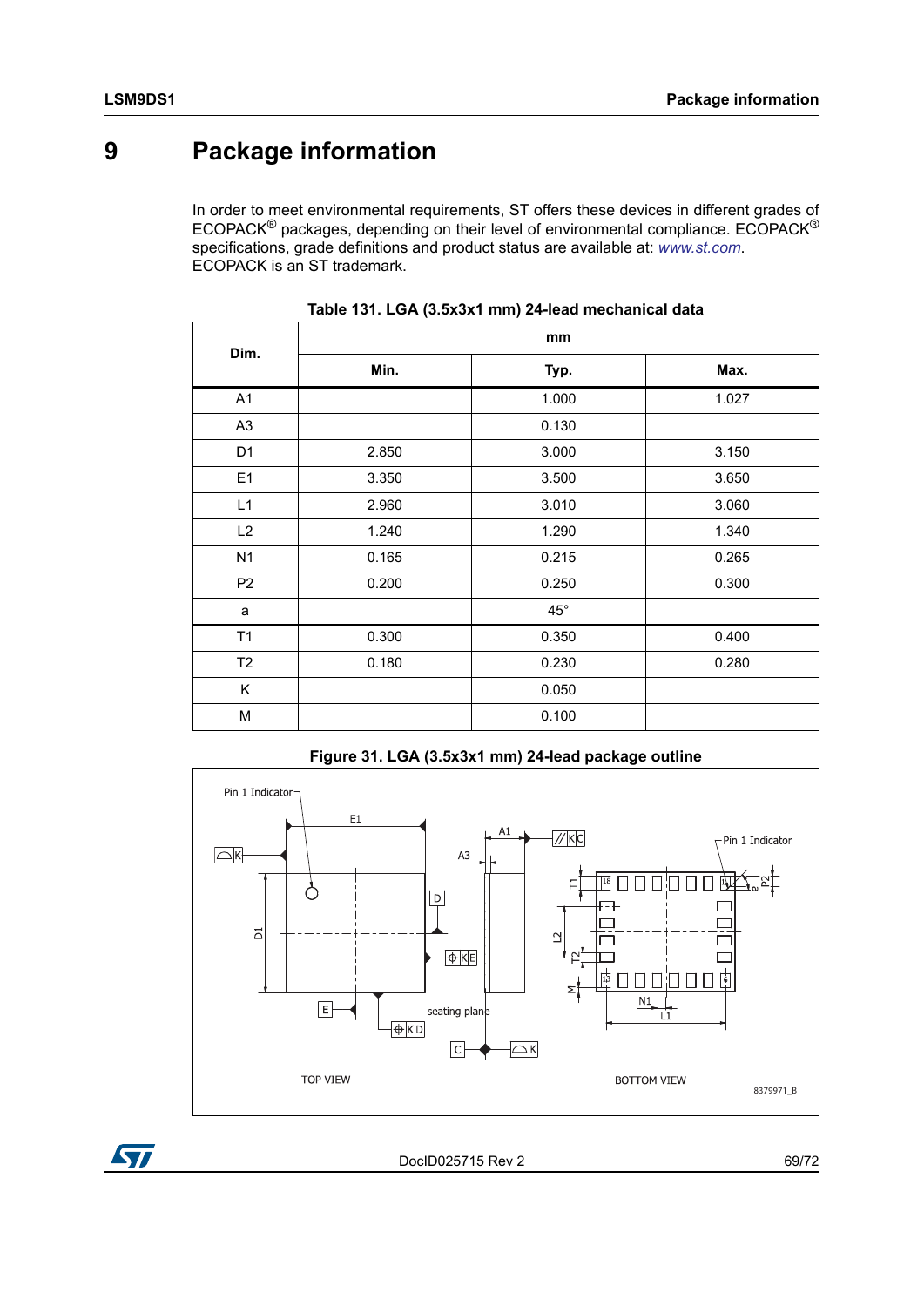# **10 Soldering information**

The LGA package is compliant with the ECOPACK $^{\circledR}$ , RoHS and "Green" standard. It is qualified for soldering heat resistance according to JEDEC J-STD-020.

Leave "Pin 1 Indicator" unconnected during soldering.

Land pattern and soldering recommendations are available at www.st.com/mems.

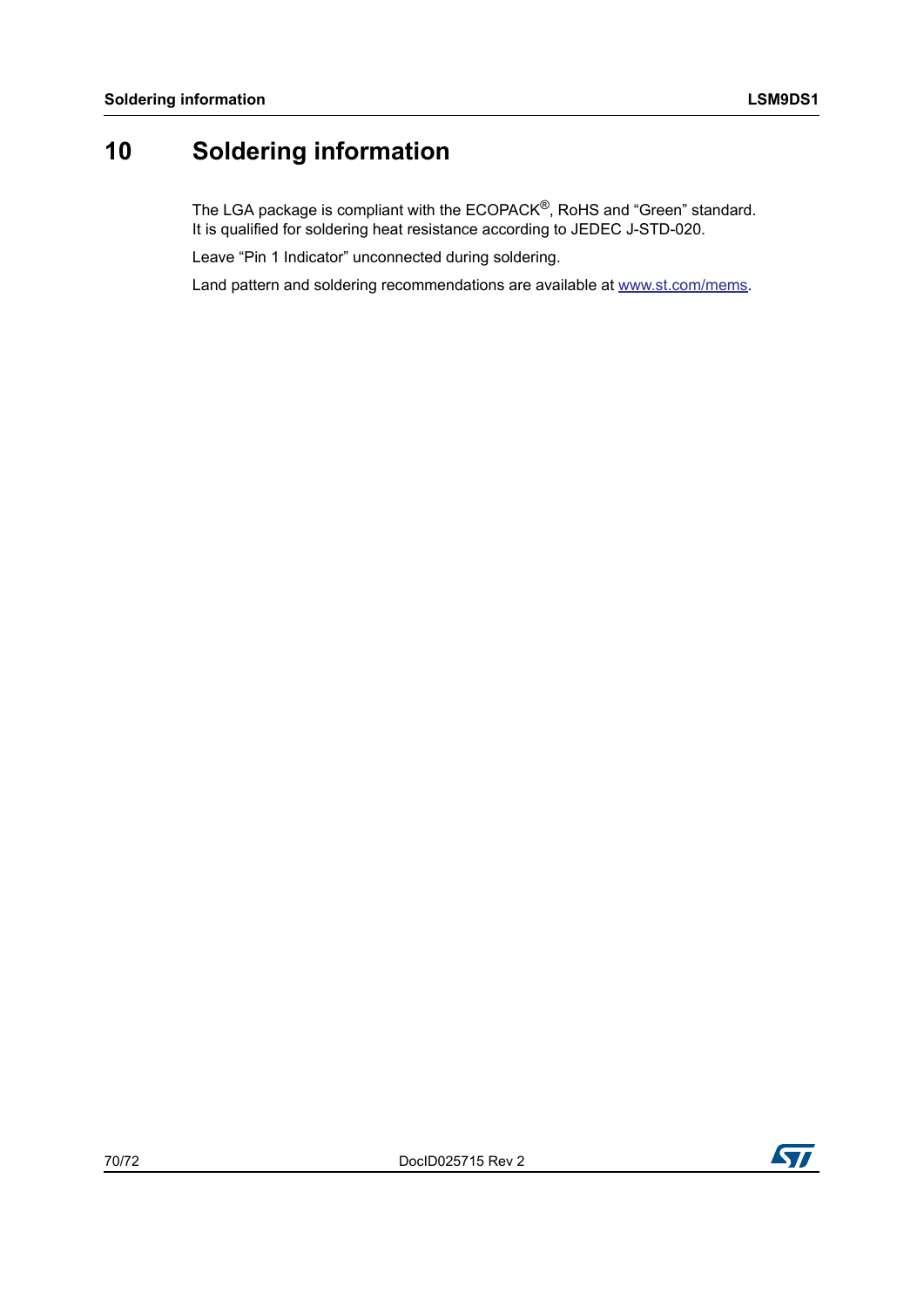# **11 Revision history**

| <b>Date</b> | <b>Revision</b> | <b>Changes</b>                                                                                                                                                                                                                                                                                                                                           |
|-------------|-----------------|----------------------------------------------------------------------------------------------------------------------------------------------------------------------------------------------------------------------------------------------------------------------------------------------------------------------------------------------------------|
| 18-Dec-2013 |                 | Initial release                                                                                                                                                                                                                                                                                                                                          |
| 05-Nov-2014 | 2               | Datasheet status promoted from preliminary to production data<br>Added ±16 g linear acceleration full scale throughout datasheet<br>Corrected typo in footnote 3, 4 and 5 of Table 2: Pin description<br>Updated Figure 15: LSM9DS1 electrical connections and<br>Section 4.1: External capacitors<br>Updated Table 117: System operating mode selection |

### **Table 132. Document revision history**